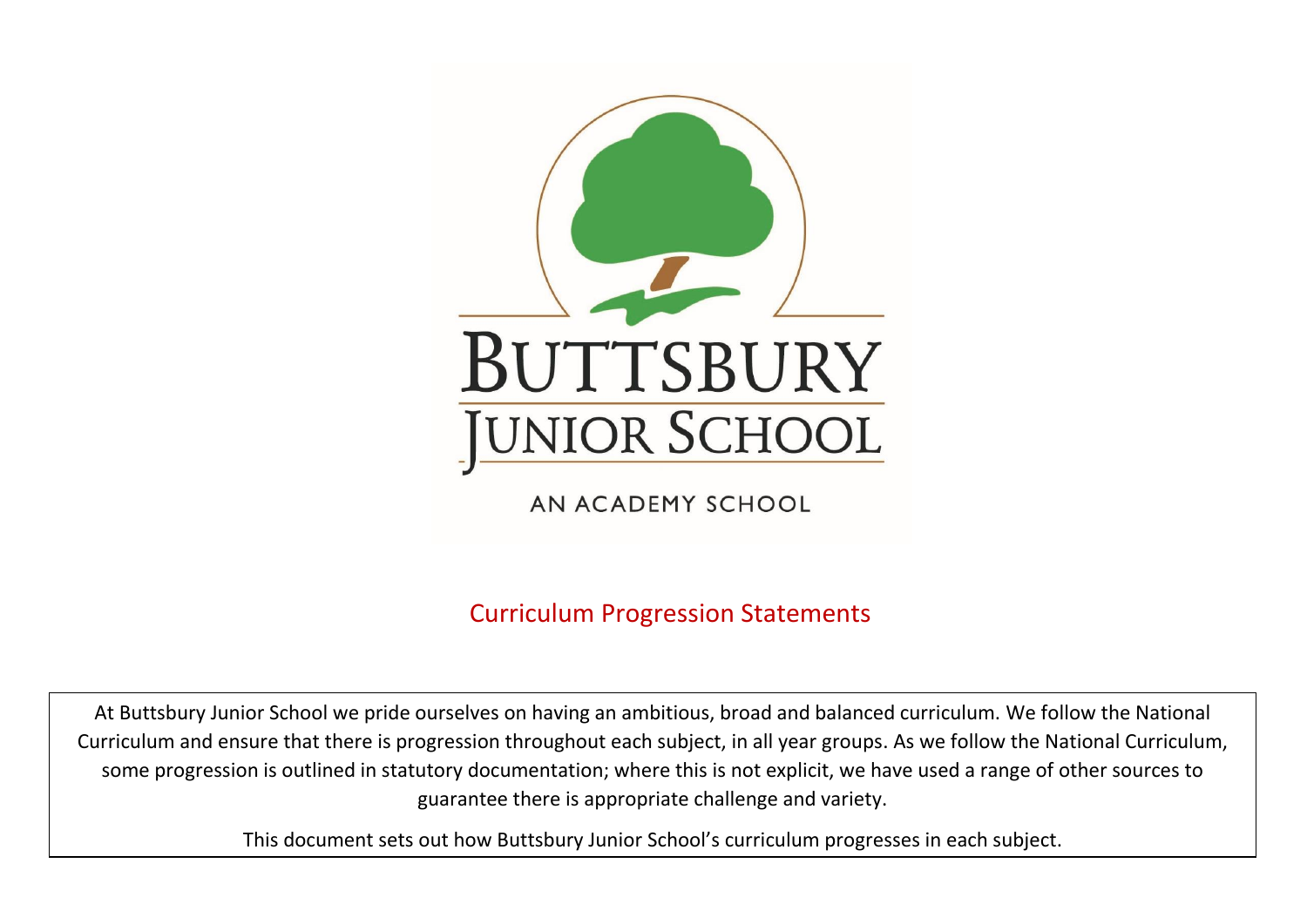



# **Buttsbury Junior School Writing Skills Progression**

|           | Year 3                                     | Year 4                               | Year <sub>5</sub>                                               | Year <sub>6</sub>                      |
|-----------|--------------------------------------------|--------------------------------------|-----------------------------------------------------------------|----------------------------------------|
| Sentence  | Vary sentence structure by                 | Vary sentence structure using        | Add phrases to make sentences more                              | Use more than one subordinate          |
| Structure | expressing time and cause using:           | different openers (e.g. using        | detailed and precise (e.g. the                                  | clause successfully in a complex       |
|           |                                            | subordinate clauses: Rooted to the   | extremely poisonous dragon, run as                              | sentence.                              |
|           | <b>Conjunctions</b><br>$\bullet$           | spot/Stumbling through the trees)    | fast as possible, fast-growing                                  |                                        |
|           | (so, when, before, after, while,           |                                      | fortune.)                                                       | Sentence construction manipulated      |
|           | because)                                   | Use fronted adverbials (Tears        |                                                                 | and constructed to add meaning         |
|           |                                            | trickling down his face, James       | Use a range of sentence openers                                 | and create subtle changes such as      |
|           | <b>Adverbs</b><br>$\bullet$                | closed the door behind him. Later    | consistently, considering their effect.                         | the use of speculative and             |
|           | (then, next,                               | that day, I heard the bad news.      |                                                                 | hypothetical                           |
|           | therefore, soon)                           | Shaking with rage, she banged on     | Link clauses in sentences using a<br>range of subordinating and | language.                              |
|           |                                            | the door)                            | coordinating conjunctions.                                      |                                        |
|           | <b>Prepositions</b><br>$\bullet$           |                                      |                                                                 | Use the passive voice to effect the    |
|           | (before, during, after, in,                | Make appropriate choices of          | Use relative clauses beginning with                             | presentation of information in a       |
|           | because of)                                | pronouns or nouns in sentences to    | who, which, where, whose or an                                  | sentence (e.g. 'I broke the window     |
|           |                                            | avoid ambiguity or repetition,       | omitted relative pronoun.                                       | in the greenhouse' versus 'The         |
|           | Adverbials of time, place and<br>$\bullet$ | including to identify possessive     |                                                                 | window in the greenhouse was           |
|           | manner                                     | pronouns.                            | Indicate degrees of possibility using                           | broken by me').                        |
|           | (at midnight, over the hill)               |                                      | modal verbs (e.g. might, should, will,                          |                                        |
|           |                                            | <b>Expanded noun phrases by the</b>  | must) or adverbs (surely, perhaps).                             | <b>Expanded noun phrases to convey</b> |
|           | Consistently use the past/present          | addition of modifying adjectives,    |                                                                 | complicated information concisely      |
|           | tense including irregular forms.           | nouns and prepositional phrases      | Use verb phrases to create subtle                               | (e.g. The fact that it was raining     |
|           |                                            | (e.g. 'the teacher' expanded to 'the | differences (e.g. She began to run/He                           | meant it was the end of Sports         |
|           | Use a or an appropriately.                 | strict Drama teacher with curly      | might have been).                                               | Day.)                                  |
|           |                                            | hair'.                               |                                                                 |                                        |
|           | Recognise simple and compound              |                                      | Vary the position of a clause within                            | Understand the structures              |
|           | sentences, identifying the main            | Identify determiners within a        | complex sentences.                                              | typical of both formal and             |
|           | clauses.                                   | sentence.                            |                                                                 | informal speech and the use of         |
|           |                                            |                                      | Use a full range of sentence<br>structures.                     | the subjunctive in some very           |
|           | Recognise personal pronouns.               | Use complex sentences in             |                                                                 | formal writing and speech (e.g.        |
|           |                                            | writing, identifying the             | Understand and recognise active                                 | If he were to be successful, the       |
|           |                                            | subordinate clause.                  | and passive voice.                                              | matter would be resolved)              |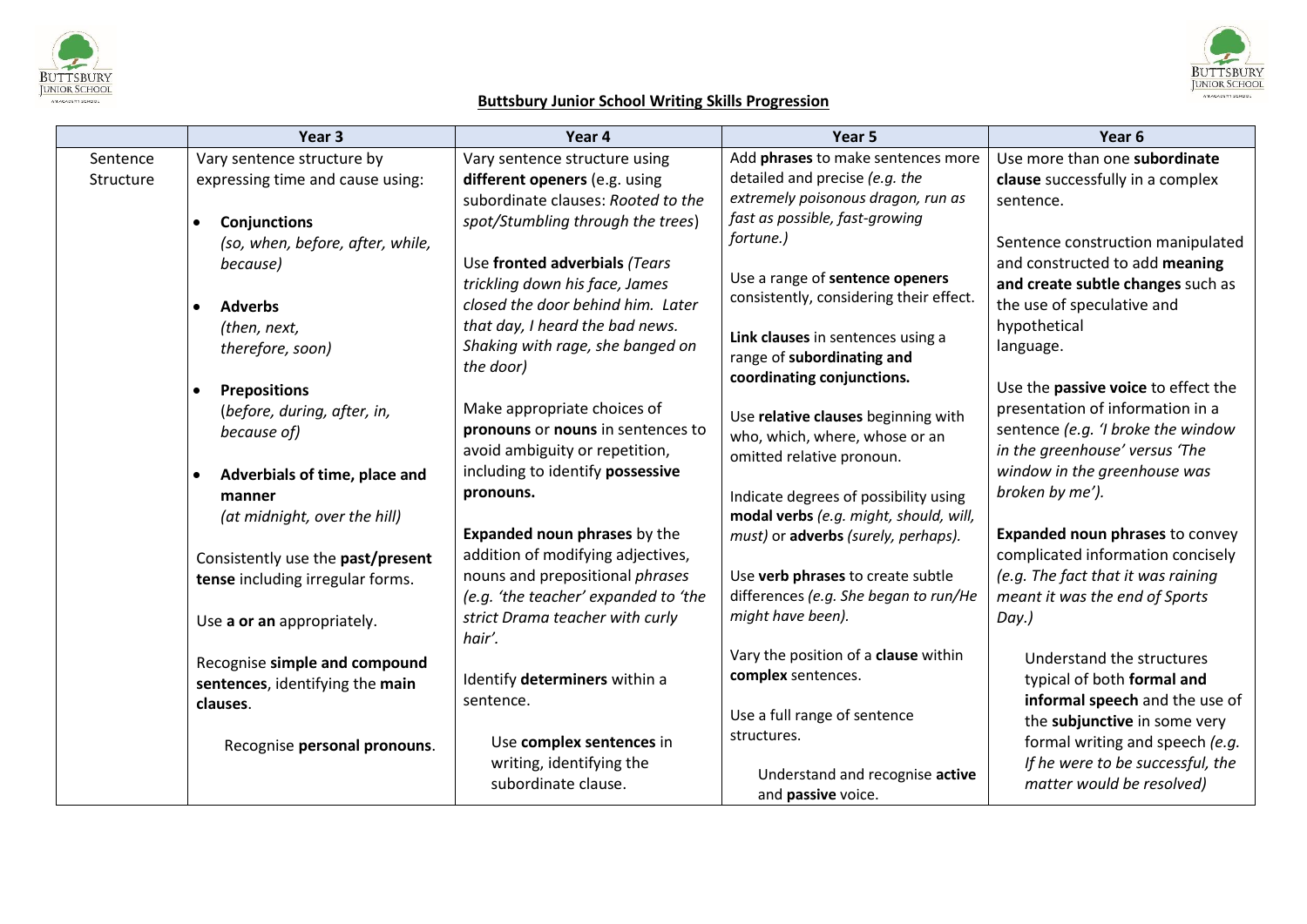| <b>Text Structure</b> | Correct use of tenses throughout a | Use adverbs to express frequency    | Use pronouns to avoid repetition.                     | Use entirely consistent language              |
|-----------------------|------------------------------------|-------------------------------------|-------------------------------------------------------|-----------------------------------------------|
|                       | piece of writing.                  | (e.g. often) and manner (e.g.       |                                                       | linked to the $1st$ , $2nd$ and $3rd$ person. |
|                       |                                    | (loudly).                           | Use basic Standard English i.e.                       |                                               |
|                       | Experiment with adjectives to      |                                     | agreement between verb and noun,                      | Link ideas across paragraphs using a          |
|                       | create impact.                     | Recognise that that not all adverbs | consistency of tense, avoid double                    | wide range of cohesive devices:               |
|                       |                                    | end in -ly.                         | negatives.                                            | Semantic cohesion-                            |
|                       | Use paragraphs as a way to group   |                                     |                                                       | repetition of a word or phrase.               |
|                       | related material.                  | Use adjectival phrases i.e. 'biting | Use devices to build cohesion within                  | <b>Grammatical connections -</b>              |
|                       |                                    | cold wind'.                         | a paragraph.                                          | i.e. the use of adverbials such               |
|                       | Use headings and subheadings to    |                                     | Link ideas across paragraphs using                    | as 'on the other hand', 'in                   |
|                       | aid presentation.                  | Consistently use 1st, 2nd and 3rd   | adverbials of time (later), place                     | contrast to'.                                 |
|                       |                                    | person correctly.                   | (nearby) and number (secondly).                       | <b>Ellipsis</b> $-$ omission of a word or     |
|                       | Use of the present perfect         |                                     |                                                       | phrase.                                       |
|                       | form of verbs instead of the       | Consistent use of paragraphs.       | Consistently organise writing into                    |                                               |
|                       | simple past i.e. He has gone out   |                                     | paragraphs.                                           | Use of layout devices such as                 |
|                       | to play instead of He went out     | Appropriate choice of noun or       |                                                       | headings, subheadings, columns,               |
|                       | to play.                           | pronoun, within and across          |                                                       | bullet points or tables to structure          |
|                       |                                    | sentences to aid cohesion and       |                                                       | text.                                         |
|                       |                                    | avoid repetition.                   |                                                       |                                               |
|                       |                                    |                                     |                                                       | Paragraphs are coherently                     |
|                       |                                    | Use conjunctions to link paragraphs |                                                       | organised.                                    |
|                       |                                    | (however/on the other hand etc)     |                                                       |                                               |
|                       |                                    |                                     |                                                       | Use paragraphs to signal change in            |
|                       |                                    |                                     |                                                       | time, scene, action, mood or                  |
|                       |                                    |                                     |                                                       | person.                                       |
|                       |                                    |                                     |                                                       |                                               |
|                       |                                    |                                     |                                                       | Use the <b>perfect form</b> of verbs for      |
|                       |                                    |                                     |                                                       | effect.                                       |
|                       |                                    |                                     |                                                       |                                               |
| Punctuation           | Use inverted commas to             | Use commas to mark clauses.         | Use direct and reported speech.                       | Use a full range of punctuation               |
|                       | punctuate direct speech.           |                                     |                                                       | correctly, matched to genre.                  |
|                       |                                    | Use of inverted commas to           | Use brackets, dashes or commas to                     |                                               |
|                       |                                    | punctuate direct speech.            | indicate parenthesis.                                 | Use colons and dashes to mark the             |
|                       |                                    |                                     |                                                       | boundary between independent                  |
|                       |                                    | Use apostrophes for marking plural  | Use commas to clarify meaning and<br>avoid ambiguity. | clauses (description then details)            |
|                       |                                    | possession, being able to identify  |                                                       | e,g, It's raining: I'm fed up. Chickens       |
|                       |                                    | the difference between a plural and |                                                       | are great pets: they are friendly and         |
|                       |                                    | possession.                         |                                                       | entertaining to watch and semi-               |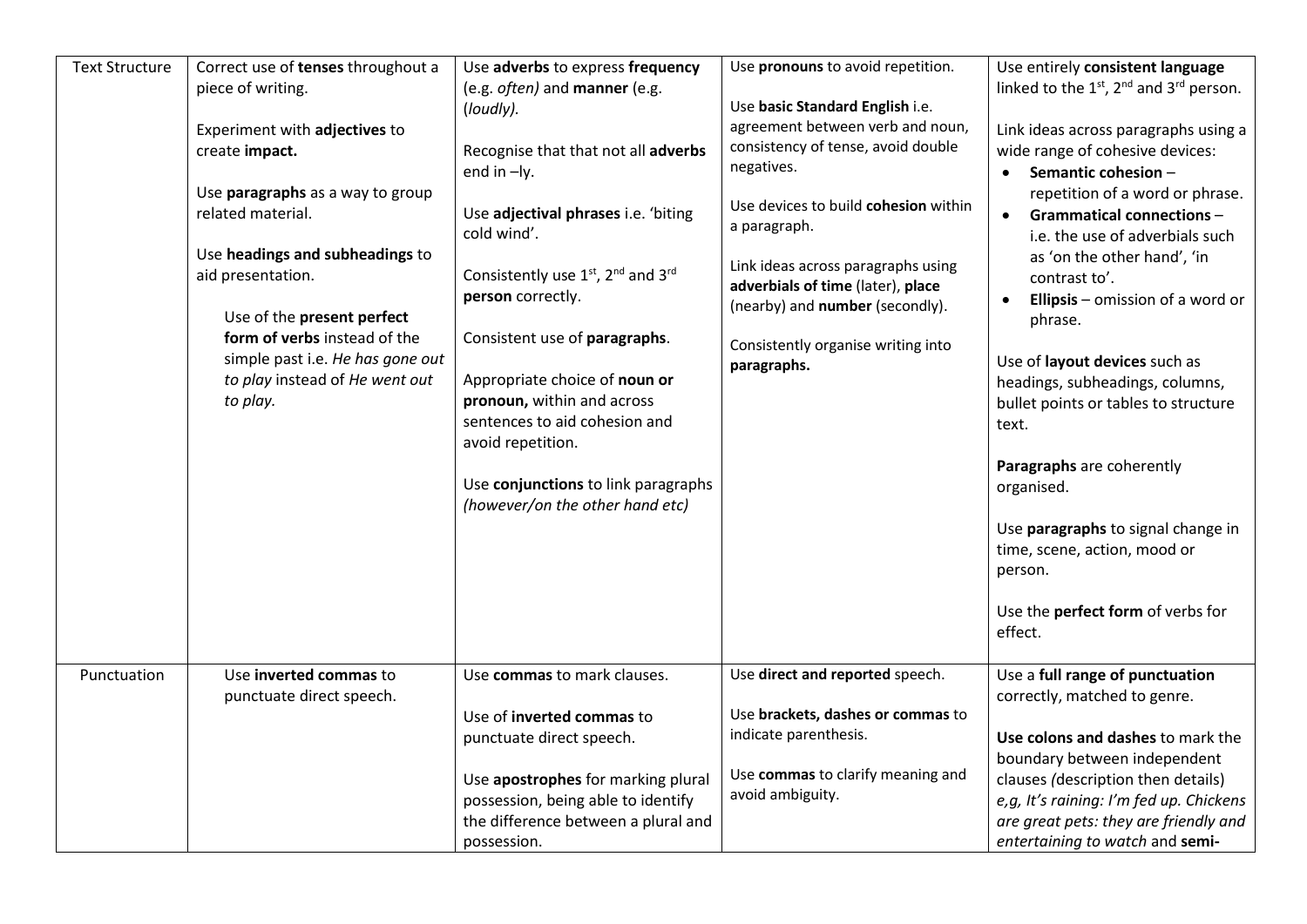|             |                                                                                                                                                                                                                                                                                                                                                                                                                                | Use commas after fronted<br>adverbials (e.g. Later that day, I<br>heard the bad news.)<br>Use of inverted commas and other<br>speech punctuation to indicate<br>direct speech (e.g. a comma used<br>after the reporting clause: The<br>conductor shouted, "Sit down!")                                                                                                                                                                             |                                                                                                                                                                                                                                                                                                                                                                                                                                                                                                                                                                | colons (to contrast) e.g. I like<br>coffee; Jack prefers tea.<br>Use of a colon to introduce a list<br>and semi-colons used within lists.<br>Punctuation of <b>bullet points</b> to list<br>information.<br>Recognise how hyphens can be<br>used to avoid ambiguity (e.g. man<br>eating shark versus man-eating<br>shark or recover versus re-cover)                  |
|-------------|--------------------------------------------------------------------------------------------------------------------------------------------------------------------------------------------------------------------------------------------------------------------------------------------------------------------------------------------------------------------------------------------------------------------------------|----------------------------------------------------------------------------------------------------------------------------------------------------------------------------------------------------------------------------------------------------------------------------------------------------------------------------------------------------------------------------------------------------------------------------------------------------|----------------------------------------------------------------------------------------------------------------------------------------------------------------------------------------------------------------------------------------------------------------------------------------------------------------------------------------------------------------------------------------------------------------------------------------------------------------------------------------------------------------------------------------------------------------|-----------------------------------------------------------------------------------------------------------------------------------------------------------------------------------------------------------------------------------------------------------------------------------------------------------------------------------------------------------------------|
| Composition | Use original similes<br>Set a mood<br>Write an opening to grab the<br>reader<br>Use onomatopoeia<br>Use sentences of three e.g. He<br>opened the door, rushed down the<br>path and jumped over the gate<br>Create double adjective sentences<br>e.g. The small, plump woman<br>bustled through the colourful, noisy<br>market<br>Create double more/less sentences<br>e.g. The more he waited, the more<br>his stomach churned | Build an image<br>Use metaphor<br>Show emotion in writing<br>Add emotion starters e.g. Ecstatic,<br>she waved her exam results in the<br>air<br>Use '3_ed' sentences e.g. Confused,<br>worried and bewildered, they<br>peered through the trees<br>Address questions directly to the<br>reader (when, where, why, who,<br>what, would, was, will, how, what<br>if) e.g. Would you have agreed to<br>such a thing?<br>Use powerful verbs for speech | Use personification for mood e.g.<br>The sea whispered against the sand<br>Add ed-ing-ly starters<br>Create '3 If' sentences e.g. If you can<br>offer some time, if you are sociable, if<br>you would like to help others, then<br>call today.<br>Add embedded adverbials e.g. She<br>banged on the door, shaking with<br>rage, and waited.<br>Use rhetorical sentences<br>Use asides to the reader<br>Write in third person omniscient (an<br>all-knowing narrator not only reports<br>the facts but may also interpret<br>events and relate the thoughts and | Use symbolism in stories and<br>poetry<br>Use assonance<br>Use consonance<br>Use hyperbole e.g. It is clearly the<br>ultimate in bathroom cleaners.<br>Make use of flashbacks<br>Write in third person multiple<br>(several points of view)<br>Establish and maintain a theme e.g.<br><b>loneliness</b><br>Use adjectives of smell e.g. acrid<br>Create a subtle mood |
|             | Use powerful verbs for action                                                                                                                                                                                                                                                                                                                                                                                                  | Add more exact adjectives for<br>colours e.g. russet                                                                                                                                                                                                                                                                                                                                                                                               | feelings of any character)<br>Hide details from the reader                                                                                                                                                                                                                                                                                                                                                                                                                                                                                                     |                                                                                                                                                                                                                                                                                                                                                                       |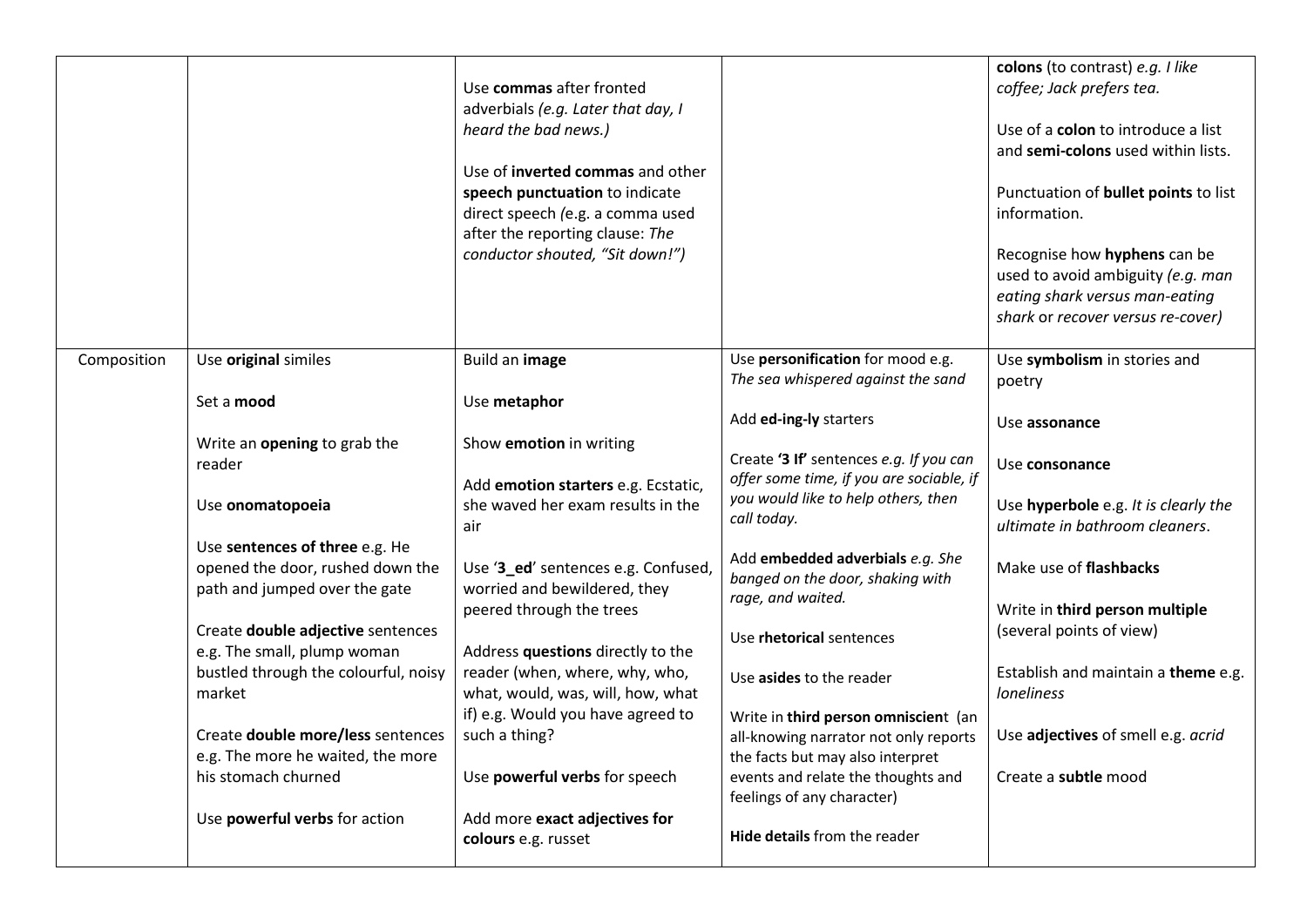| Add adjectives of condition e.g.                                      |                                                        | Foreshadow events                                                                                                          |  |
|-----------------------------------------------------------------------|--------------------------------------------------------|----------------------------------------------------------------------------------------------------------------------------|--|
| rusty                                                                 | Add ing and ed adjectives e.g. the<br>swooping seagull | <b>Build tension</b>                                                                                                       |  |
| Add adverbs of manner (speech<br>and action)                          | Remember the 'show don't tell'                         | Use adjectives of taste e.g. bitter                                                                                        |  |
| Describe through specific detail                                      | rule                                                   | Use repetition to engage the reader                                                                                        |  |
| Write in third person limited<br>(from one person's point of<br>view) |                                                        | Use contrast within and beyond<br>sentences e.g. Out of the dirty,<br>ramshackle house walked the<br>gleaming silver robot |  |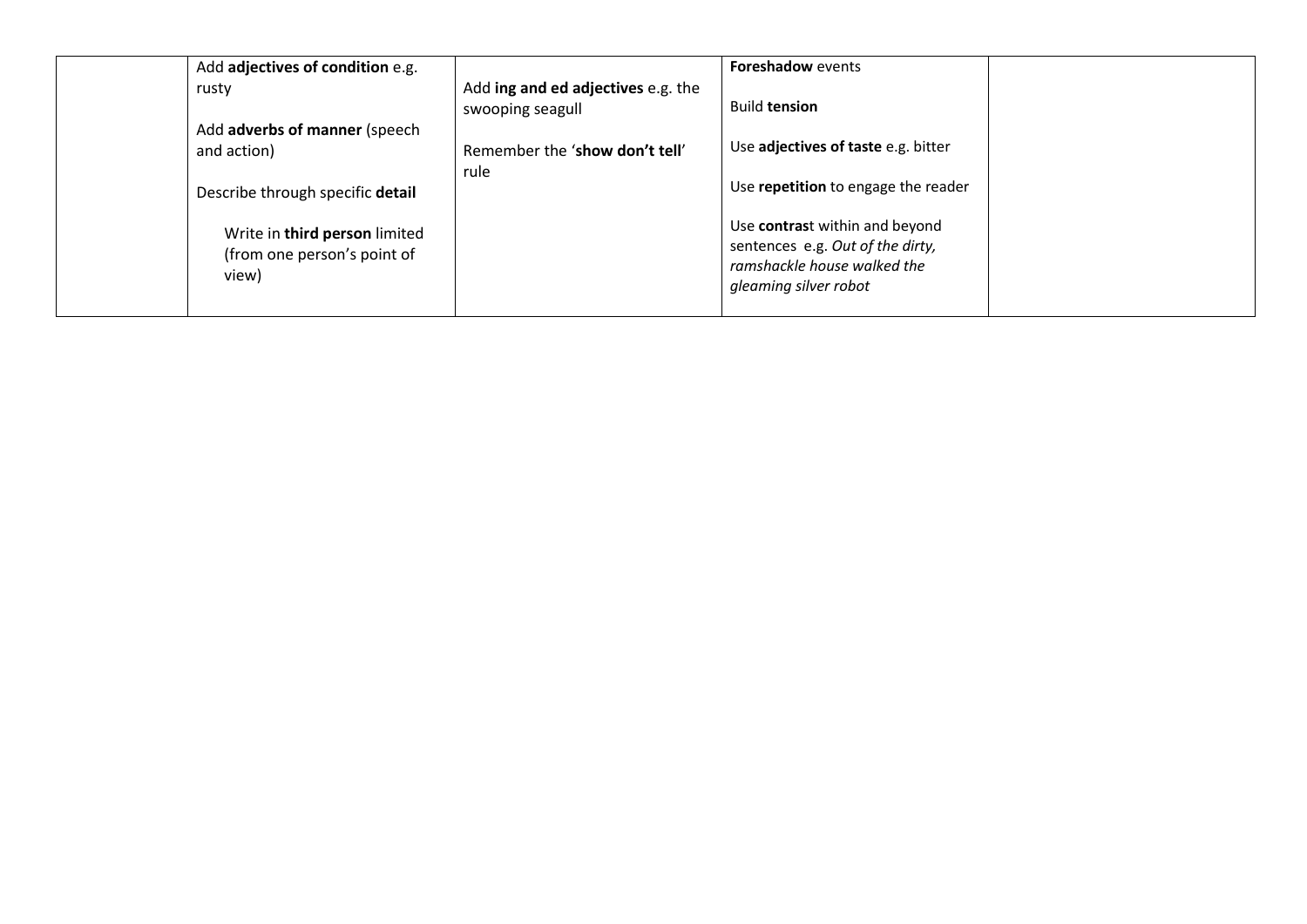



|                           | Year <sub>3</sub>                                                                            | Year 4                                                                                                                                              | Year 5                                                                                                   | Year 6                                                                                                   |
|---------------------------|----------------------------------------------------------------------------------------------|-----------------------------------------------------------------------------------------------------------------------------------------------------|----------------------------------------------------------------------------------------------------------|----------------------------------------------------------------------------------------------------------|
| Number and<br>Place Value |                                                                                              | count backwards through zero to<br>include negative numbers                                                                                         | interpret negative numbers in<br>context, count forwards and<br>backwards with positive and              | use negative numbers in context,<br>and calculate intervals across zero                                  |
|                           |                                                                                              |                                                                                                                                                     | negative whole numbers, including<br>through zero                                                        |                                                                                                          |
|                           | count from 0 in multiples of 4, 8, 50<br>and 100                                             | count in multiples of 6, 7, 9, 25<br>and 1000                                                                                                       | count forwards or backwards in<br>steps of powers of 10 for any given<br>number up to 1000 000           |                                                                                                          |
|                           | find 10 or 100 more or less than a<br>given number                                           | find 1000 more or less than a given<br>number                                                                                                       |                                                                                                          |                                                                                                          |
|                           | compare and order numbers up to<br>1000                                                      | order and compare numbers<br>beyond 1000                                                                                                            | read, write, order and compare<br>numbers to at least 1 000 000 and                                      | read, write, order and compare<br>numbers up to 10 000000 and                                            |
|                           |                                                                                              | compare numbers with the same<br>number of decimal places up to<br>two decimal places                                                               | determine the value of each digit                                                                        | determine the value of each digit                                                                        |
|                           | identify, represent and estimate<br>numbers using different<br>representations               | identify, represent and estimate<br>numbers using different<br>representations                                                                      |                                                                                                          |                                                                                                          |
|                           | read and write numbers up to 1000<br>in numerals and in words                                | read Roman numerals to 100 (I to<br>C) and know that over time, the<br>numeral system changed to include<br>the concept of zero and place<br>value. | read Roman numerals to 1000 (M)<br>and recognise years written in<br>Roman numerals.                     | read, write, order and compare<br>numbers to at least 1 000 000 and<br>determine the value of each digit |
|                           | recognise the place value of each<br>digit in a three digit number<br>(hundreds, tens, ones) | recognise the place value of each<br>digit in a four-digit number<br>(thousands, hundreds, tens, and<br>ones)                                       | read, write, order and compare<br>numbers to at least 1 000 000 and<br>determine the value of each digit | read, write, order and compare<br>numbers up to 10 000 000 and<br>determine the value of each digit      |
|                           |                                                                                              | round any number to the nearest<br>10, 100 or 1 000                                                                                                 | round any number up to 1 000 000<br>to the nearest 10, 100, 1 000, 10<br>000 and 100 000                 | round any whole number to a<br>required degree of accuracy                                               |
|                           |                                                                                              | round decimals with one decimal<br>place to the nearest whole<br>number                                                                             | round decimals with two decimal<br>places to the nearest whole<br>number and to one decimal place        | solve problems which require<br>answers to be rounded to specified<br>degrees of accuracy                |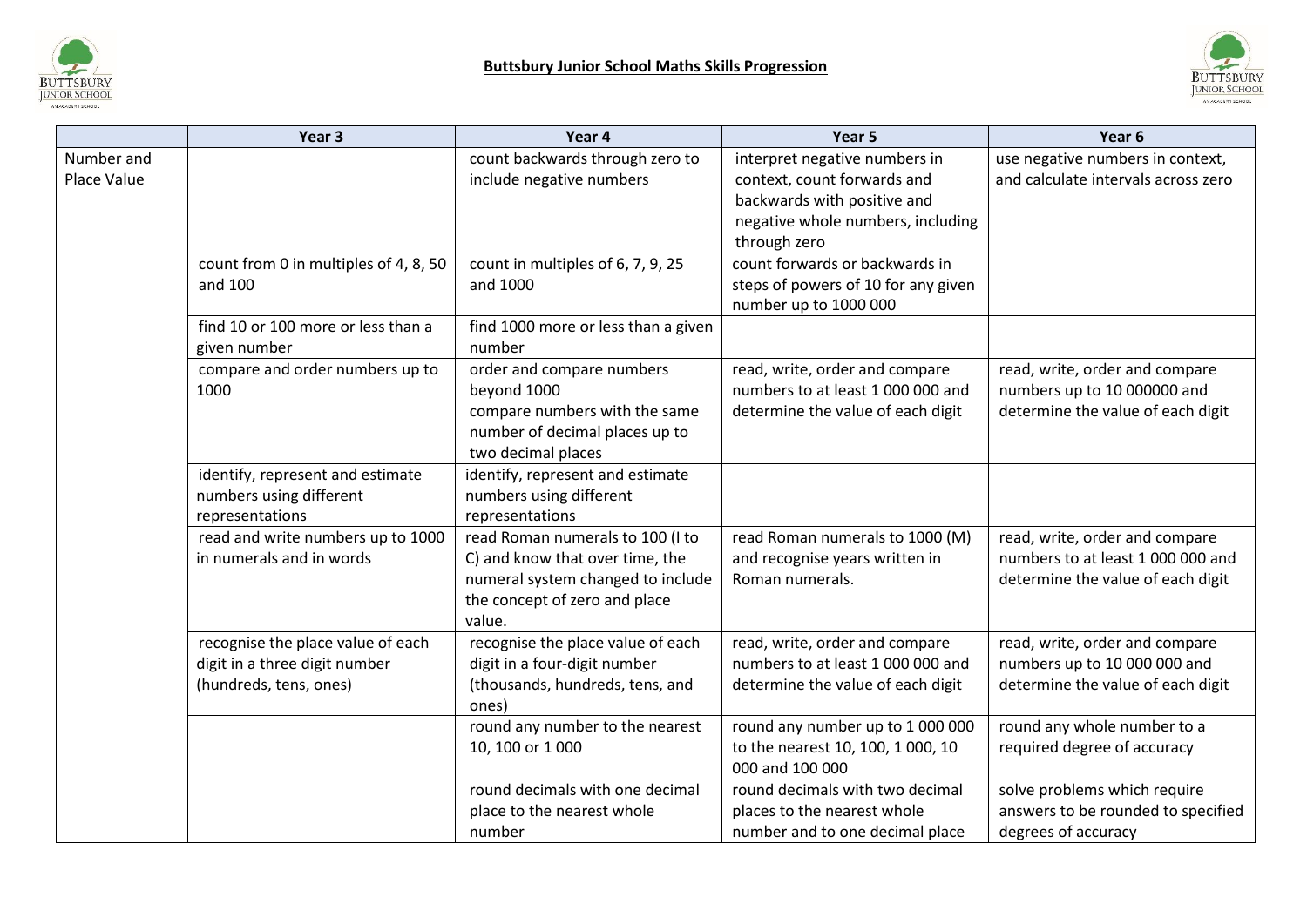|                             | solve number problems and<br>practical problems involving these<br>ideas.                                                                                                                                                                                       | solve number and practical<br>problems that involve all of the<br>above and with increasingly large<br>positive numbers                                                    | solve number problems and<br>practical problems that involve all<br>of the above                                                              | solve number and practical<br>problems that involve all of the<br>above                                                                                                                              |
|-----------------------------|-----------------------------------------------------------------------------------------------------------------------------------------------------------------------------------------------------------------------------------------------------------------|----------------------------------------------------------------------------------------------------------------------------------------------------------------------------|-----------------------------------------------------------------------------------------------------------------------------------------------|------------------------------------------------------------------------------------------------------------------------------------------------------------------------------------------------------|
| Addition and<br>Subtraction | solve number and practical<br>problems that involve all of the<br>above                                                                                                                                                                                         |                                                                                                                                                                            | add and subtract numbers mentally<br>with increasingly large numbers                                                                          | perform mental calculations,<br>including with mixed operations<br>and large numbers<br>use their knowledge of the order of<br>operations to carry out calculations<br>involving the four operations |
|                             |                                                                                                                                                                                                                                                                 | add and subtract numbers with up<br>to three digits, using formal written<br>methods of columnar addition and<br>subtraction                                               | add and subtract numbers with up<br>to 4 digits using the formal written<br>methods of columnar addition and<br>subtraction where appropriate | add and subtract whole numbers<br>with more than 4 digits, including<br>using formal written methods<br>(columnar addition and<br>subtraction)                                                       |
|                             | estimate the answer to a<br>calculation and use inverse<br>operations to check answers                                                                                                                                                                          | estimate and use inverse<br>operations to check answers to a<br>calculation                                                                                                | use rounding to check answers to<br>calculations and determine, in the<br>context of a problem, levels of<br>accuracy                         | use estimation to check answers to<br>calculations and determine, in the<br>context of a problem, levels of<br>accuracy.                                                                             |
|                             | solve problems, including missing<br>number problems, using number<br>facts, place value, and more<br>complex addition and subtraction                                                                                                                          | solve addition and subtraction two-<br>step problems in contexts, deciding<br>which operations and methods to<br>use and why                                               | solve addition and subtraction<br>multi-step problems in contexts,<br>deciding which operations and<br>methods to use and why                 | solve addition and subtraction<br>multi-step problems in contexts,<br>deciding which operations and<br>methods to use and why                                                                        |
| Multiplication              | count from 0 in multiples of 4, 8, 50<br>and 100                                                                                                                                                                                                                | count in multiples of 6, 7, 9, 25 and<br>1 0 0 0                                                                                                                           | count forwards or backwards in<br>steps of powers of 10 for any given<br>number up to 1 000 000                                               |                                                                                                                                                                                                      |
|                             | recall and use multiplication and<br>division facts for the 3, 4 and 8<br>multiplication tables                                                                                                                                                                 | recall multiplication and division<br>facts for multiplication tables up to<br>$12 \times 12$                                                                              |                                                                                                                                               |                                                                                                                                                                                                      |
|                             | write and calculate mathematical<br>statements for multiplication and<br>division using the multiplication<br>tables that they know, including for<br>two-digit numbers times onedigit<br>numbers, using mental and<br>progressing to formal written<br>methods | use place value, known and derived<br>facts to multiply and divide<br>mentally, including: multiplying by<br>0 and 1; dividing by 1; multiplying<br>together three numbers | multiply and divide numbers<br>mentally drawing upon known facts                                                                              | perform mental calculations,<br>including with mixed operations<br>and large numbers                                                                                                                 |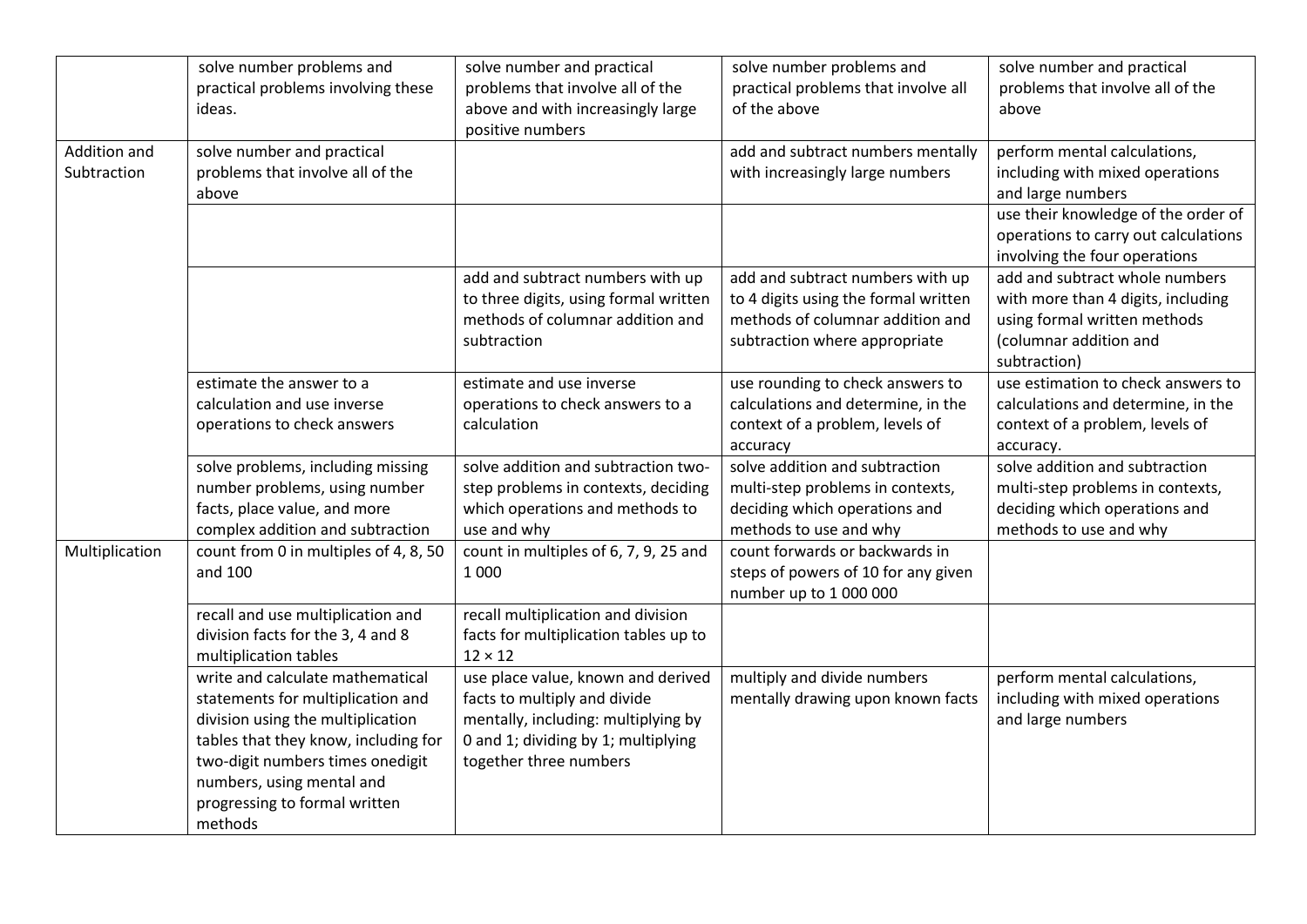|                                                                                                                                                                                                                                                                  | recognise and use factor pairs and<br>commutativity in mental<br>calculations                      | multiply and divide whole numbers<br>and those involving decimals by 10,<br>100 and 1000                                                                                                                                                                                                                                   | associate a fraction with division<br>and calculate decimal fraction<br>equivalents (e.g. 0.375) for a simple<br>fraction (e.g. $3/8$ )                                                                                                                                                                                                                                                                   |
|------------------------------------------------------------------------------------------------------------------------------------------------------------------------------------------------------------------------------------------------------------------|----------------------------------------------------------------------------------------------------|----------------------------------------------------------------------------------------------------------------------------------------------------------------------------------------------------------------------------------------------------------------------------------------------------------------------------|-----------------------------------------------------------------------------------------------------------------------------------------------------------------------------------------------------------------------------------------------------------------------------------------------------------------------------------------------------------------------------------------------------------|
| write and calculate mathematical<br>statements for multiplication and<br>division using the multiplication<br>tables that they know, including for<br>two-digit numbers times one-digit<br>numbers, using mental and<br>progressing to formal written<br>methods | multiply two-digit and three-digit<br>numbers by a one digit number<br>using formal written layout | multiply numbers up to 4 digits by a<br>one- or two-digit number using a<br>formal written method, including<br>long multiplication for two-digit<br>numbers                                                                                                                                                               | multiply multi-digit numbers up to<br>4 digits by a two-digit whole<br>number using the formal written<br>method of long multiplication                                                                                                                                                                                                                                                                   |
|                                                                                                                                                                                                                                                                  |                                                                                                    | divide numbers up to 4 digits by a<br>one-digit number using the formal<br>written method of short division<br>and interpret remainders<br>appropriately for the context                                                                                                                                                   | divide numbers up to 4-digits by a<br>two-digit whole number using the<br>formal written method of short<br>division where appropriate for the<br>context divide numbers up to 4<br>digits by a two-digit whole number<br>using the formal written method of<br>long division, and interpret<br>remainders as whole number<br>remainders, fractions, or by<br>rounding, as appropriate for the<br>context |
|                                                                                                                                                                                                                                                                  | recognise and use factor pairs and<br>commutativity in mental<br>calculations                      | Identify multiples and factors,<br>including finding all factor pairs of a<br>number, and common factors of<br>two numbers.<br>Know and use the vocabulary of<br>prime numbers, prime factors and<br>composite (nonprime) numbers<br>Establish whether a number up to<br>100 is prime and recall prime<br>numbers up to 19 | identify common factors, common<br>multiples and prime numbers                                                                                                                                                                                                                                                                                                                                            |
|                                                                                                                                                                                                                                                                  |                                                                                                    | recognise and use square numbers<br>and cube numbers, and the<br>notation for squared (2) and<br>cubed $(3)$                                                                                                                                                                                                               |                                                                                                                                                                                                                                                                                                                                                                                                           |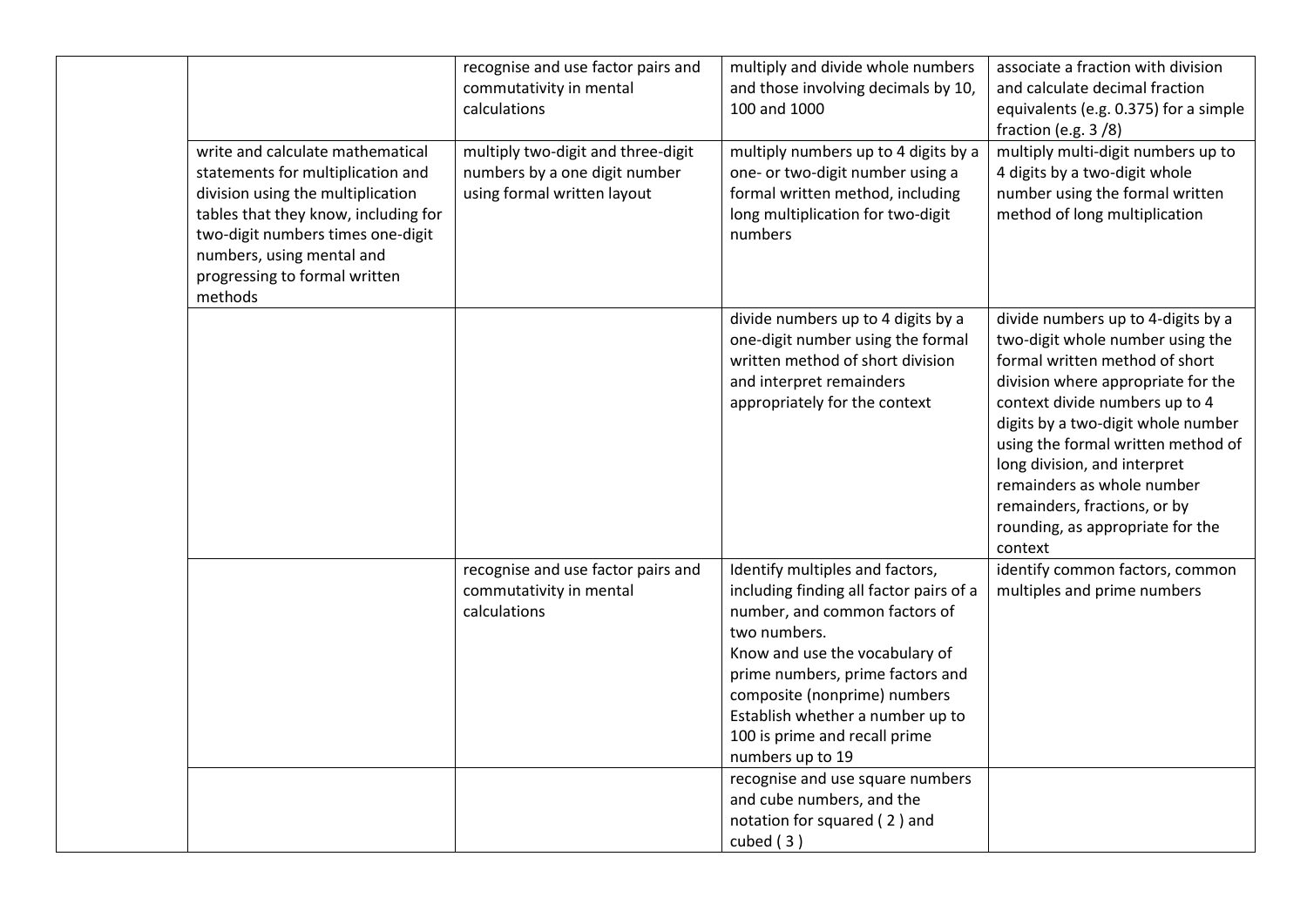|           |                                     |                                     |                                       | use their knowledge of the order of  |
|-----------|-------------------------------------|-------------------------------------|---------------------------------------|--------------------------------------|
|           |                                     |                                     |                                       | operations to carry out calculations |
|           |                                     |                                     |                                       | involving the four operations        |
|           | estimate the answer to a            | estimate and use inverse            |                                       | use estimation to check answers to   |
|           | calculation and use inverse         | operations to check answers to a    |                                       | calculations and determine, in the   |
|           | operations to check answers         | calculation (copied from Addition   |                                       | context of a problem, levels of      |
|           |                                     | and Subtraction)                    |                                       | accuracy                             |
|           | solve problems, including missing   | solve problems involving            | solve problems involving              | solve problems involving addition,   |
|           | number problems, involving          | multiplying and adding, including   | multiplication and division including | subtraction, multiplication and      |
|           | multiplication and division,        | using the distributive law to       | using their knowledge of factors      | division                             |
|           | including positive integer scaling  | multiply two digit numbers by one   | and multiples, squares and cubes      |                                      |
|           | problems and correspondence         | digit, integer scaling problems and | and understanding the meaning of      |                                      |
|           | problems in which n objects are     | harder correspondence problems      | the equals sign                       |                                      |
|           | connected to m objects              | such as n objects are connected to  |                                       |                                      |
|           |                                     | m objects                           |                                       |                                      |
| Fractions | count up and down in tenths         | count up and down in hundredths     |                                       |                                      |
|           | Recognise, find and write fractions | recognise that hundredths arise     | recognise and use thousandths and     |                                      |
|           | of a discrete set of objects: unit  | when dividing an object by one      | relate them to tenths, hundredths     |                                      |
|           | fractions and non-unit fractions    | hundred and dividing tenths by ten  | and decimal equivalents               |                                      |
|           | with small denominators             |                                     |                                       |                                      |
|           | Recognise that tenths arise from    |                                     |                                       |                                      |
|           | dividing an object into 10 equal    |                                     |                                       |                                      |
|           | parts and in dividing one - digit   |                                     |                                       |                                      |
|           | numbers or quantities by 10.        |                                     |                                       |                                      |
|           | Recognise and use fractions as      |                                     |                                       |                                      |
|           | numbers: unit fractions and non-    |                                     |                                       |                                      |
|           | unit fractions with small           |                                     |                                       |                                      |
|           | denominators                        |                                     |                                       |                                      |
|           | compare and order unit fractions,   |                                     | compare and order fractions whose     | compare and order fractions,         |
|           | and fractions with the same         |                                     | denominators are all multiples of     | including fractions >1               |
|           | denominators                        |                                     | the same number                       |                                      |
|           |                                     | compare numbers with the same       | read, write, order and compare        | identify the value of each digit in  |
|           |                                     | number of decimal places up to two  | numbers with up to three decimal      | numbers given to three decimal       |
|           |                                     | decimal places                      | places                                | places                               |
|           |                                     | round decimals with one decimal     | round decimals with two decimal       | solve problems which require         |
|           |                                     | place to the nearest whole number   | places to the nearest whole           | answers to be rounded to specified   |
|           |                                     |                                     | number and to one decimal place       | degrees of accuracy                  |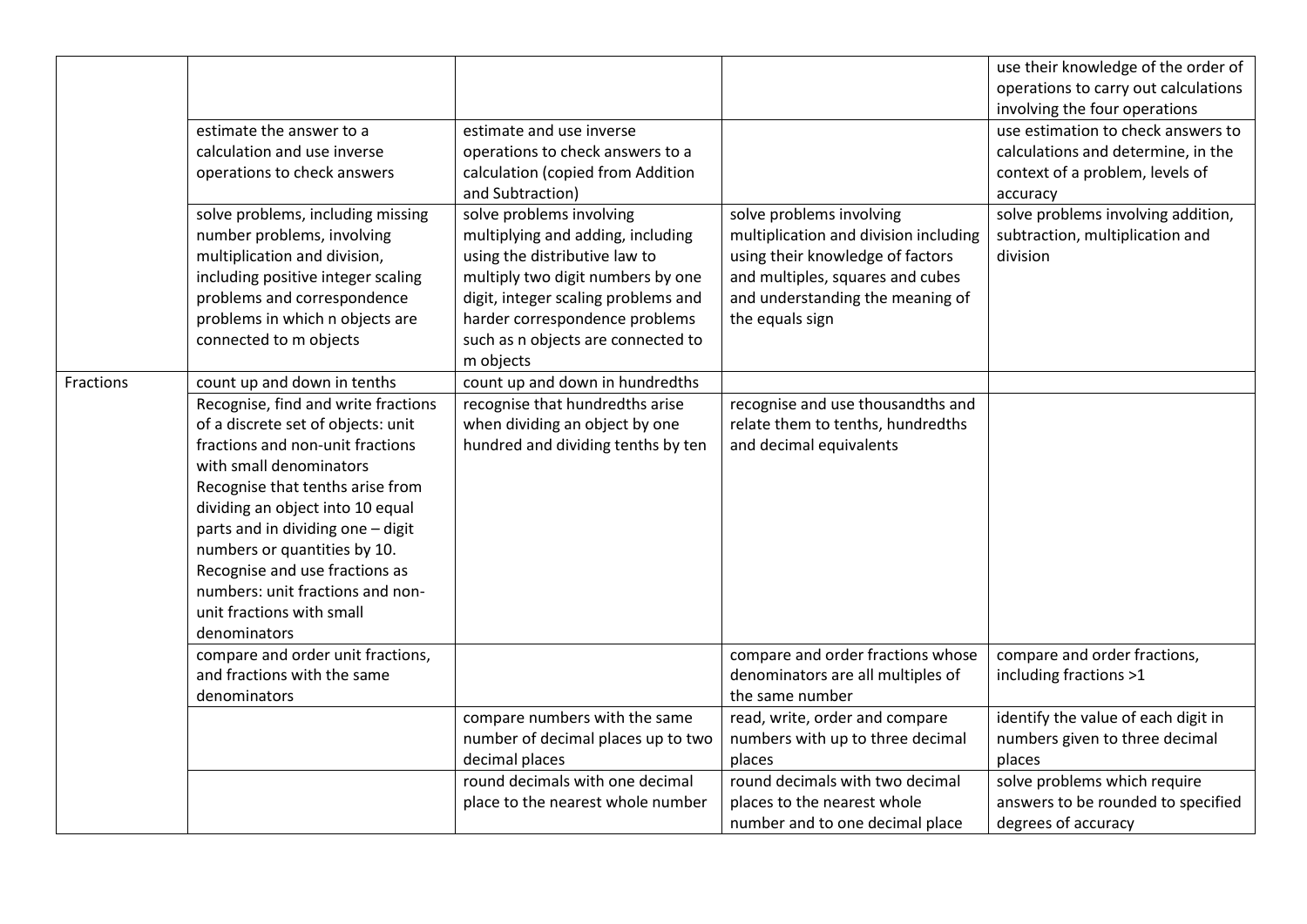| recognise and show, using           | recognise and show, using            | identify, name and write equivalent | use common factors to simplify            |
|-------------------------------------|--------------------------------------|-------------------------------------|-------------------------------------------|
| diagrams, equivalent fractions with | diagrams, families of common         | fractions of a given fraction,      | fractions; use common multiples to        |
| small denominators                  | equivalent fractions                 | represented visually, including     | express fractions in the same             |
|                                     |                                      | tenths and hundredths               | denomination                              |
|                                     | recognise and write decimal          | Read and write decimal numbers as   | associate a fraction with division        |
|                                     | equivalents of any number of         | fractions (e.g. 0.71 = 71 / 100)    | and calculate decimal fraction            |
|                                     | tenths or hundredths                 | Recognise and use thousandths and   | equivalents (e.g. 0.375) for a simple     |
|                                     |                                      | relate them to tenths, hundredths   | fraction (e.g. $3/8$                      |
|                                     |                                      | and decimal equivalents             |                                           |
|                                     | recognise and write decimal          | recognise the per cent symbol (%)   | recall and use equivalences               |
|                                     | equivalents to $1/4$ ; $1/2$ ; $3/4$ | and understand that per cent        | between simple fractions, decimals        |
|                                     |                                      | relates to "number of parts per     | and percentages, including in             |
|                                     |                                      | hundred", and write percentages as  | different contexts.                       |
|                                     |                                      | a fraction with denominator 100 as  |                                           |
|                                     |                                      | a decimal fraction                  |                                           |
| add and subtract fractions with the | add and subtract fractions with the  | Add and subtract fractions with the | add and subtract fractions with           |
| same denominator within one         | same denominator                     | same denominator and multiples of   | different denominators and mixed          |
| whole (e.g. $5/7 + 1/7 = 6/7$ )     |                                      | the same number                     | numbers, using the concept of             |
|                                     |                                      | Recognise mixed numbers fractions   | equivalent fractions                      |
|                                     |                                      | and improper fractions and convert  |                                           |
|                                     |                                      | from one form to the other and      |                                           |
|                                     |                                      | write mathematical statements > 1   |                                           |
|                                     |                                      | as a mixed number (e.g. $2/5 + 4/5$ |                                           |
|                                     |                                      | $= 6 / 5 = 11 / 5$                  |                                           |
|                                     |                                      | multiply proper fractions and mixed | Multiply simple pairs of proper           |
|                                     |                                      | numbers by whole numbers,           | fractions, writing the answer in its      |
|                                     |                                      | supported by materials and          | simplest form (e.g. $1/4 \times 1/2 = 1/$ |
|                                     |                                      | diagrams                            | 8)                                        |
|                                     |                                      |                                     | Multiply one-digit numbers with up        |
|                                     |                                      |                                     | to two decimal places by whole            |
|                                     |                                      |                                     | numbers                                   |
|                                     |                                      |                                     | divide proper fractions by whole          |
|                                     |                                      |                                     | numbers (e.g. $1/3 \div 2 = 1/6$ )        |
|                                     |                                      |                                     | multiply one-digit numbers with up        |
|                                     |                                      |                                     | to two decimal places by whole            |
|                                     |                                      |                                     | numbers                                   |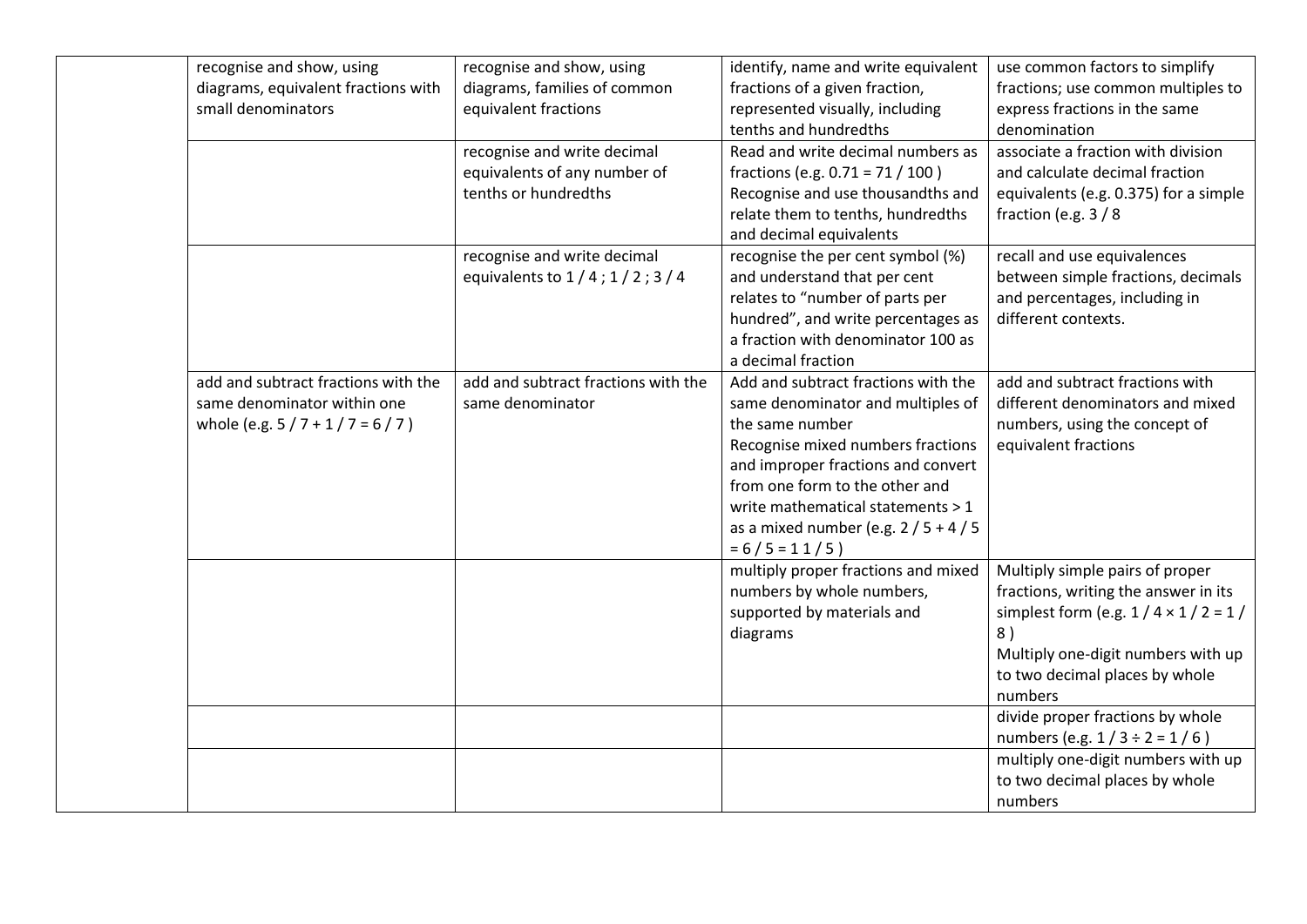|            |                                    | find the effect of dividing a one- or  |                                    | multiply and divide numbers by 10,    |
|------------|------------------------------------|----------------------------------------|------------------------------------|---------------------------------------|
|            |                                    | two-digit number by 10 and 100,        |                                    | 100 and 1000 where the answers        |
|            |                                    | identifying the value of the digits in |                                    | are up to three decimal places        |
|            |                                    | the answer as ones, tenths and         |                                    |                                       |
|            |                                    | hundredths                             |                                    |                                       |
|            |                                    |                                        |                                    | identify the value of each digit to   |
|            |                                    |                                        |                                    | three decimal places and multiply     |
|            |                                    |                                        |                                    | and divide numbers by 10, 100 and     |
|            |                                    |                                        |                                    | 1000 where the answers are up to      |
|            |                                    |                                        |                                    |                                       |
|            |                                    |                                        |                                    | three decimal places                  |
|            |                                    |                                        |                                    | associate a fraction with division    |
|            |                                    |                                        |                                    | and calculate decimal fraction        |
|            |                                    |                                        |                                    | equivalents (e.g. 0.375) for a simple |
|            |                                    |                                        |                                    | fraction (e.g. $3/8$ )                |
|            |                                    |                                        |                                    | use written division methods in       |
|            |                                    |                                        |                                    | cases where the answer has up to      |
|            |                                    |                                        |                                    | two decimal places                    |
|            | solve problems that involve all of | solve problems involving               | solve problems involving numbers   |                                       |
|            | the above                          | increasingly harder fractions to       | up to three decimal places         |                                       |
|            |                                    | calculate quantities, and fractions    |                                    |                                       |
|            |                                    | to divide quantities, including non-   |                                    |                                       |
|            |                                    | unit fractions where the answer is a   |                                    |                                       |
|            |                                    | whole number                           |                                    |                                       |
|            |                                    | solve simple measure and money         | solve problems which require       |                                       |
|            |                                    | problems involving fractions and       | knowing percentage and decimal     |                                       |
|            |                                    | decimals to two decimal places.        | equivalents of 1/2, 1/4, 1/5, 2    |                                       |
|            |                                    |                                        | $/5$ , 4 $/5$ and those with a     |                                       |
|            |                                    |                                        | denominator of a multiple of 10 or |                                       |
|            |                                    |                                        | 25.                                |                                       |
| Ratio and  |                                    |                                        |                                    | solve problems involving the          |
|            |                                    |                                        |                                    |                                       |
| proportion |                                    |                                        |                                    | relative sizes of two quantities      |
|            |                                    |                                        |                                    | where missing values can be found     |
|            |                                    |                                        |                                    | by using integer multiplication and   |
|            |                                    |                                        |                                    | division facts                        |
|            |                                    |                                        |                                    | solve problems involving the          |
|            |                                    |                                        |                                    | calculation of percentages [for       |
|            |                                    |                                        |                                    | example, of measures, and such as     |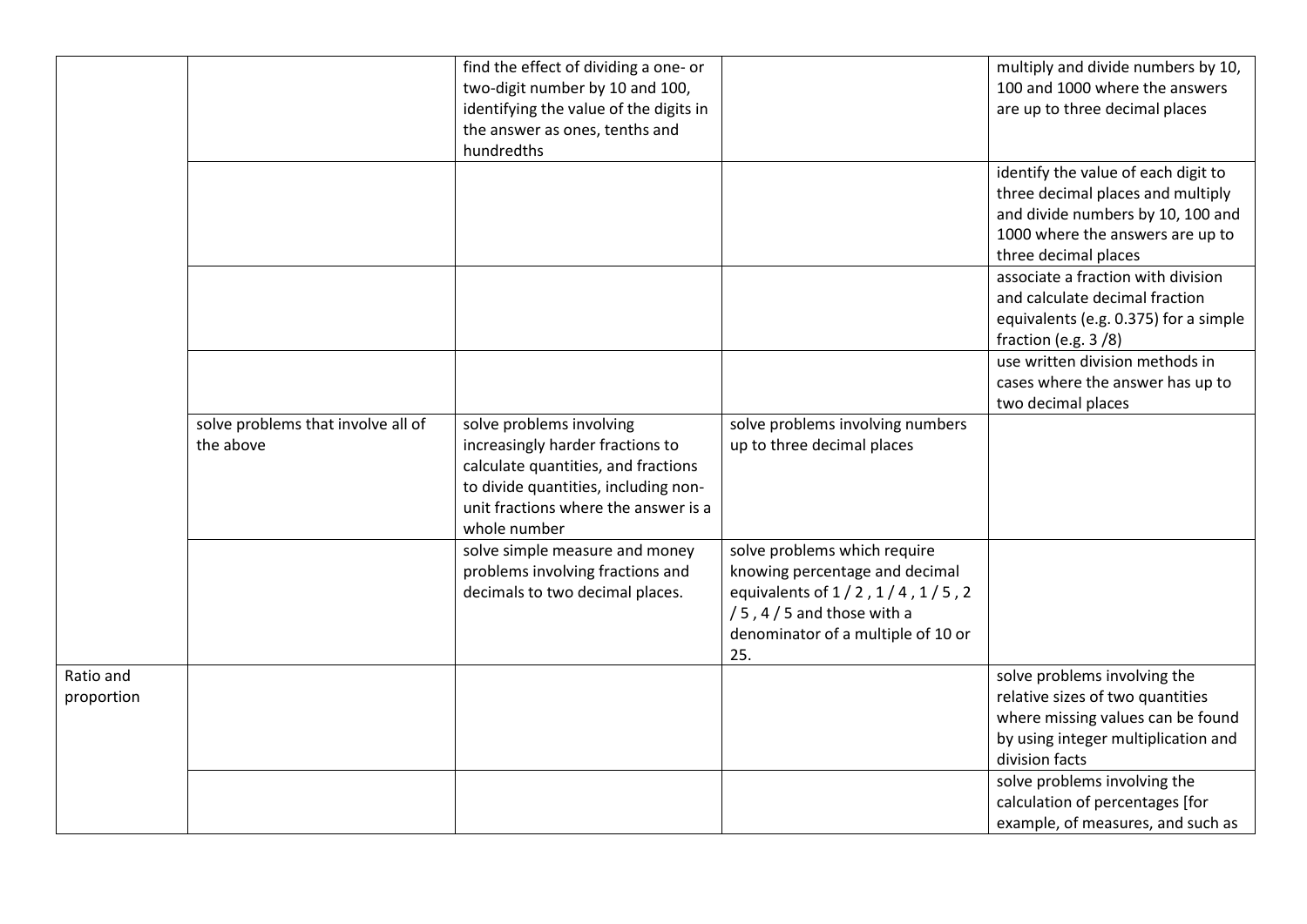|             |                                                |                                    |                                                                        | 15% of 360] and the use of                                          |
|-------------|------------------------------------------------|------------------------------------|------------------------------------------------------------------------|---------------------------------------------------------------------|
|             |                                                |                                    |                                                                        | percentages for comparison                                          |
|             |                                                |                                    |                                                                        | solve problems involving similar                                    |
|             |                                                |                                    |                                                                        | shapes where the scale factor is                                    |
|             |                                                |                                    |                                                                        | known or can be found                                               |
|             |                                                |                                    |                                                                        | solve problems involving unequal                                    |
|             |                                                |                                    |                                                                        | sharing and grouping using                                          |
|             |                                                |                                    |                                                                        | knowledge of fractions and                                          |
|             |                                                |                                    |                                                                        | multiples.                                                          |
| Measurement |                                                | estimate, compare and calculate    | Calculate and compare the area of                                      | calculate, estimate and compare                                     |
|             |                                                | different measures, including      | squares and rectangles including                                       | volume of cubes and cuboids using                                   |
|             |                                                | money in pounds and pence          | using standard units, square                                           | standard units, including                                           |
|             |                                                |                                    | centimetres (cm 2) and square<br>metres (m 2) and estimate the area    | centimetre cubed (cm 3) and cubic<br>metres (m 3), and extending to |
|             |                                                |                                    | of irregular shapes (also included in                                  | other units such as mm 3 and km 3                                   |
|             |                                                |                                    | measuring)                                                             |                                                                     |
|             |                                                |                                    | Estimate volume (e.g. using 1 cm 3                                     |                                                                     |
|             |                                                |                                    | blocks to build cubes and cuboids)                                     |                                                                     |
|             |                                                |                                    | and capacity (e.g. using water)                                        |                                                                     |
|             | compare durations of events, for               |                                    |                                                                        |                                                                     |
|             | example to calculate the time taken            |                                    |                                                                        |                                                                     |
|             | by particular events or tasks                  |                                    |                                                                        |                                                                     |
|             | estimate and read time with                    |                                    |                                                                        |                                                                     |
|             | increasing accuracy to the nearest             |                                    |                                                                        |                                                                     |
|             | minute; record and compare time                |                                    |                                                                        |                                                                     |
|             | in terms of seconds, minutes, hours            |                                    |                                                                        |                                                                     |
|             | and o'clock; use vocabulary such as            |                                    |                                                                        |                                                                     |
|             | a.m./p.m., morning, afternoon,                 |                                    |                                                                        |                                                                     |
|             | noon and midnight                              |                                    |                                                                        |                                                                     |
|             | measure, compare, add and                      | estimate, compare and calculate    | use all four operations to solve                                       | solve problems involving the                                        |
|             | subtract: lengths (m/cm/mm); mass              | different measures, including      | problems involving measure (e.g.                                       | calculation and conversion of units                                 |
|             | (kg/g); volume/capacity (l/ml)                 | money in pounds and pence          | length, mass, volume, money) using                                     | of measure, using decimal notation                                  |
|             |                                                |                                    | decimal notation including scaling.                                    | up to three decimal places where                                    |
|             |                                                | measure and calculate the          | measure and calculate the                                              | appropriate                                                         |
|             | measure the perimeter of simple 2-<br>D shapes | perimeter of a rectilinear figure  |                                                                        | recognise that shapes with the<br>same areas can have different     |
|             |                                                | (including squares) in centimetres | perimeter of composite rectilinear<br>shapes in centimetres and metres | perimeters and vice versa                                           |
|             |                                                | and metres                         |                                                                        |                                                                     |
|             |                                                |                                    |                                                                        |                                                                     |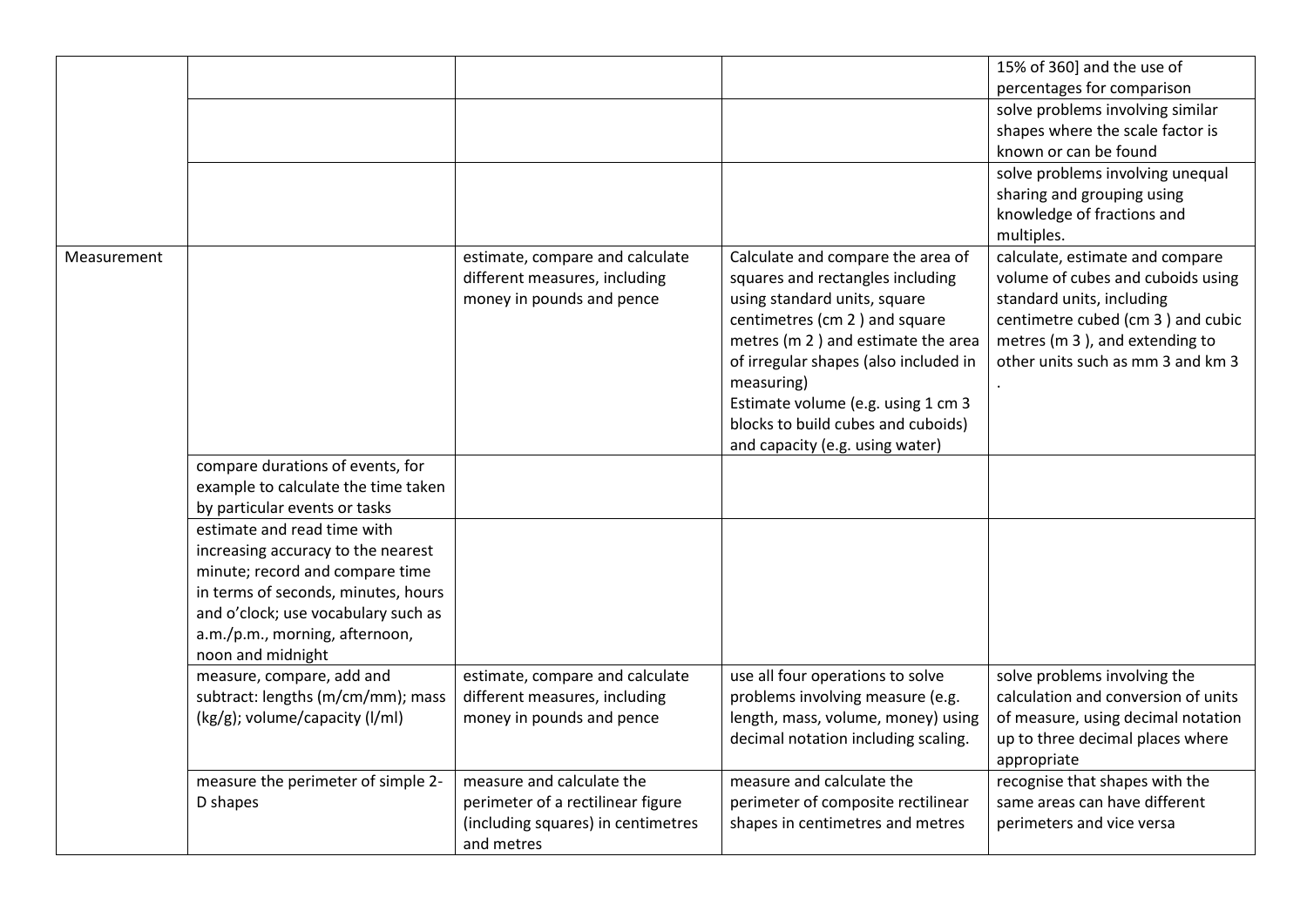| add and subtract amounts of<br>money to give change, using both £<br>and p in practical contexts                                                                                                                                          |                                                                                                                        |                                                                                                                                                                                                     |                                                                                                                                                                                                                                                                                                                                                               |
|-------------------------------------------------------------------------------------------------------------------------------------------------------------------------------------------------------------------------------------------|------------------------------------------------------------------------------------------------------------------------|-----------------------------------------------------------------------------------------------------------------------------------------------------------------------------------------------------|---------------------------------------------------------------------------------------------------------------------------------------------------------------------------------------------------------------------------------------------------------------------------------------------------------------------------------------------------------------|
|                                                                                                                                                                                                                                           | find the area of rectilinear shapes<br>by counting squares                                                             | calculate and compare the area of<br>squares and rectangles including<br>using standard units, square<br>centimetres (cm 2) and square<br>metres (m 2) and estimate the area<br>of irregular shapes | Calculate the area of<br>parallelograms and triangles.<br>Calculate, estimate and compare<br>volume of cubes and cuboids using<br>standard units, including cubic<br>centimetres (cm 3) and cubic<br>metres (m 3), and extending to<br>other units [e.g. mm 3 and km 3].<br>Recognise when it is possible to use<br>formulae for area and volume of<br>shapes |
| tell and write the time from an<br>analogue clock, including using<br>Roman numerals from I to XII, and<br>12-hour and 24-hour clocks                                                                                                     | read, write and convert time<br>between analogue and digital 12<br>and 24-hour clocks                                  |                                                                                                                                                                                                     |                                                                                                                                                                                                                                                                                                                                                               |
| estimate and read time with<br>increasing accuracy to the nearest<br>minute; record and compare time<br>in terms of seconds, minutes, hours<br>and o'clock; use vocabulary such as<br>a.m./p.m., morning, afternoon,<br>noon and midnight |                                                                                                                        |                                                                                                                                                                                                     |                                                                                                                                                                                                                                                                                                                                                               |
|                                                                                                                                                                                                                                           | solve problems involving converting<br>from hours to minutes; minutes to<br>seconds; years to months; weeks to<br>days | solve problems involving converting<br>between units of time                                                                                                                                        |                                                                                                                                                                                                                                                                                                                                                               |
| know the number of seconds in a<br>minute and the number of days in<br>each month, year and leap year                                                                                                                                     | convert between different units of<br>measure (e.g. kilometre to metre;<br>hour to minute)                             | convert between different units of<br>metric measure (e.g. kilometre and<br>metre; centimetre and metre;<br>centimetre and millimetre; gram<br>and kilogram; litre and millilitre)                  | use, read, write and convert<br>between standard units, converting<br>measurements of length, mass,<br>volume and time from a smaller<br>unit of measure to a larger unit,<br>and vice versa, using decimal<br>notation to up to three decimal<br>places                                                                                                      |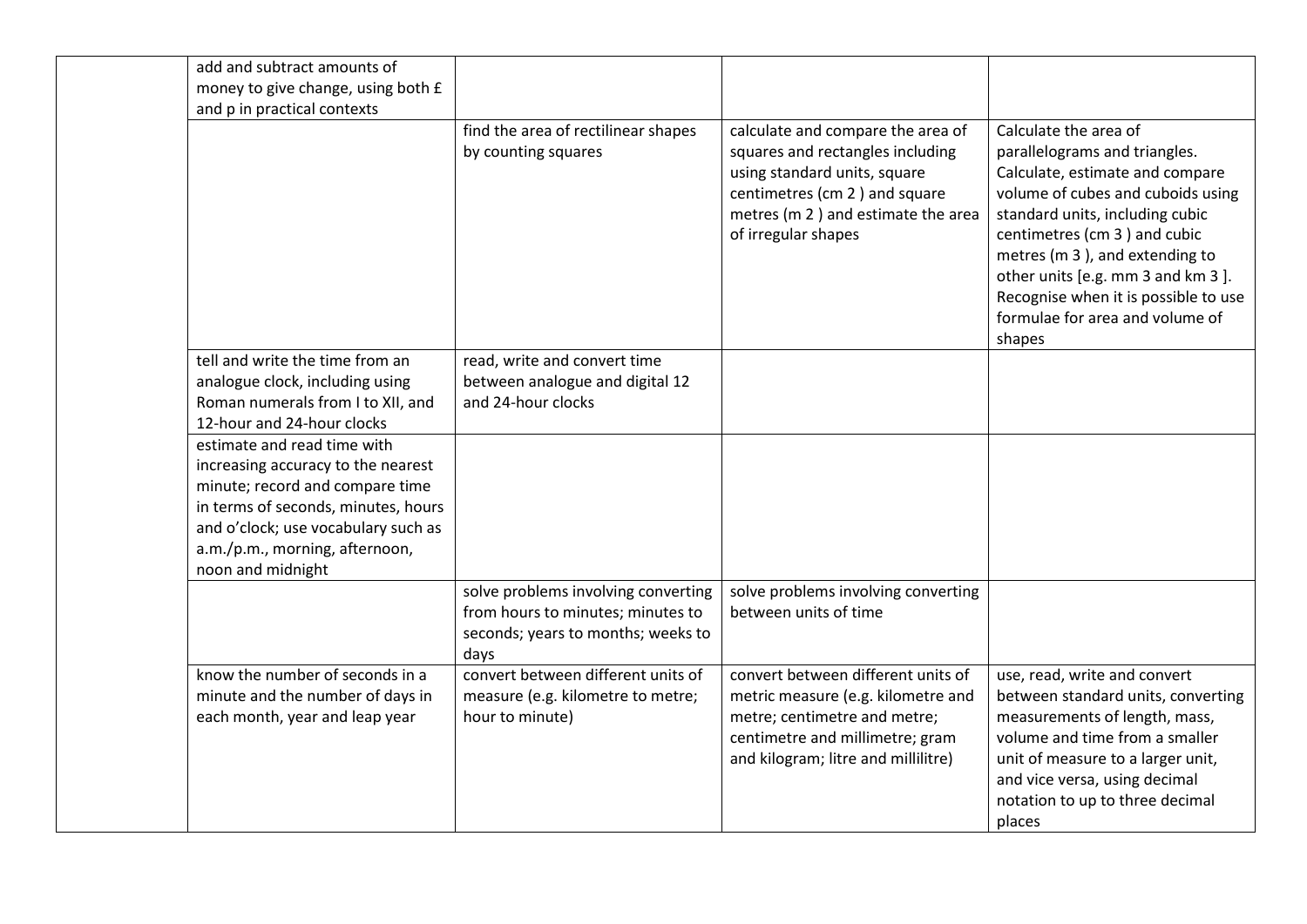|          |                                       | read, write and convert time         | solve problems involving converting               | solve problems involving the           |
|----------|---------------------------------------|--------------------------------------|---------------------------------------------------|----------------------------------------|
|          |                                       | between analogue and digital 12      | between units of time                             | calculation and conversion of units    |
|          |                                       | and 24-hour clocks                   |                                                   | of measure, using decimal notation     |
|          |                                       |                                      |                                                   | up to three decimal places where       |
|          |                                       |                                      |                                                   | appropriate                            |
|          |                                       | solve problems involving converting  | understand and use equivalences                   | convert between miles and              |
|          |                                       | from hours to minutes; minutes to    | between metric units and common                   | kilometres                             |
|          |                                       | seconds; years to months; weeks to   | imperial units such as inches,                    |                                        |
|          |                                       | days                                 | pounds and pints                                  |                                        |
| Geometry |                                       | identify lines of symmetry in 2-D    | identify 3-D shapes, including cubes              | Recognise, describe and build          |
| (shape)  |                                       | shapes presented in different        | and other cuboids, from 2-D                       | simple 3-D shapes, including           |
|          |                                       | orientations                         | representations                                   | making nets.                           |
|          |                                       |                                      |                                                   | Illustrate and name parts of circles,  |
|          |                                       |                                      |                                                   | including radius, diameter and         |
|          |                                       |                                      |                                                   | circumference and know that the        |
|          |                                       |                                      |                                                   | diameter is twice the radius           |
|          | draw 2-D shapes and make 3-D          | complete a simple symmetric figure   | draw given angles, and measure                    | Draw 2-D shapes using given            |
|          | shapes using modelling materials;     | with respect to a specific line of   | them in degrees (o)                               | dimensions and angles.                 |
|          | recognise 3-D shapes in different     | symmetry                             |                                                   | Recognise, describe and build          |
|          | orientations and describe them        |                                      |                                                   | simple 3-D shapes, including           |
|          |                                       |                                      |                                                   | making nets.                           |
|          |                                       | compare and classify geometric       | Use the properties of rectangles to               | compare and classify geometric         |
|          |                                       | shapes, including quadrilaterals and | deduce related facts and find                     | shapes based on their properties       |
|          |                                       | triangles, based on their properties | missing lengths and angles.                       | and sizes and find unknown angles      |
|          |                                       | and sizes                            | Distinguish between regular and                   | in any triangles, quadrilaterals, and  |
|          |                                       |                                      | irregular polygons based on                       | regular polygons                       |
|          |                                       |                                      | reasoning about equal sides and                   |                                        |
|          |                                       |                                      | angles                                            |                                        |
|          | recognise angles as a property of     |                                      | know angles are measured in                       |                                        |
|          | shape or a description of a turn      |                                      | degrees: estimate and compare                     |                                        |
|          |                                       |                                      | acute, obtuse and reflex angles                   |                                        |
|          | identify right angles, recognise that | identify acute and obtuse angles     | identify:                                         | recognise angles where they meet       |
|          | two right angles make a half-turn,    | and compare and order angles up      | * angles at a point and one whole                 | at a point, are on a straight line, or |
|          | three make three quarters of a turn   | to two right angles by size          | turn (total 360 o)                                | are vertically opposite, and find      |
|          | and four a complete turn; identify    |                                      | * angles at a point on a straight line            | missing angles                         |
|          | whether angles are greater than or    |                                      | and $\frac{1}{2}$ a turn (total 180 o ) $*$ other |                                        |
|          | less than a right angle               |                                      | multiples of 90 o                                 |                                        |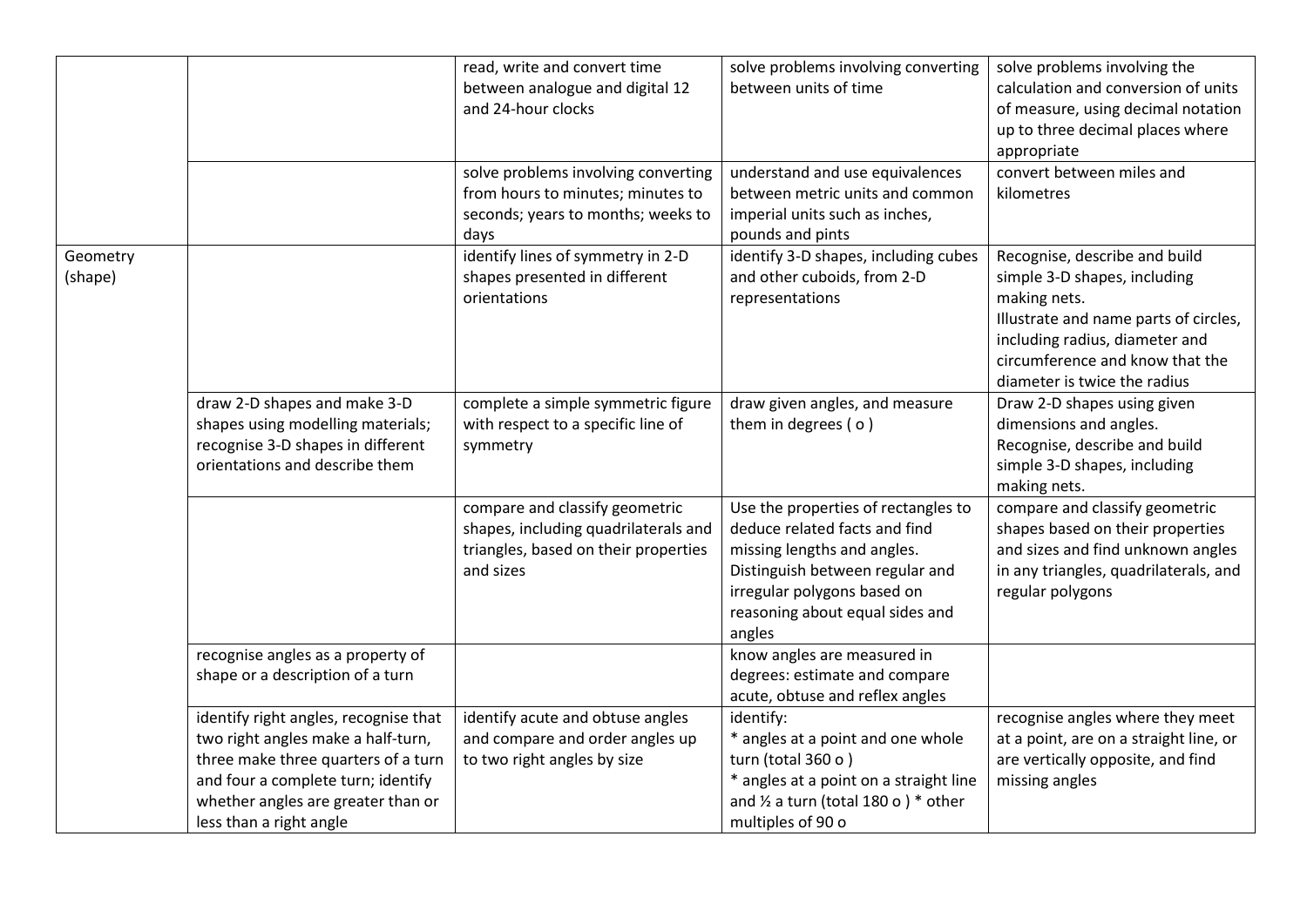| Geometry          | identify horizontal and vertical lines<br>and pairs of perpendicular and<br>parallel lines | Describe positions on a 2-D grid as                                 | identify, describe and represent the | Describe positions on the full        |
|-------------------|--------------------------------------------------------------------------------------------|---------------------------------------------------------------------|--------------------------------------|---------------------------------------|
| (direction and    |                                                                                            | coordinates in the first quadrant.                                  | position of a shape following a      | coordinate grid (all four quadrants). |
| position)         |                                                                                            | Describe movements between                                          | reflection or translation, using the | Draw and translate simple shapes      |
|                   |                                                                                            | positions as translations of a given                                | appropriate language, and know       | on the coordinate plane, and reflect  |
|                   |                                                                                            | unit to the left/right and up/down.                                 | that the shape has not changed       | them in the axes.                     |
|                   |                                                                                            | plot specified points and draw sides<br>to complete a given polygon |                                      |                                       |
| <b>Statistics</b> | interpret and present data using                                                           | interpret and present discrete and                                  | complete, read and interpret         | interpret and construct pie charts    |
|                   | bar charts, pictograms and tables                                                          | continuous data using appropriate                                   | information in tables, including     | and line graphs and use these to      |
|                   |                                                                                            | graphical methods, including bar                                    | timetables                           | solve problems                        |
|                   |                                                                                            | charts and time graphs                                              |                                      |                                       |
|                   | solve one-step and twostep                                                                 | solve comparison, sum and                                           | solve comparison, sum and            | calculate and interpret the mean as   |
|                   | questions [e.g. 'How many more?'                                                           | difference problems using                                           | difference problems using            | an average                            |
|                   | and 'How many fewer?'] using                                                               | information presented in bar                                        | information presented in a line      |                                       |
|                   | information presented in scaled bar                                                        | charts, pictograms, tables and                                      | graph                                |                                       |
|                   | charts and pictograms and tables.                                                          | other graphs.                                                       |                                      |                                       |
| Algebra           | Solve problems, including missing                                                          |                                                                     | use the properties of rectangles to  | express missing number problems       |
|                   | number problems, using number                                                              |                                                                     | deduce related facts and find        | algebraically                         |
|                   | facts, place value, and more                                                               |                                                                     | missing lengths and angles           |                                       |
|                   | complex addition and subtraction.                                                          |                                                                     |                                      |                                       |
|                   | Solve problems, including missing                                                          |                                                                     |                                      |                                       |
|                   | number problems, involving<br>multiplication and division,                                 |                                                                     |                                      |                                       |
|                   | including integer scaling                                                                  |                                                                     |                                      |                                       |
|                   |                                                                                            |                                                                     |                                      | find pairs of numbers that satisfy    |
|                   |                                                                                            |                                                                     |                                      | number sentences involving two        |
|                   |                                                                                            |                                                                     |                                      | unknowns                              |
|                   |                                                                                            |                                                                     |                                      | enumerate all possibilities of        |
|                   |                                                                                            |                                                                     |                                      | combinations of two variables         |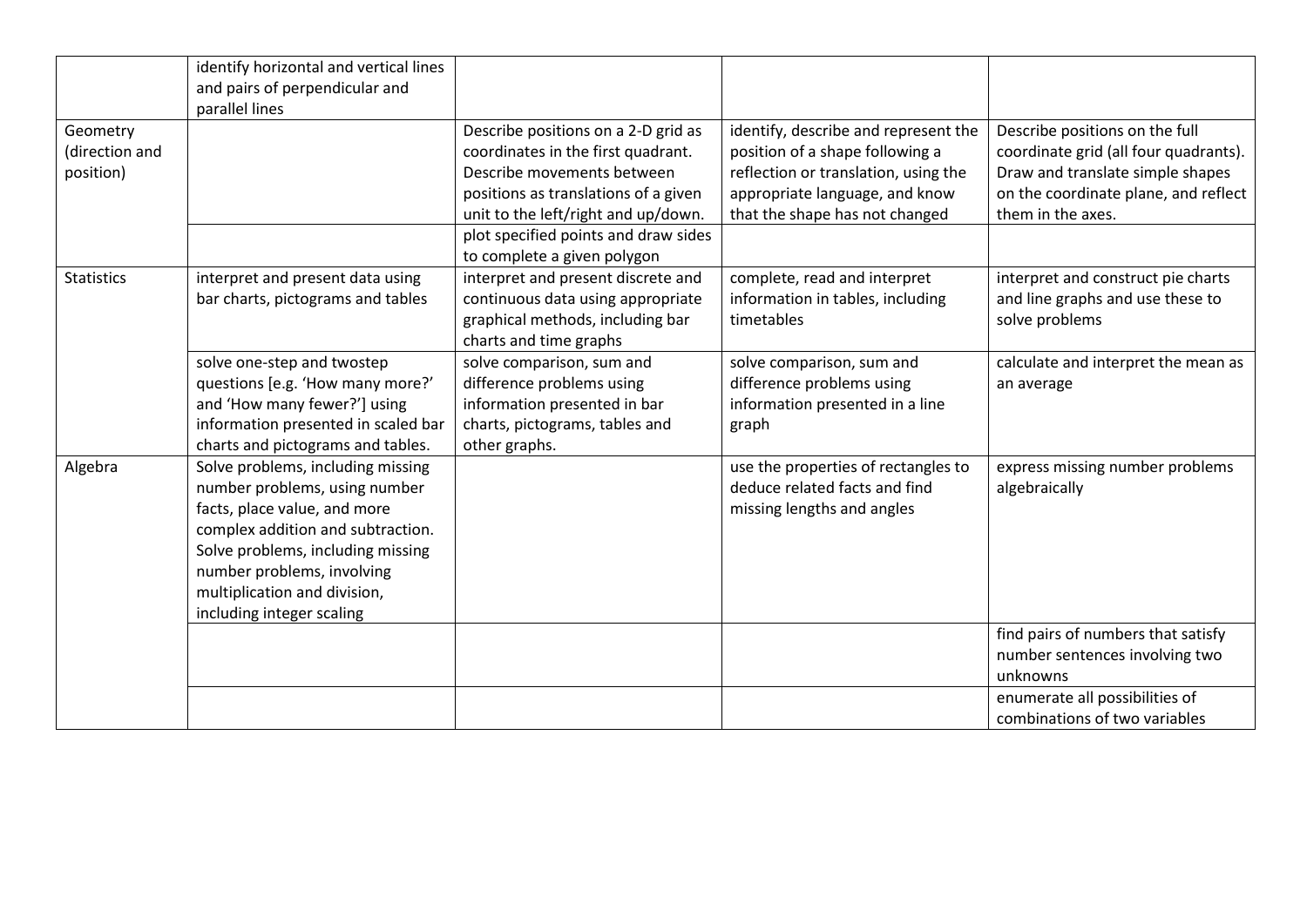



|                | Year 3                               | Year 4                               | Year 5                                | Year <sub>6</sub>                     |
|----------------|--------------------------------------|--------------------------------------|---------------------------------------|---------------------------------------|
| Working        | Ask relevant questions and use       | Ask relevant questions and use       | Plan different types of scientific    | Plan different types of scientific    |
| Scientifically | different types of scientific        | different types of scientific        | enquiries to answer questions,        | enquiries to answer their own or      |
|                | enquiries to answer them             | enquiries to answer them             | including recognising and             | others' questions, including          |
|                |                                      |                                      | controlling variables where           | recognising and controlling           |
|                | Set up simple practical enquiries,   | Set up simple practical enquiries,   | necessary                             | variables where necessary             |
|                | comparative and fair tests           | comparative and fair tests           |                                       |                                       |
|                |                                      |                                      | Take measurements, using a range      | Take measurements, using a range      |
|                | Make systematic and careful          | Make systematic and careful          | of scientific equipment, with         | of scientific equipment, with         |
|                | observations and, where              | observations and, where              | increasing accuracy and precision,    | increasing accuracy and precision,    |
|                | appropriate, take accurate           | appropriate, take accurate           | taking repeat readings when           | taking repeat readings when           |
|                | measurements using standard          | measurements using standard          | appropriate                           | appropriate                           |
|                | units, using a range of equipment,   | units, using a range of equipment,   |                                       |                                       |
|                | including thermometers and data      | including thermometers and data      | Record data and results of            | Record data and results of            |
|                | loggers                              | loggers                              | increasing complexity using           | increasing complexity using           |
|                |                                      |                                      | scientific diagrams and labels,       | scientific diagrams and labels,       |
|                | Gather, record, classify and present | Gather, record, classify and present | classification keys, tables, scatter  | classification keys, tables, scatter  |
|                | data in a variety of ways to help in | data in a variety of ways to help in | graphs, bar and line graphs           | graphs, bar and line graphs           |
|                | answering questions                  | answering questions                  |                                       |                                       |
|                |                                      |                                      | Use test results to make              | Use test results to make              |
|                | Record findings using simple         | Record findings using simple         | predictions to set up further         | predictions to set up further         |
|                | scientific language, drawings,       | scientific language, drawings,       | comparative and fair tests            | comparative and fair tests            |
|                | labelled diagrams, keys, bar charts, | labelled diagrams, keys, bar charts, |                                       |                                       |
|                | and tables                           | and tables                           | Report and present findings from      | Report and present findings from      |
|                |                                      |                                      | enquiries, including conclusions,     | enquiries, including conclusions,     |
|                | Report on findings from enquiries,   | Report on findings from enquiries,   | causal relationships and              | causal relationships and              |
|                | including oral and written           | including oral and written           | explanations of and degree of trust   | explanations of and degree of trust   |
|                | explanations, displays or            | explanations, displays or            | in results, in oral and written forms | in results, in oral and written forms |
|                | presentations of results and         | presentations of results and         | such as displays and other            | such as displays and other            |
|                | conclusions                          | conclusions                          | presentations                         | presentations                         |
|                | Use results to draw simple           | Use results to draw simple           | Identify scientific evidence that has | Identify scientific evidence that has |
|                | conclusions, make predictions for    | conclusions, make predictions for    | been used to support or refute        | been used to support or refute        |
|                | new values, suggest improvements     | new values, suggest improvements     | ideas or arguments                    | ideas or arguments                    |
|                | and raise further questions          | and raise further questions          |                                       |                                       |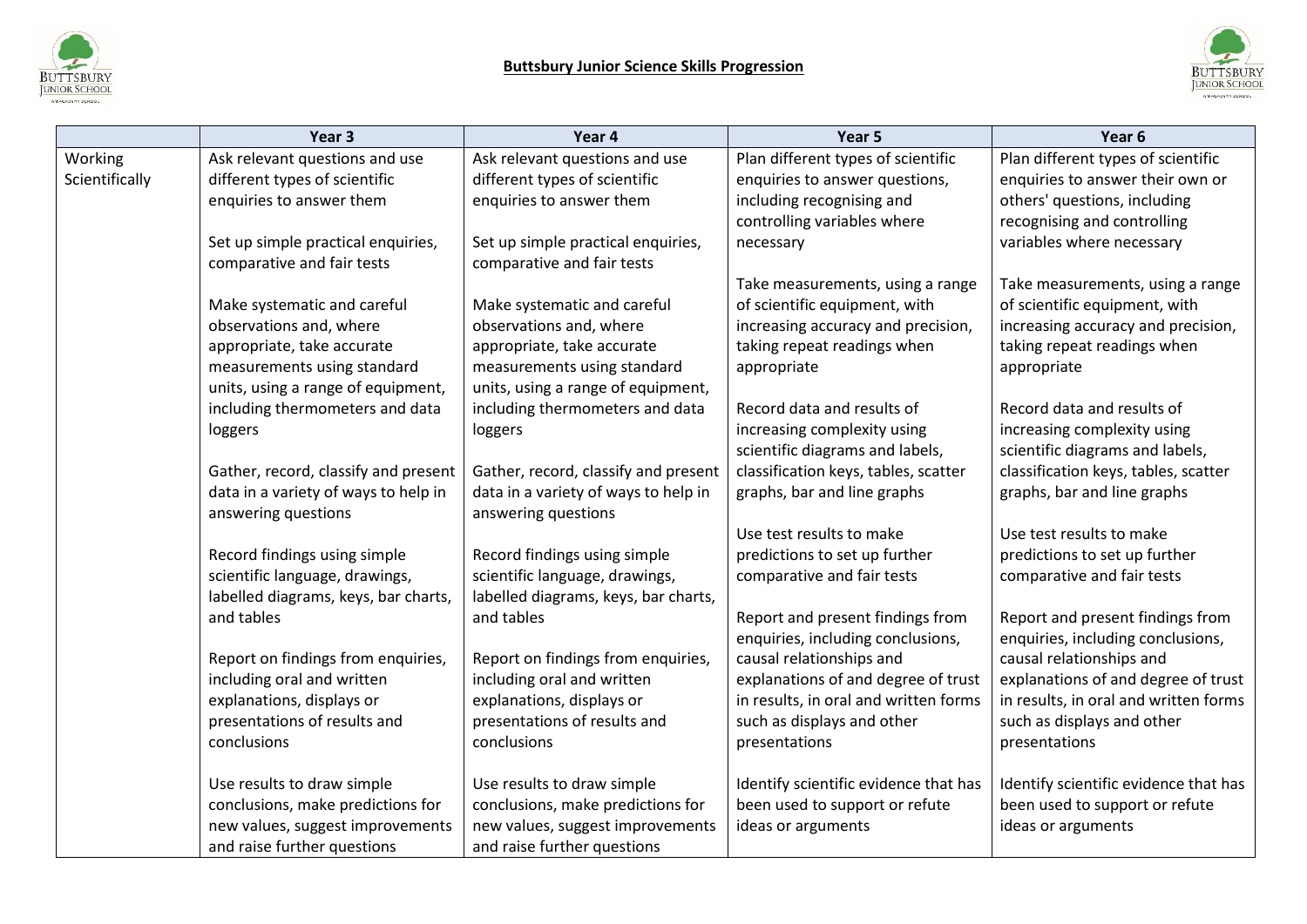|                   | Identify differences, similarities or |                                       |                                |                                      |
|-------------------|---------------------------------------|---------------------------------------|--------------------------------|--------------------------------------|
|                   | changes related to simple scientific  | Identify differences, similarities or |                                |                                      |
|                   | ideas and processes                   | changes related to simple scientific  |                                |                                      |
|                   |                                       | ideas and processes                   |                                |                                      |
|                   | Use straightforward scientific        |                                       |                                |                                      |
|                   | evidence to answer questions or to    | Use straightforward scientific        |                                |                                      |
|                   | support his/her findings              | evidence to answer questions or to    |                                |                                      |
|                   |                                       | support his/her findings              |                                |                                      |
| Animals Including | Identify that animals, including      | Describe the simple functions of      | Describe the changes as humans | Identify and name the main parts     |
| Humans            | humans, need the right types and      | the basic parts of the digestive      | develop to old age.            | of the human circulatory system,     |
|                   | amount of nutrition, and that they    | system in humans                      |                                | and describe the functions of the    |
|                   | cannot make their own food; they      |                                       |                                | heart, blood vessels and blood       |
|                   | get nutrition from what they eat      | Identify the different types of teeth |                                |                                      |
|                   |                                       | in humans and their simple            |                                | Recognise the impact of diet,        |
|                   | Identify that humans and some         | functions                             |                                | exercise, drugs and lifestyle on the |
|                   | other animals have skeletons and      |                                       |                                | way their bodies function            |
|                   | muscles for support, protection       | Construct and interpret a variety of  |                                |                                      |
|                   | and movement                          | food chains, identifying producers,   |                                | Describe the ways in which           |
|                   |                                       | predators and prey                    |                                | nutrients and water are              |
|                   |                                       |                                       |                                | transported within animals,          |
|                   |                                       |                                       |                                | including humans                     |
| Rocks             | Compare and group together            |                                       |                                |                                      |
|                   | different kinds of rocks on the basis |                                       |                                |                                      |
|                   | of their appearance and simple        |                                       |                                |                                      |
|                   | physical properties                   |                                       |                                |                                      |
|                   |                                       |                                       |                                |                                      |
|                   | Describe in simple terms how          |                                       |                                |                                      |
|                   | fossils are formed when things that   |                                       |                                |                                      |
|                   | have lived are trapped within rock    |                                       |                                |                                      |
|                   |                                       |                                       |                                |                                      |
|                   | Recognise that soils are made from    |                                       |                                |                                      |
|                   | rocks and organic matter              |                                       |                                |                                      |
| Light             | Recognise that he/she needs light     |                                       |                                | Use the idea that light travels in   |
|                   | in order to see things and that dark  |                                       |                                | straight lines to explain that       |
|                   | is the absence of light               |                                       |                                | objects are seen because they give   |
|                   | Notice that light is reflected from   |                                       |                                | out or reflect light into the eye    |
|                   | surfaces                              |                                       |                                |                                      |
|                   |                                       |                                       |                                |                                      |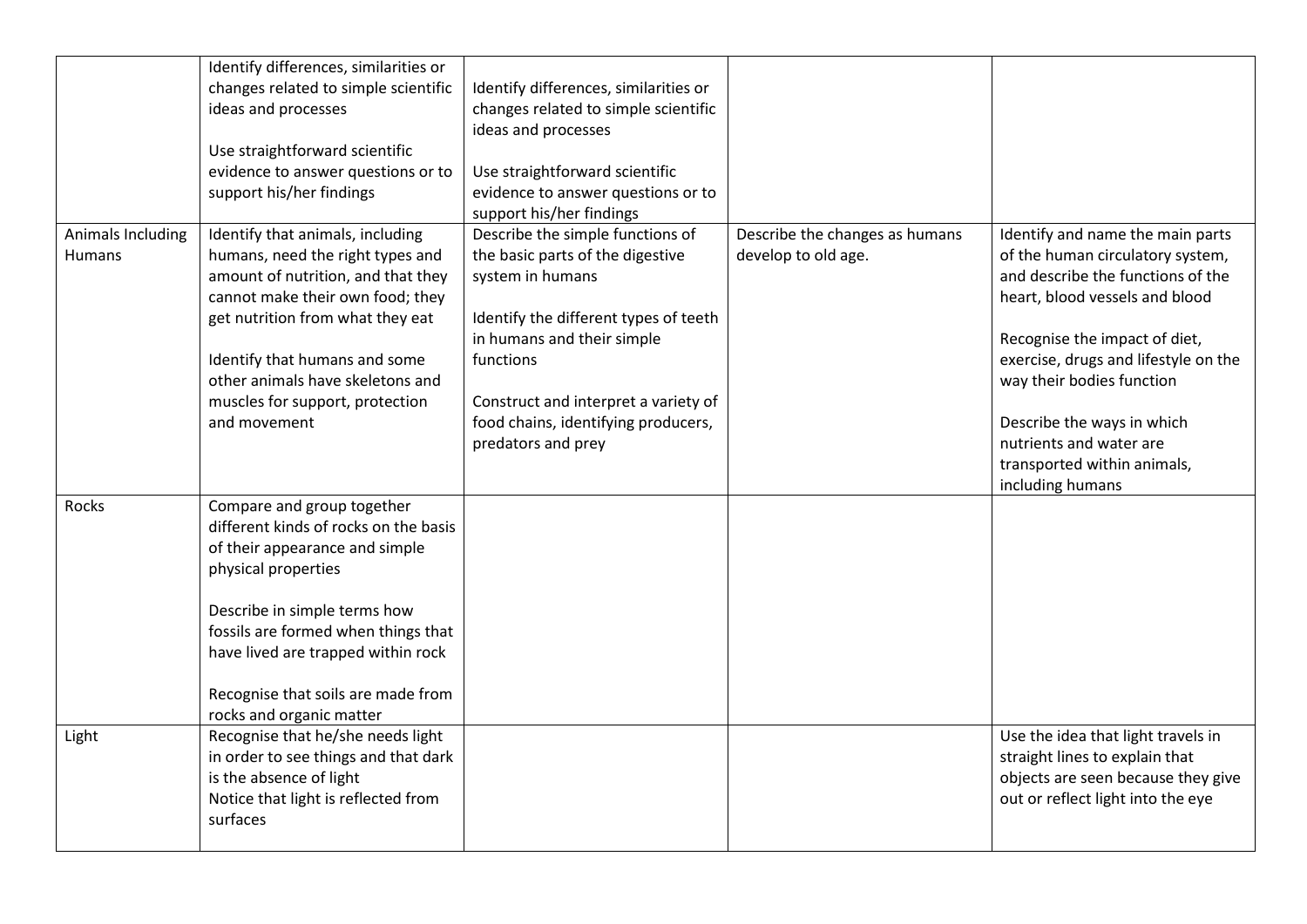|                   | Recognise that light from the sun   |                                     |                                      | Explain that we see things because  |
|-------------------|-------------------------------------|-------------------------------------|--------------------------------------|-------------------------------------|
|                   | can be dangerous and that there     |                                     |                                      | light travels from light sources to |
|                   | are ways to protect eyes            |                                     |                                      | our eyes or from light sources to   |
|                   |                                     |                                     |                                      | objects and then to our eyes        |
|                   | Recognise that shadows are          |                                     |                                      |                                     |
|                   | formed when the light from a light  |                                     |                                      | Use the idea that light travels in  |
|                   | source is blocked by a solid object |                                     |                                      | straight lines to explain why       |
|                   |                                     |                                     |                                      | shadows have the same shape as      |
|                   | Find patterns in the way that the   |                                     |                                      | the objects that cast them          |
|                   | size of shadows change              |                                     |                                      |                                     |
| Forces and        | Compare how things move on          |                                     | Explain that unsupported objects     |                                     |
| Magnets/Forces    | different surfaces                  |                                     | fall towards the Earth because of    |                                     |
|                   |                                     |                                     | the force of gravity acting between  |                                     |
|                   | Notice that some forces need        |                                     | the Earth and the falling object     |                                     |
|                   | contact between two objects, but    |                                     | Identify the effects of air          |                                     |
|                   | magnetic forces can act at a        |                                     | resistance, water resistance and     |                                     |
|                   | distance                            |                                     | friction, that act between moving    |                                     |
|                   |                                     |                                     | surfaces                             |                                     |
|                   | Observe how magnets attract or      |                                     |                                      |                                     |
|                   | repel each other and attract some   |                                     | Recognise that some mechanisms,      |                                     |
|                   | materials and not others            |                                     | including levers, pulleys and gears, |                                     |
|                   |                                     |                                     | allow a smaller force to have a      |                                     |
|                   | Compare and group together a        |                                     | greater effect                       |                                     |
|                   | variety of everyday materials on    |                                     |                                      |                                     |
|                   | the basis of whether they are       |                                     |                                      |                                     |
|                   | attracted to a magnet, and identify |                                     |                                      |                                     |
|                   | some magnetic materials             |                                     |                                      |                                     |
|                   |                                     |                                     |                                      |                                     |
|                   | Describe magnets as having two      |                                     |                                      |                                     |
|                   | poles                               |                                     |                                      |                                     |
|                   |                                     |                                     |                                      |                                     |
|                   | Predict whether two magnets will    |                                     |                                      |                                     |
|                   | attract or repel each other,        |                                     |                                      |                                     |
|                   | depending on which poles are        |                                     |                                      |                                     |
|                   | facing                              |                                     |                                      |                                     |
| Living things and |                                     | Recognise that living things can be | Describe the differences in the life | Describe how living things are      |
| their habitats    |                                     | grouped in a variety of ways        | cycles of a mammal, an amphibian,    | classified into broad groups        |
|                   |                                     |                                     | an insect and a bird                 | according to common observable      |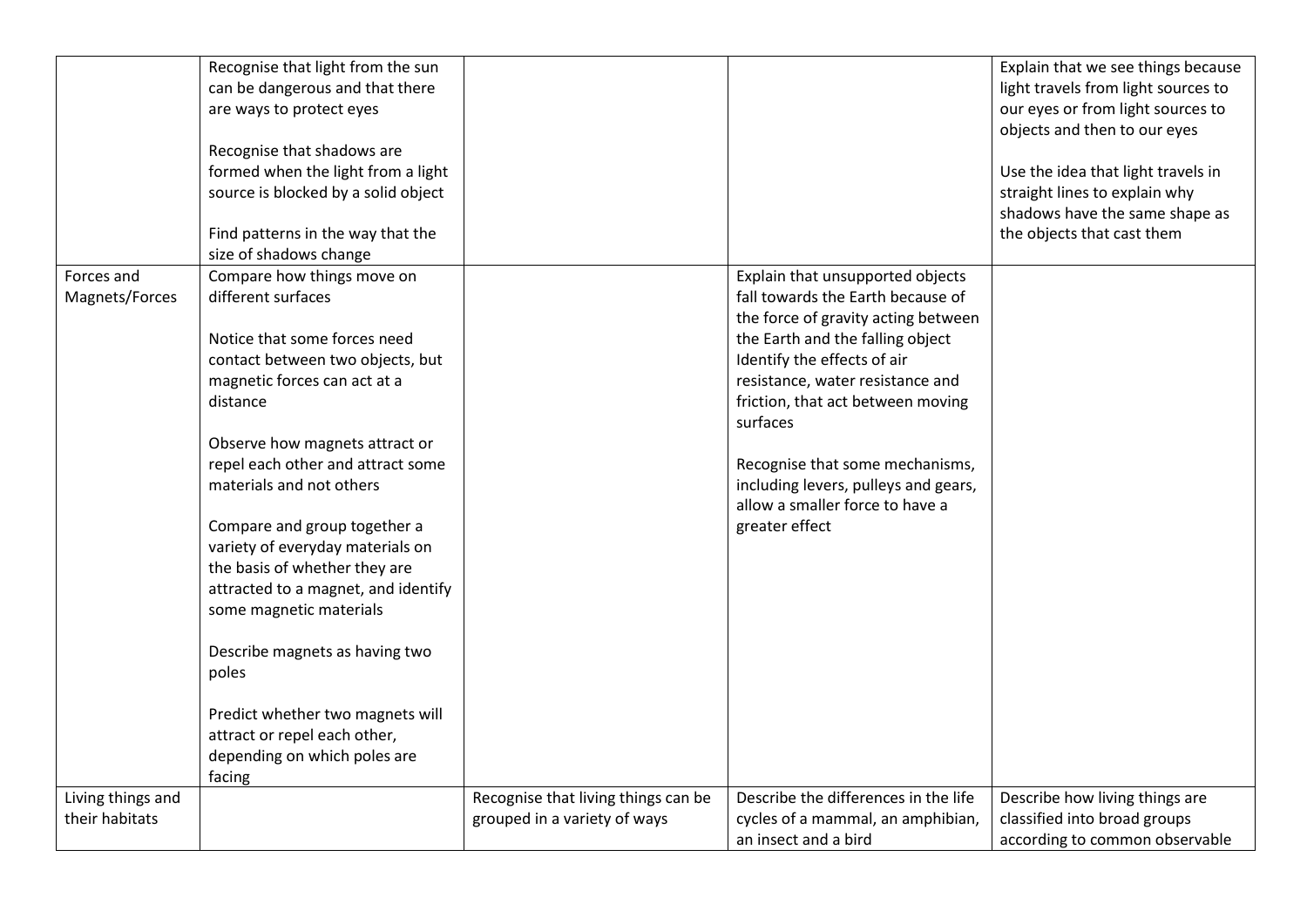|                   | Explore and use classification keys     |                                 | characteristics and based on        |
|-------------------|-----------------------------------------|---------------------------------|-------------------------------------|
|                   | to help group, identify and name a      | Describe the life process of    | similarities and differences,       |
|                   | variety of living things in their local | reproduction in some plants and | including micro-organisms, plants   |
|                   | and wider environment                   | animals                         | and animals                         |
|                   |                                         |                                 |                                     |
|                   | Recognise that environments can         |                                 | Give reasons for classifying plants |
|                   | change and that this can                |                                 | and animals based on specific       |
|                   | sometimes pose dangers and have         |                                 | characteristics                     |
|                   | an impact on living things              |                                 |                                     |
| States of         | Compare and group materials             |                                 |                                     |
| Matter/Properties | together, according to whether          |                                 |                                     |
| and changes of    | they are solids, liquids or gases       |                                 |                                     |
| materials         |                                         |                                 |                                     |
|                   | Observe that some materials             |                                 |                                     |
|                   | change state when they are heated       |                                 |                                     |
|                   | or cooled, and measure or research      |                                 |                                     |
|                   | the temperature at which this           |                                 |                                     |
|                   | happens in degrees Celsius (°C)         |                                 |                                     |
|                   |                                         |                                 |                                     |
|                   | Identify the part played by             |                                 |                                     |
|                   | evaporation and condensation in         |                                 |                                     |
|                   | the water cycle and associate the       |                                 |                                     |
|                   | rate of evaporation with                |                                 |                                     |
|                   | temperature                             |                                 |                                     |
| Sound             | Identify how sounds are made,           |                                 |                                     |
|                   | associating some of them with           |                                 |                                     |
|                   | something vibrating                     |                                 |                                     |
|                   |                                         |                                 |                                     |
|                   | Recognise that vibrations from          |                                 |                                     |
|                   | sounds travel through a medium to       |                                 |                                     |
|                   | the ear                                 |                                 |                                     |
|                   |                                         |                                 |                                     |
|                   | Find patterns between the pitch of      |                                 |                                     |
|                   | a sound and features of the object      |                                 |                                     |
|                   | that produced it                        |                                 |                                     |
|                   |                                         |                                 |                                     |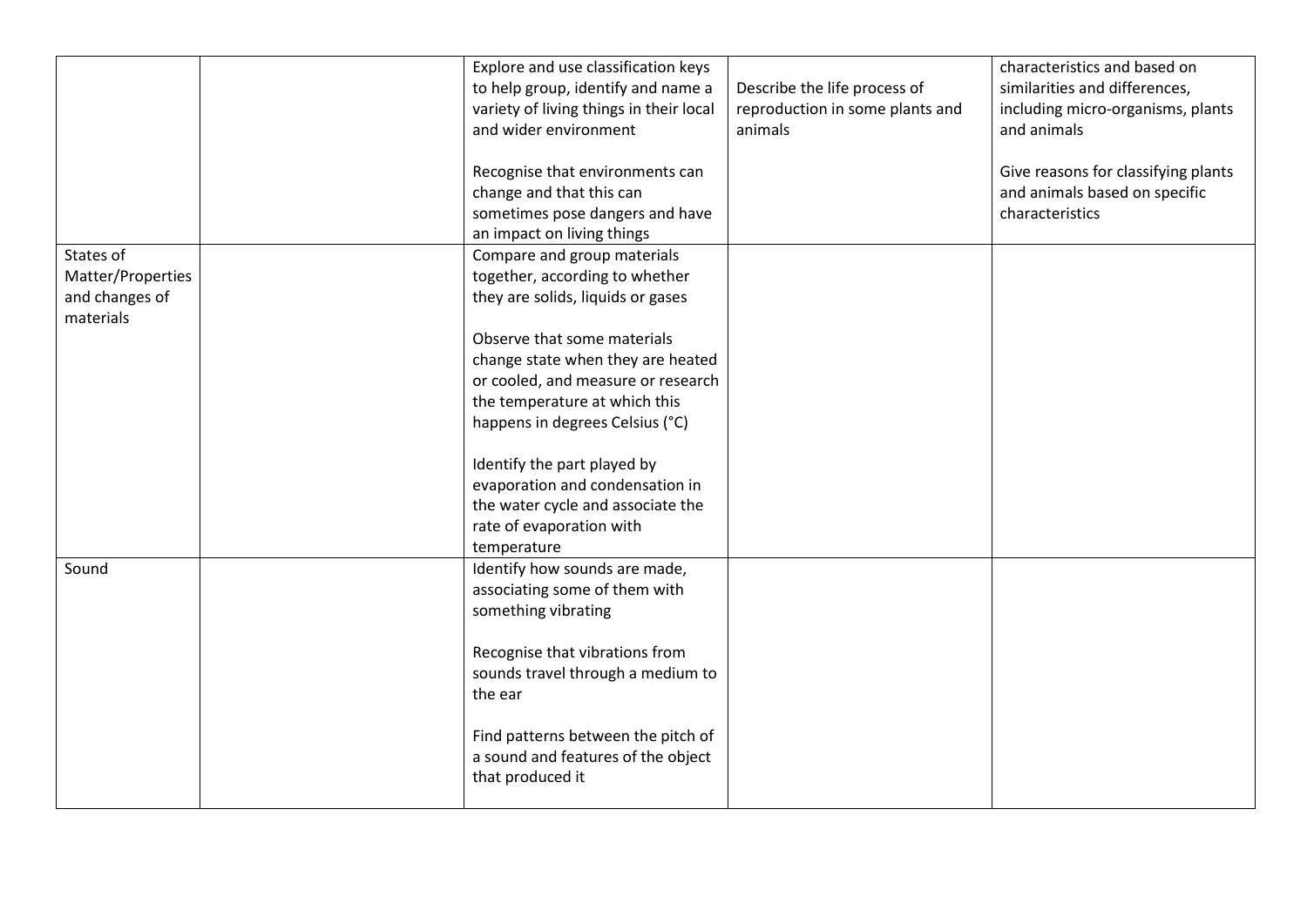|                 | Find patterns between the volume     |                                    |                                     |
|-----------------|--------------------------------------|------------------------------------|-------------------------------------|
|                 | of a sound and the strength of the   |                                    |                                     |
|                 | vibrations that produced it          |                                    |                                     |
|                 |                                      |                                    |                                     |
|                 | Recognise that sounds get fainter    |                                    |                                     |
|                 | as the distance from the sound       |                                    |                                     |
|                 | source increases                     |                                    |                                     |
| Electricity     | Identify common appliances that      |                                    | Associate the brightness of a lamp  |
|                 | run on electricity                   |                                    | or the volume of a buzzer with the  |
|                 |                                      |                                    | number and voltage of cells used in |
|                 |                                      |                                    | the circuit                         |
|                 | Construct a simple series electrical |                                    |                                     |
|                 | circuit, identifying and naming its  |                                    |                                     |
|                 | basic parts, including cells, wires, |                                    | Compare and give reasons for        |
|                 | bulbs, switches and buzzers          |                                    | variations in how components        |
|                 |                                      |                                    | function, including the brightness  |
|                 | Identify whether or not a lamp will  |                                    | of bulbs, the loudness of buzzers   |
|                 | light in a simple series circuit,    |                                    | and the on/off position of switches |
|                 | based on whether or not the lamp     |                                    |                                     |
|                 | is part of a complete loop with a    |                                    | Use recognised symbols when         |
|                 | battery                              |                                    | representing a simple circuit in a  |
|                 |                                      |                                    | diagram                             |
|                 | Recognise that a switch opens and    |                                    |                                     |
|                 | closes a circuit and associate this  |                                    |                                     |
|                 | with whether or not a lamp lights    |                                    |                                     |
|                 | in a simple series circuit           |                                    |                                     |
|                 |                                      |                                    |                                     |
|                 | Recognise some common                |                                    |                                     |
|                 | conductors and insulators, and       |                                    |                                     |
|                 | associate metals with being good     |                                    |                                     |
|                 | conductors                           |                                    |                                     |
| Earth and Space |                                      | Describe the movement of the       |                                     |
|                 |                                      | Earth, and other planets, relative |                                     |
|                 |                                      | to the Sun in the solar system     |                                     |
|                 |                                      |                                    |                                     |
|                 |                                      | Describe the movement of the       |                                     |
|                 |                                      |                                    |                                     |
|                 |                                      | Moon relative to the Earth         |                                     |
|                 |                                      |                                    |                                     |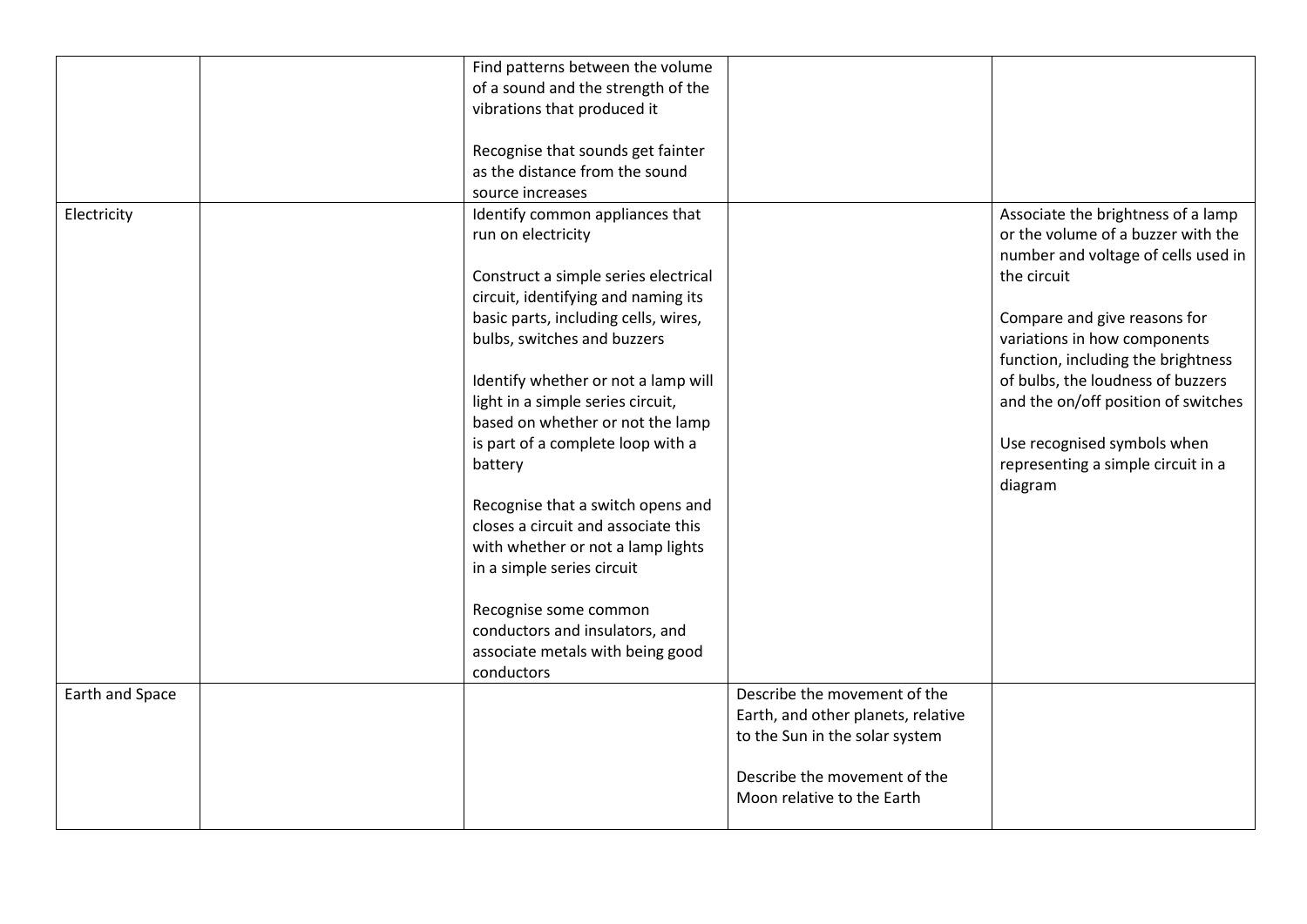|                              | Describe the Sun, Earth and Moon<br>as approximately spherical bodies<br>Use the idea of the Earth's rotation<br>to explain day and night and the<br>apparent movement of the sun<br>across the sky |                                                                                                                                                                                                                                                                                                                                                                                                                                 |
|------------------------------|-----------------------------------------------------------------------------------------------------------------------------------------------------------------------------------------------------|---------------------------------------------------------------------------------------------------------------------------------------------------------------------------------------------------------------------------------------------------------------------------------------------------------------------------------------------------------------------------------------------------------------------------------|
| Evolution and<br>Inheritance |                                                                                                                                                                                                     | Recognise that living things have<br>changed over time and that fossils<br>provide information about living<br>things that inhabited the Earth<br>millions of years ago<br>Recognise that living things<br>produce offspring of the same<br>kind, but normally offspring vary<br>and are not identical to their<br>parents<br>Identify how animals and plants<br>are adapted to suit their<br>environment in different ways and |
|                              |                                                                                                                                                                                                     | that adaptation may lead to<br>evolution                                                                                                                                                                                                                                                                                                                                                                                        |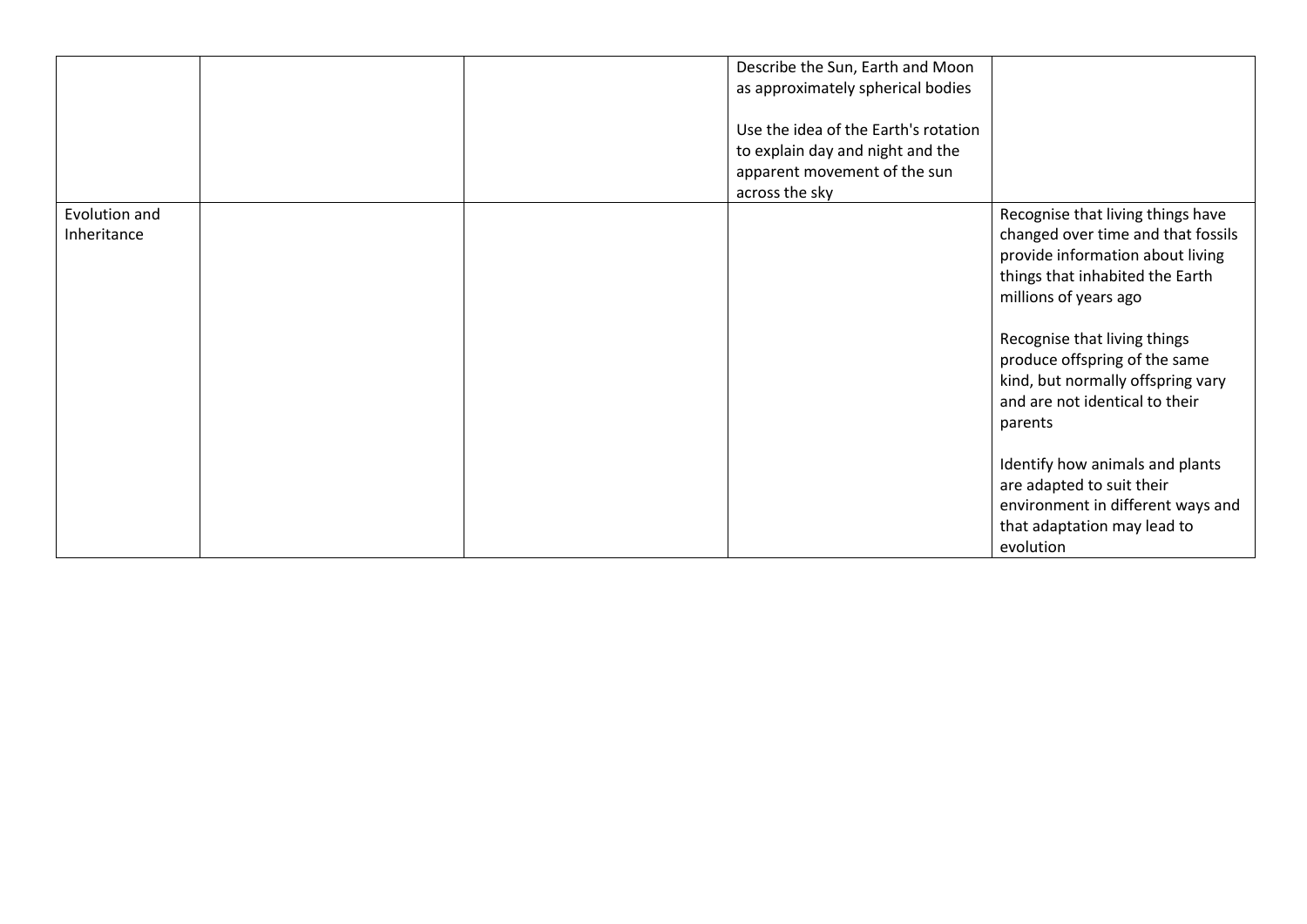

# **Buttsbury Junior Computing Skills Progression**



|               | Year <sub>3</sub>                                                        | Year 4                               | Year 5 | Year <sub>6</sub>                                        |
|---------------|--------------------------------------------------------------------------|--------------------------------------|--------|----------------------------------------------------------|
| Digital       | Use different font sizes, colours                                        | Use layout, format, graphics and     |        | Use and refine their skills while                        |
| Communication | and effects to communicate                                               | illustrations for different purposes |        | independently creating, sending                          |
| and Sharing   | meaning for a given audience.                                            | or audiences. Recognise key          |        | and responding to emails, blogs                          |
| Information   | Insert and edit simple tables.                                           | features of layout and use design    |        | and forums. (With appropriate                            |
|               |                                                                          | features such as text boxes,         |        | supervision and due regard for e-                        |
|               | Use appropriate editing tools to<br>ensure their work is clear and error | columns and borders.                 |        | safety).                                                 |
|               | free (using tools such as spell                                          | Use page setup to select different   |        | Produce formal or informal                               |
|               | checker, thesaurus, find and                                             | page sizes and orientations.         |        | messages appropriate to the task                         |
|               | replace).                                                                | Select and import images from        |        | or to solve problems (requesting                         |
|               |                                                                          | digital cameras, graphics packages   |        | information, sharing data etc.).                         |
|               | Use cut, copy and paste to refine<br>and reorder content.                | and other sources and prepare for    |        | Understand about online identities                       |
|               | Select suitable text, sounds and                                         | use (cropping, resizing, editing).   |        | and differences between private                          |
|               | images from electronic resources                                         |                                      |        | (Learning Platform) or public                            |
|               | and use it appropriately in their                                        | Use different font sizes, colours    |        | presence (social networks).                              |
|               | own work.                                                                | and effects to communicate           |        |                                                          |
|               |                                                                          | meaning for a given audience.        |        | Know what acceptable online                              |
|               | Develop skills to know which data                                        | Insert and edit simple tables.       |        | behaviour is.                                            |
|               | needs to be collected and design a                                       | Select suitable text, sounds and     |        |                                                          |
|               | questionnaire to aid its collection.                                     |                                      |        | Critically evaluate<br>blogs/wikis/websites). What makes |
|               | Collect appropriate information,                                         | images from electronic resources     |        | a good site? Explore safe social                         |
|               | enter it into a database and use the                                     | (e.g. websites) and use it           |        | network sites.                                           |
|               |                                                                          | appropriately in their own work.     |        |                                                          |
|               | database to answer simple                                                | Start to independently select ways   |        | Develop the use of hyperlinks to                         |
|               | questions.                                                               | to communicate their own ideas.      |        | produce interactive presentations                        |
|               | Determine the data needed to                                             |                                      |        | or websites.                                             |
|               | solve a specific problem; organise,                                      |                                      |        |                                                          |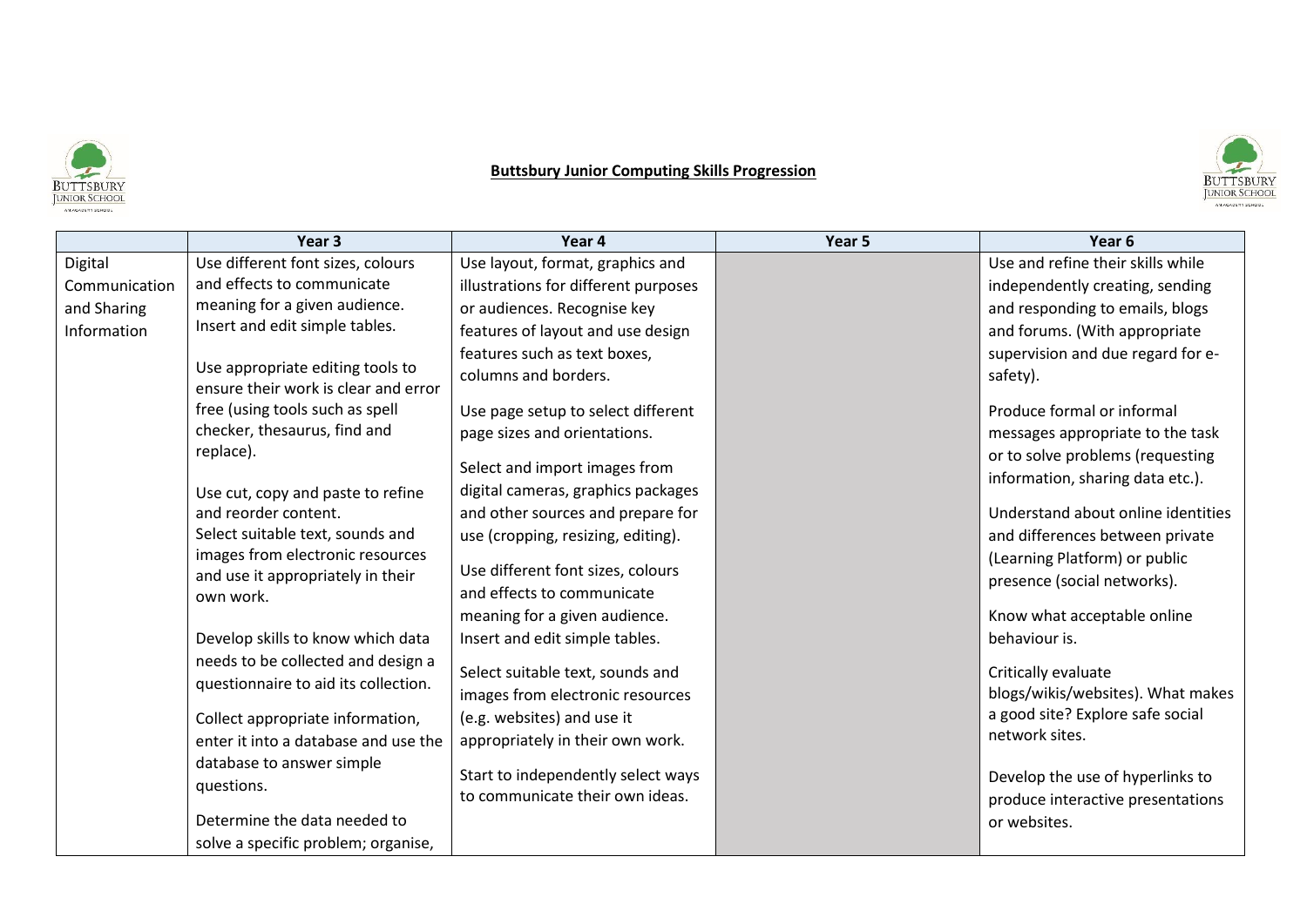|                 | present, analyse and interpret the   | Log on to email account, open       |                                     | Understand how pages link           |
|-----------------|--------------------------------------|-------------------------------------|-------------------------------------|-------------------------------------|
|                 | data in tables, diagrams, tally      | emails, create & send appropriate   |                                     | together and recognise the need     |
|                 | charts, pictograms and bar charts,   | replies, attach files & create      |                                     | for clarity.                        |
|                 | using ICT where appropriate.         | address book.                       |                                     |                                     |
|                 |                                      |                                     |                                     | Produce a diagram to show the       |
|                 | Understand what a database is by     | Contribute to discussion forums,    |                                     | links between pages.                |
|                 | creating a physical one (e.g. index  | blogs and surveys on a Learning     |                                     |                                     |
|                 | cards to sort and search or pupils   | Platform and create their own.      |                                     |                                     |
|                 | ordered by name/height etc.).        | Skills need to be applied in        |                                     |                                     |
|                 | Consider how much easier it is       | different applications and contexts |                                     |                                     |
|                 | using ICT for data handling.         | with pupils starting to make        |                                     |                                     |
|                 |                                      | choices.                            |                                     |                                     |
|                 |                                      |                                     |                                     |                                     |
|                 |                                      | Begin to understand about online    |                                     |                                     |
|                 |                                      | identities and differences between  |                                     |                                     |
|                 |                                      | private (Learning Platform) or      |                                     |                                     |
|                 |                                      | public presence (social networks).  |                                     |                                     |
|                 |                                      |                                     |                                     |                                     |
|                 |                                      | Discuss and evaluate                |                                     |                                     |
|                 |                                      | blogs/wikis/websites (e.g. Primary  |                                     |                                     |
|                 |                                      | Blogger, school websites etc.).     |                                     |                                     |
| Collecting,     | Use search technologies              | Explore safe social network sites.  | Understand computer networks        | Design questions using key words,   |
|                 | effectively, appreciate how results  |                                     |                                     |                                     |
| analysing,      | are selected and ranked, and be      |                                     | including the internet; how they    | to search a large pre-prepared      |
| evaluating real | discerning in evaluating digital     |                                     | can provide multiple services, such | database. Use complex searches      |
| world           | content                              |                                     | as the world-wide web; and the      | (and/or, is greater/less than) to   |
| data/problem    |                                      |                                     | opportunities they offer for        | search data when looking for        |
| solving         | Understand the dynamics of search    |                                     | communication and collaboration     | relationships and patterns in data. |
|                 | engines and know that there are      |                                     | Use search technologies             | Construct, refine and interpret     |
|                 | different search engines - some      |                                     | effectively, appreciate how results | frequency tables, bar charts with   |
|                 | within sites and some for the        |                                     | are selected and ranked, and be     | grouped discrete data and line      |
|                 | whole of the Internet (e.g. Google). |                                     | discerning in evaluating digital    | graphs; interpret pie charts.       |
|                 | Use them appropriately.              |                                     | content                             |                                     |
|                 |                                      |                                     |                                     | Identify and enter the correct      |
|                 | Develop key questions and key        |                                     | Select an appropriate search        | formulae into cells, modify the     |
|                 | words to search for specific         |                                     | engine to find information related  | data, make predictions of changes   |
|                 | information to answer a problem      |                                     |                                     |                                     |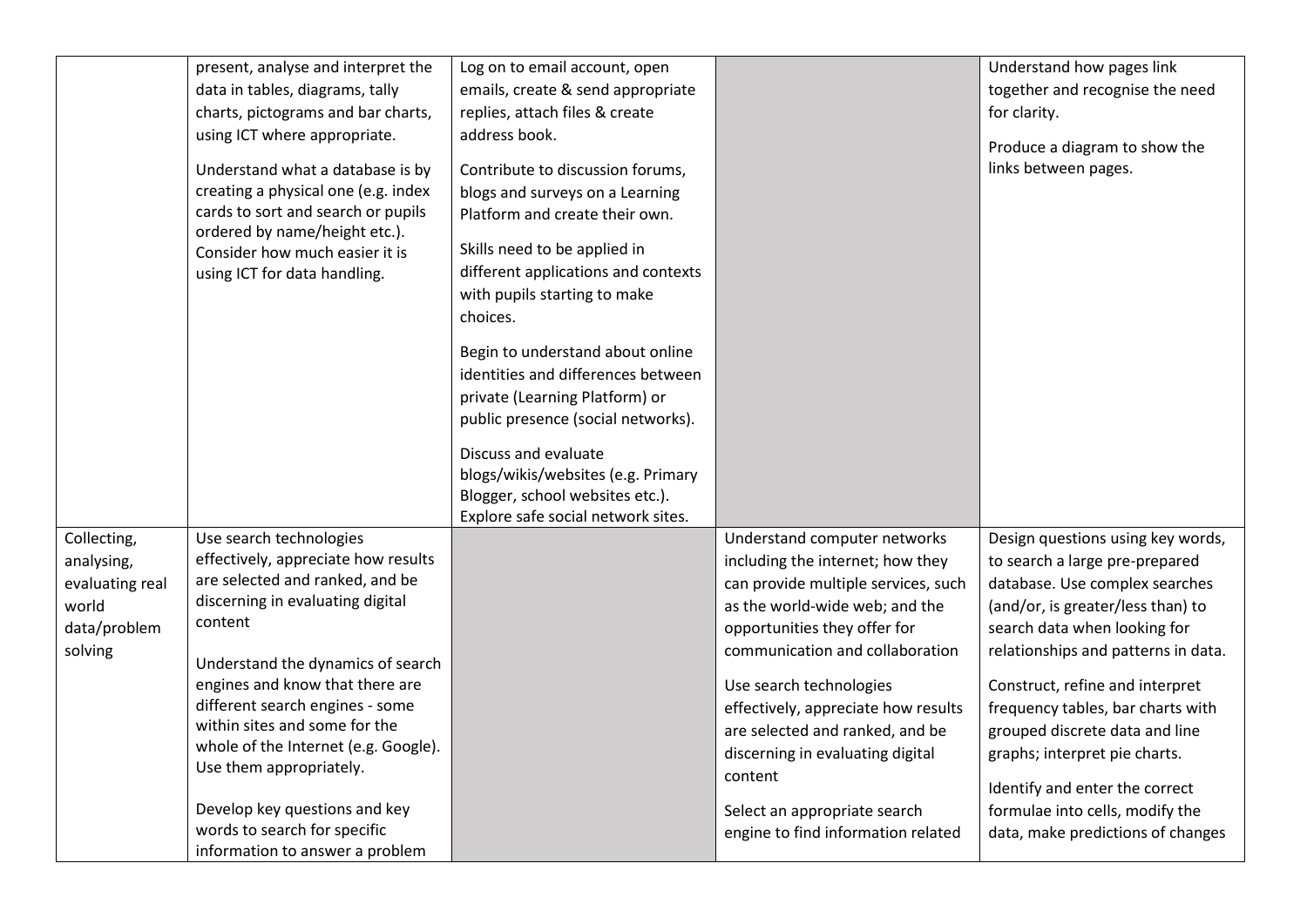| (e.g. a question such as "where                                                                                                                                      | to their topic. Develop strategies                                                                                                                                                                       | and test them. Use more advanced                                                                                                                                                        |
|----------------------------------------------------------------------------------------------------------------------------------------------------------------------|----------------------------------------------------------------------------------------------------------------------------------------------------------------------------------------------------------|-----------------------------------------------------------------------------------------------------------------------------------------------------------------------------------------|
| could we go on holiday?" would                                                                                                                                       | for finding information checking for                                                                                                                                                                     | formulae (Sum, average, mode                                                                                                                                                            |
| become "holiday destinations").                                                                                                                                      | bias and different viewpoints                                                                                                                                                                            | $etc.$ ).                                                                                                                                                                               |
| Use researched information<br>purposefully to complete specific<br>tasks e.g. copy, paste and edit<br>information to present work with<br>consideration to copyright | (using different keywords, cross<br>checking with other sources etc.).<br>Discuss how internet search<br>engines find, store and rank data.<br>Discuss computer networks and                             | Enter labels and numbers into a<br>spreadsheet. Enter formulae into a<br>spreadsheet and modify the data,<br>(simple calculations + - $\times$ ÷).<br>Use a spreadsheet to draw a graph |
|                                                                                                                                                                      | how they can provide multiple<br>services, such as the world-wide<br>web; and the opportunities they<br>offer for communication and<br>collaboration.                                                    | to help answer specific questions.                                                                                                                                                      |
|                                                                                                                                                                      | Develop skills to question where<br>web content might originate and<br>understand that this gives clues to<br>its authenticity/reliability (by<br>looking at web address, author,<br>linked pages etc.). |                                                                                                                                                                                         |
|                                                                                                                                                                      | Discuss issues of copyright and<br>downloading material (e.g. mp3s,<br>images, videos etc.). Reference<br>sources used in their work.                                                                    |                                                                                                                                                                                         |
|                                                                                                                                                                      | Use the pre-programming features<br>of data logging software and                                                                                                                                         |                                                                                                                                                                                         |
|                                                                                                                                                                      | devices to set up a specific data                                                                                                                                                                        |                                                                                                                                                                                         |
|                                                                                                                                                                      | capture, perhaps overnight. Use                                                                                                                                                                          |                                                                                                                                                                                         |
|                                                                                                                                                                      | graphical information to answer                                                                                                                                                                          |                                                                                                                                                                                         |
|                                                                                                                                                                      | questions and solve simple                                                                                                                                                                               |                                                                                                                                                                                         |
|                                                                                                                                                                      |                                                                                                                                                                                                          |                                                                                                                                                                                         |
|                                                                                                                                                                      | problems.                                                                                                                                                                                                |                                                                                                                                                                                         |
|                                                                                                                                                                      | Use a range of sensors                                                                                                                                                                                   |                                                                                                                                                                                         |
|                                                                                                                                                                      | (temperature, light, sound, heart                                                                                                                                                                        |                                                                                                                                                                                         |
|                                                                                                                                                                      | rate monitors, light gates etc.) in a                                                                                                                                                                    |                                                                                                                                                                                         |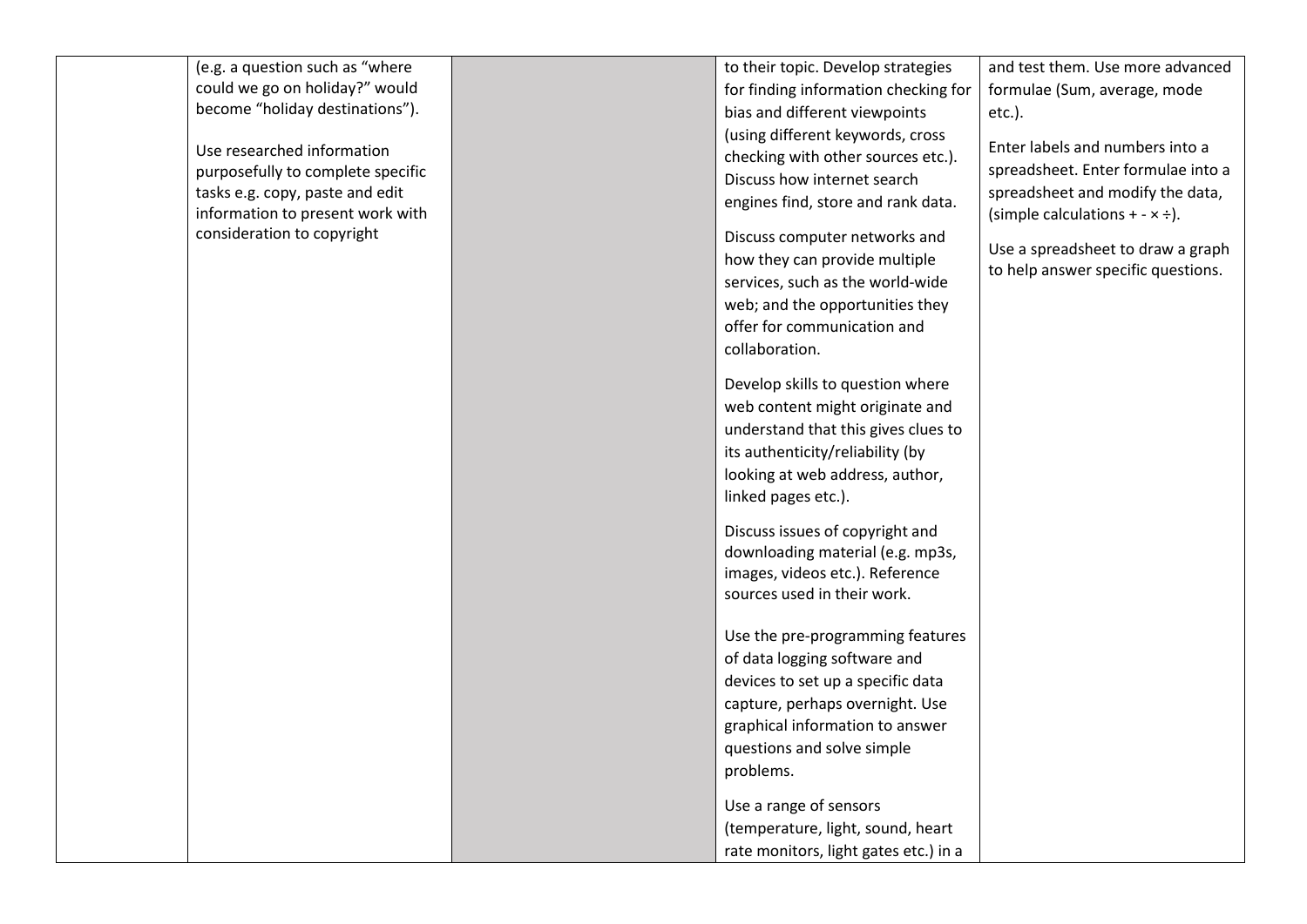| Control and | Design, write and debug programs                                                                                                                                                                                                                                                                                                                                                                                                                                                                                                                                                           | Design, write and debug programs                                                                                                                                                                                                                                                                                                                                                                                                                                                                                                                                                                               | variety of situations in the course<br>of scientific investigations (inputs<br>and outputs).<br>Discuss jobs where data loggers are<br>used in the world (e.g.<br>meteorologists, volcanologists,<br>seismologists). Research to find out<br>how they log data.<br>In Scratch, develop more complex                                                                                                                                                                                                                                                                                               | Evaluate ready-made games, apps                                                                                                                                                                                                                                                                                                                                                                                                                                                                                                                                                                         |
|-------------|--------------------------------------------------------------------------------------------------------------------------------------------------------------------------------------------------------------------------------------------------------------------------------------------------------------------------------------------------------------------------------------------------------------------------------------------------------------------------------------------------------------------------------------------------------------------------------------------|----------------------------------------------------------------------------------------------------------------------------------------------------------------------------------------------------------------------------------------------------------------------------------------------------------------------------------------------------------------------------------------------------------------------------------------------------------------------------------------------------------------------------------------------------------------------------------------------------------------|---------------------------------------------------------------------------------------------------------------------------------------------------------------------------------------------------------------------------------------------------------------------------------------------------------------------------------------------------------------------------------------------------------------------------------------------------------------------------------------------------------------------------------------------------------------------------------------------------|---------------------------------------------------------------------------------------------------------------------------------------------------------------------------------------------------------------------------------------------------------------------------------------------------------------------------------------------------------------------------------------------------------------------------------------------------------------------------------------------------------------------------------------------------------------------------------------------------------|
| Programming | that accomplish specific goals,<br>including controlling or simulating<br>physical systems; solve problems<br>by decomposing them into smaller<br>parts.                                                                                                                                                                                                                                                                                                                                                                                                                                   | that accomplish specific goals,<br>including controlling or simulating<br>physical systems; solve problems<br>by decomposing them into smaller<br>parts.                                                                                                                                                                                                                                                                                                                                                                                                                                                       | flow diagrams/sequences for a<br>specific purpose using selection,<br>repetition and variables in<br>algorithms (more complex loops,<br>repeats or timed events).                                                                                                                                                                                                                                                                                                                                                                                                                                 | and simulations before designing<br>own to know what makes a good<br>game. What will their own game<br>look like?<br>Design own game, simulation or                                                                                                                                                                                                                                                                                                                                                                                                                                                     |
|             | Solve open ended problems with a<br>floor robot, screen turtle and other<br>programmable devices.<br>Make a pattern by breaking the<br>instructions into smaller parts<br>(decomposing). For example,<br>create a procedure (e.g. for a<br>square in Logo) then create a<br>sequence that draws the<br>procedure, rotates x degrees and<br>draws another square and so on.<br>Use logical reasoning to explain<br>how some simple algorithms work<br>and to detect and correct errors in<br>algorithms and programs<br>Create simple flow diagrams to<br>control physical devices (real or | Use logical reasoning to explain<br>how some simple algorithms work<br>and to detect and correct errors in<br>algorithms and programs.<br>Use Logo programing algorithms<br>(penup/pendown, repeat<br>commands etc.) to create<br>shapes/patterns.<br>Test to detect errors and modify<br>procedures or sequences where<br>necessary.<br>Make a pattern by breaking the<br>instructions into smaller parts<br>(decomposing). For example,<br>create a procedure (e.g. for a<br>square in Logo) then create a<br>sequence that draws the<br>procedure, rotates x degrees and<br>draws another square and so on. | Detect and correct errors (debug)<br>to improve desired outcomes.<br>Work with variables and various<br>forms of input and output.<br>Design, write and debug programs<br>that accomplish specific goals,<br>including controlling or simulating<br>physical systems; solve problems<br>by decomposing them into smaller<br>parts.<br>Evaluate ready-made games, apps<br>and simulations before designing<br>own to know what makes a good<br>game. What will their own game<br>look like?<br>Design own game, simulation or<br>app and use a programming tool to<br>create it for use by others. | app and use a programming tool to<br>create it for use by others.<br>Explain the algorithms to show an<br>understanding of the logical steps<br>and debug where necessary.<br>Work with variables and various<br>forms of input and output.<br>Write sequences which use outputs<br>and inputs (using selection 'if<br>then' type commands) to control<br>events in response to conditions.<br>Use sub routines to decompose the<br>problem into smaller parts<br>Explain the logical steps of the flow<br>diagram in the design process.<br>View code in their own games to<br>start to understand how |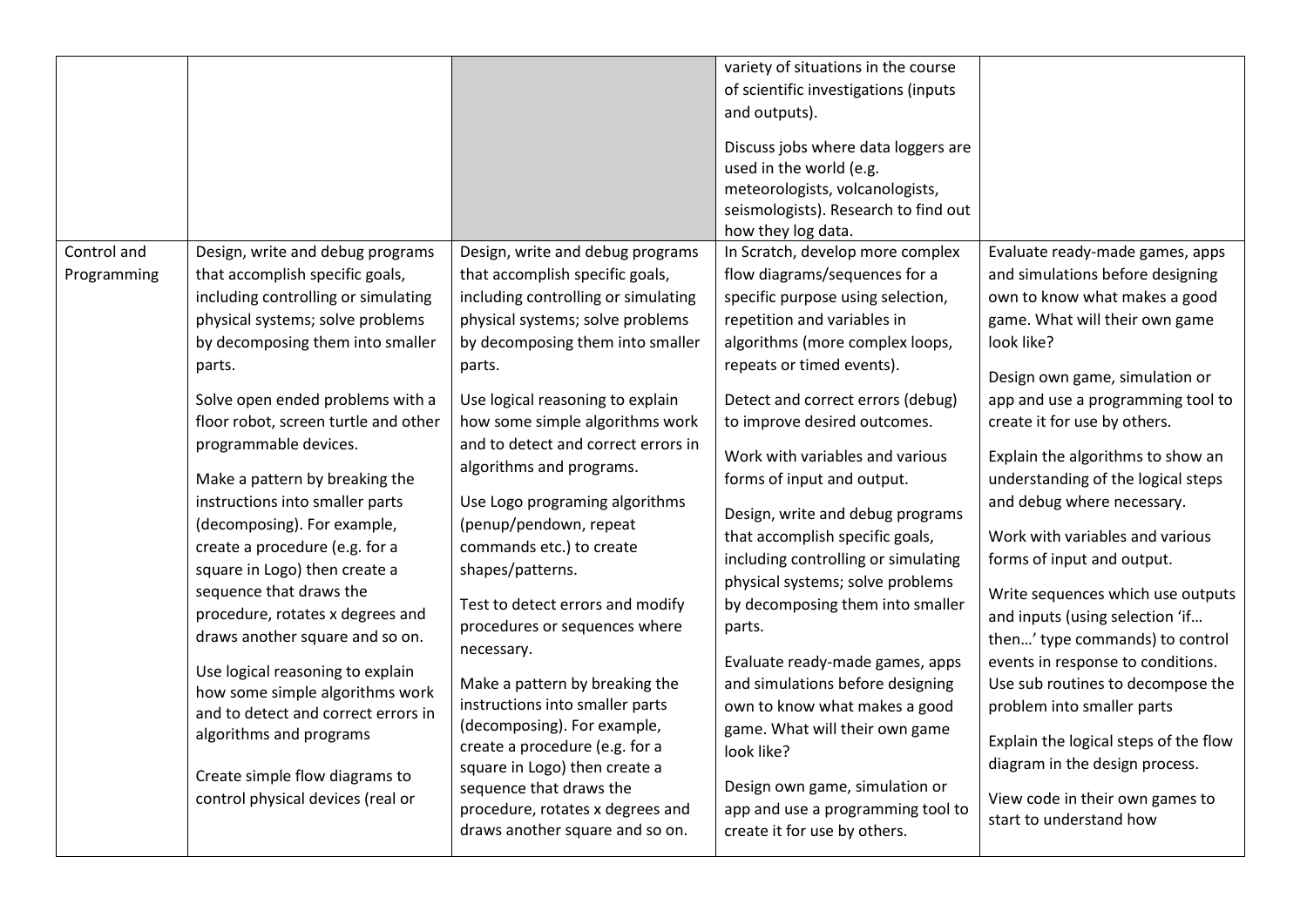|                      | screen simulations) using outputs                                   |                                      | Explain the algorithms to show an  | commercial games are created          |
|----------------------|---------------------------------------------------------------------|--------------------------------------|------------------------------------|---------------------------------------|
|                      | only.                                                               |                                      | understanding of the logical steps | (e.g. Kodu).                          |
|                      |                                                                     |                                      | and debug where necessary.         |                                       |
|                      | Use logical reasoning to explain<br>how some simple algorithms work |                                      | Work with variables and various    |                                       |
|                      | and to detect and correct errors in                                 |                                      |                                    |                                       |
|                      | algorithms and programs                                             |                                      | forms of input and output.         |                                       |
| Producing and        | Create a short animated sequence                                    | Use ICT to select and record voice   | Independently select, edit and     | Combine stills, video and sound       |
| <b>Editing Media</b> | from captured images in simple                                      | and sounds and use recorded          | combine sound files. Manipulate    | using a video editing package.        |
|                      | storyboarding software to                                           | sound files in other applications.   | the sounds (such as reversing      |                                       |
|                      | communicate a specific idea.                                        |                                      | sounds, adding echo, altering      | Export movies in a variety of         |
|                      |                                                                     | Locate and use sound files from      | speed etc. and using them          | formats and use them in               |
|                      | Import music to film projects.                                      | Internet and network file.           | appropriately considering audience | multimedia presentations.             |
|                      |                                                                     | Edit existing sound files in sound   | and purpose.                       | Make use of transitions and special   |
|                      |                                                                     | editing software.                    |                                    | effects in video editing software     |
|                      |                                                                     |                                      | Create their own sounds and        | and understand the effect they        |
|                      |                                                                     | Start to evaluate media used in the  | compositions to add to their       | have on the audience.                 |
|                      |                                                                     | world around us What is the          | presentations/films/images/photos  |                                       |
|                      |                                                                     | message of the clip/image/sound?     |                                    | Enhance a presentation by             |
|                      |                                                                     | Does it work? Why?                   | Use ICT to produce music for a     | acquiring, storing, and combining     |
|                      |                                                                     | Acquire, store and retrieve images   | specific purpose, considering the  | images from different sources.        |
|                      |                                                                     | from cameras, scanners and the       | impact on the audience (e.g.       | Plan and create a short animated      |
|                      |                                                                     | internet and begin to use paint      | length, style, genre etc.).        | sequence to communicate an idea,      |
|                      |                                                                     | packages or photo-manipulation       |                                    | using a storyboard and timeline       |
|                      |                                                                     | software to change an image (e.g.    | Independently select and use a     | adding own narration or music.        |
|                      |                                                                     | apply different effects).            | variety of appropriate devices to  |                                       |
|                      |                                                                     |                                      | record sounds. Upload and          | Evaluate media used in the world      |
|                      |                                                                     | Select specific areas of a painting, | download projects                  | around us (video clips, images,       |
|                      |                                                                     | copy and paste to make repeating     | Evaluate media used in the world   | sounds etc.). What is the message     |
|                      |                                                                     | patterns. Resize elements.           | around us (video clips, images,    | of the clip/image/sound? Does it      |
|                      |                                                                     | Investigate symmetry and             | sounds etc.). What is the message  | work? Why?                            |
|                      |                                                                     | reflection tools.                    | of the clip/image/sound? Does it   | Skills should be applied in different |
|                      |                                                                     | Independently capture, store,        | work? Why?                         | applications and contexts with        |
|                      |                                                                     | retrieve and edit a digital image.   |                                    | pupils making their own choices.      |
|                      |                                                                     |                                      | Plan and create a short animated   |                                       |
|                      |                                                                     |                                      | sequence to communicate an idea,   |                                       |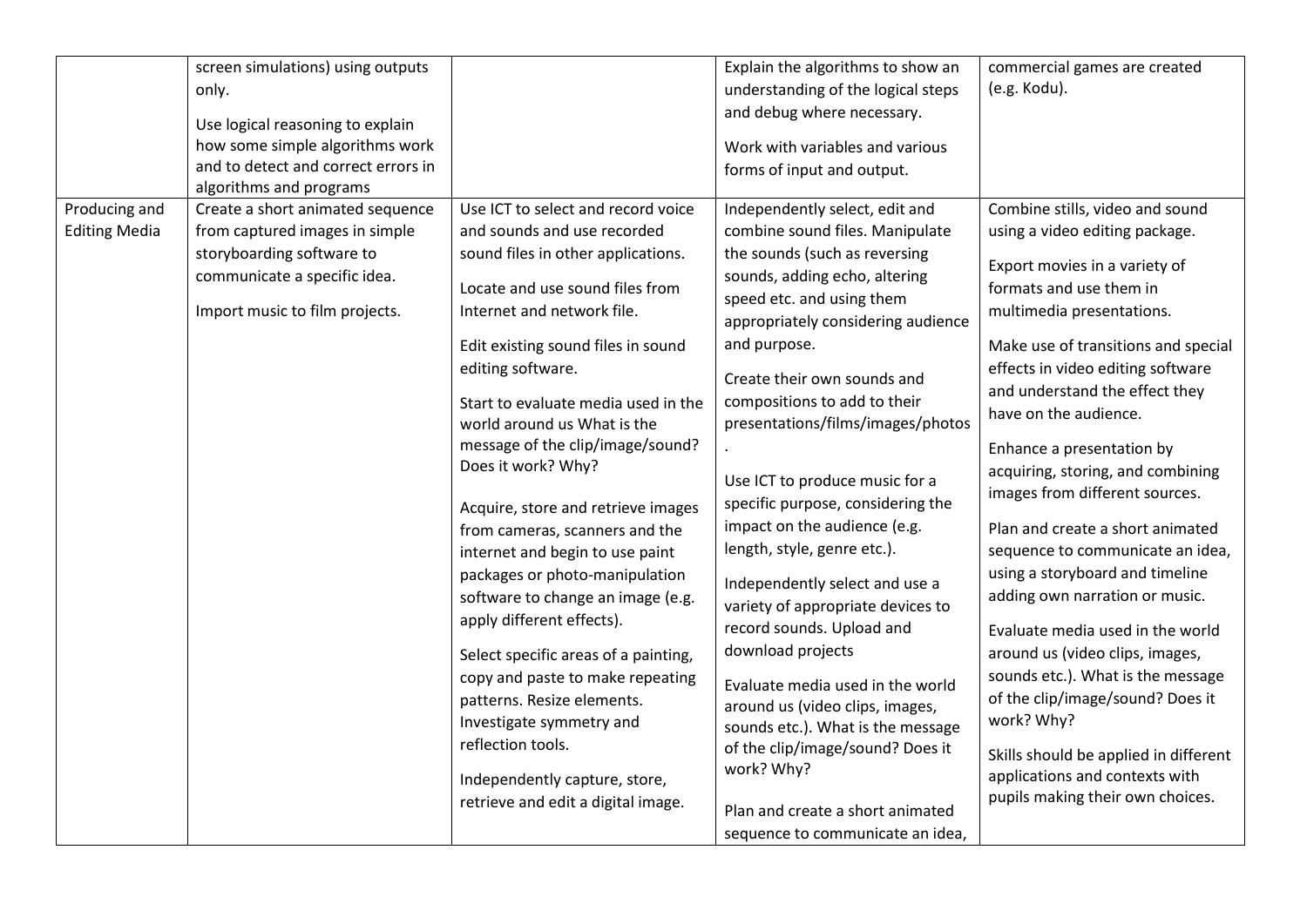|                                     | Develop greater control over the<br>digital stills and video camera and<br>use the enhanced tools (Macro,<br>Landscape, Zoom).<br>Discuss and evaluate the quality of<br>their own and others' captured<br>images and videos and make<br>decisions (e.g. keep, delete,<br>change).                                                                                                                                                                                                                                                                                                                           | using a storyboard and timeline<br>adding own narration or music.<br>Combine stills, video and sound<br>using a video editing package.<br>Export movies in a variety of<br>formats and use them in<br>multimedia presentations.<br>Make use of transitions and special<br>effects in video editing software<br>and understand the effect they<br>have on the audience. | Use an object based graphics<br>package to design and develop a<br>plan to find a solution to a specific<br>problem (e.g. design a child's<br>bedroom, garden, zoo, map,<br>playground, crazy golf course).<br>Create images using a range of<br>techniques to develop a particular<br>style, refining and making<br>appropriate changes. |
|-------------------------------------|--------------------------------------------------------------------------------------------------------------------------------------------------------------------------------------------------------------------------------------------------------------------------------------------------------------------------------------------------------------------------------------------------------------------------------------------------------------------------------------------------------------------------------------------------------------------------------------------------------------|------------------------------------------------------------------------------------------------------------------------------------------------------------------------------------------------------------------------------------------------------------------------------------------------------------------------------------------------------------------------|-------------------------------------------------------------------------------------------------------------------------------------------------------------------------------------------------------------------------------------------------------------------------------------------------------------------------------------------|
| Modelling and<br><b>Simulations</b> | Work with variables and various<br>forms of input and output<br>Discuss their use of simulations and<br>compare with reality.<br>Be able to explore the effect of<br>changing variables. Use them to<br>make and test predictions to<br>support learning in other subject<br>areas.<br>Discuss ways simulations are used<br>to help us (e.g. flight simulations to<br>teach pilots, driving simulators,<br>weather pattern simulations etc.).<br>Evaluate some safe online games<br>to know what makes a good game.<br>What does the game need? What<br>would their own game look like?<br>What would it do? |                                                                                                                                                                                                                                                                                                                                                                        |                                                                                                                                                                                                                                                                                                                                           |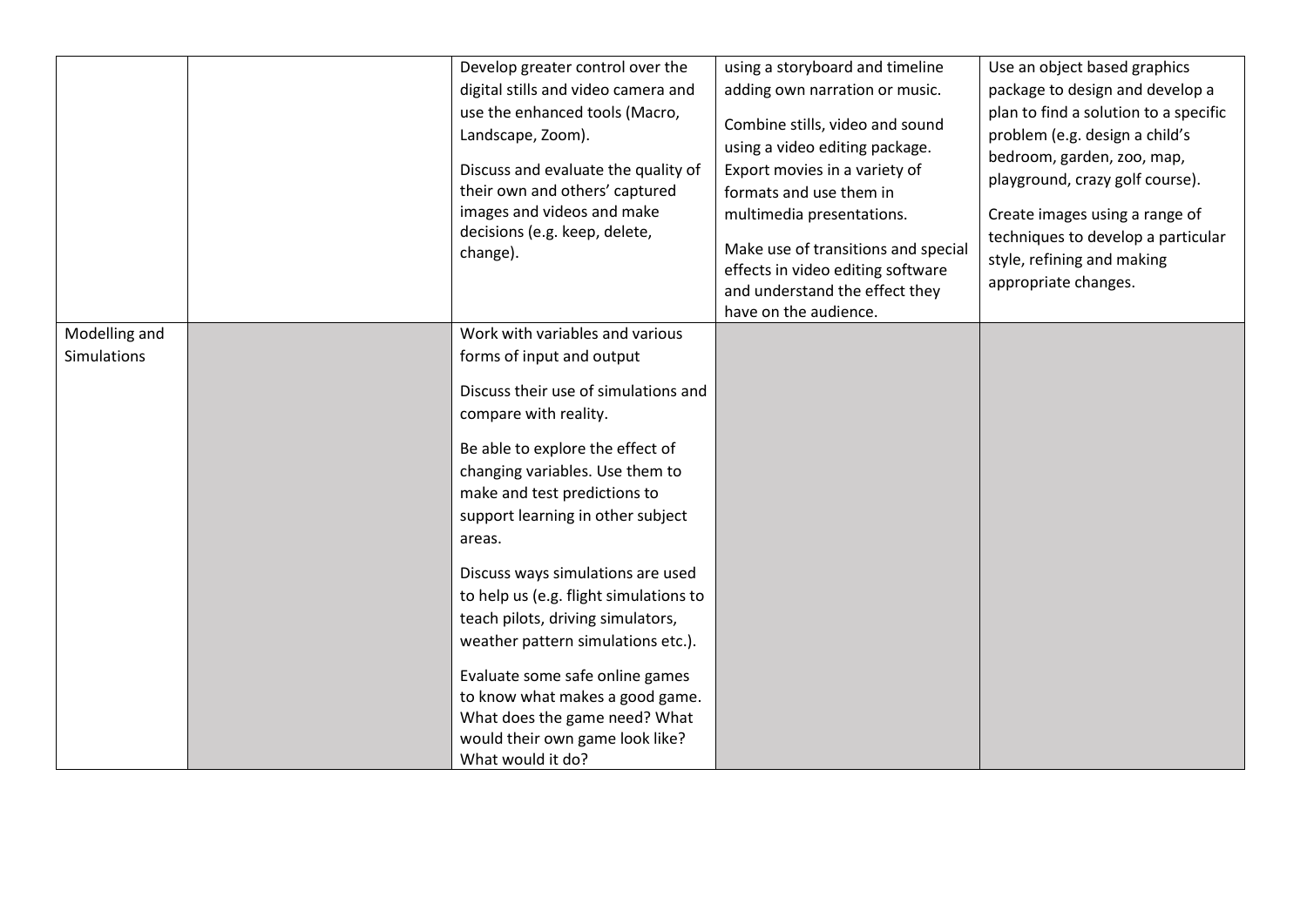

# **Buttsbury Junior School History Skills Progression**



|                                                                                  | Year <sub>3</sub>                                                                                                                                                                 | Year 4                                                                                                                                                                                                                                                                                     | Year 5                                                                                                                                                                                                               | Year <sub>6</sub>                                                                                                                                                                                                                                                                                                                                                                                    |
|----------------------------------------------------------------------------------|-----------------------------------------------------------------------------------------------------------------------------------------------------------------------------------|--------------------------------------------------------------------------------------------------------------------------------------------------------------------------------------------------------------------------------------------------------------------------------------------|----------------------------------------------------------------------------------------------------------------------------------------------------------------------------------------------------------------------|------------------------------------------------------------------------------------------------------------------------------------------------------------------------------------------------------------------------------------------------------------------------------------------------------------------------------------------------------------------------------------------------------|
| <b>Periods of</b><br>history<br>(Understanding<br>events, people<br>and changes) | Describe changes in Britain<br>from the Stone Age to the Iron<br>Age<br>Describe the achievements of<br>the Ancient Egyptians including<br>when and where they first<br>appeared. | Describe the Roman empire<br>and its impact on Britain<br>Describe the achievements of<br>the Ancient Greeks and their<br>influence on the western<br>world.                                                                                                                               | Describe Britain's settlement<br>by Anglo Saxons.<br>Contrast British history to the<br>Ancient Maya                                                                                                                 | Describe the invasion and<br>settlement of the Vikings<br>Describe and compare a local<br>history study.                                                                                                                                                                                                                                                                                             |
| Links to prior<br>learning.                                                      | Recognise that history is made<br>up of past events and give<br>examples.                                                                                                         | Recognise how the Stone Age<br>civilisation was in place when<br>the Romans invaded.                                                                                                                                                                                                       | Describe how life in Britain<br>changed after Roman<br>withdrawal and the invasion of<br>the Anglo-Saxons.                                                                                                           | Analyse how the Anglo-Saxons<br>and the Vikings impacted life<br>in Britain today.                                                                                                                                                                                                                                                                                                                   |
| Chronological<br>Understanding                                                   | Use timelines to place<br>events in order<br>Understand timelines can be<br>divided in BC and AD<br>Use words and phrases:<br>century, decade                                     | Name and place dates of<br>significant events of the period<br>on a timeline.<br>Place certain topics on a<br>timeline showing<br>understanding of BC, AD.<br>Use words and phrases:<br>century, decade, ancient<br>civilisations, period and topic<br>related vocabulary which<br>denotes | Sequence historical periods<br>Identify changes within and<br>across historical periods<br>Use words and phrases:<br>vocabulary relating to specific<br>periods - Industrial Revolution,<br>Reformation, Renaissance | Use timelines to place events,<br>periods, and cultural<br>movements from around the<br>world and use these as a<br>reference point<br>Use key timelines to<br>demonstrate changes and<br>development in 1 key area:<br>culture (art), technology, or<br>religion.<br>Use words and phrases for<br>movements or times of<br>change: Industrial Revolution,<br>Renaissance, classical period,<br>cold |
| <b>Historical</b><br>enquiry                                                     | Use a variety of resources to<br>find out about the past.                                                                                                                         | Use sources of information in<br>ways that go beyond simple                                                                                                                                                                                                                                | Compare sources of<br>information available for the                                                                                                                                                                  | Evaluate the usefulness of<br>resources.                                                                                                                                                                                                                                                                                                                                                             |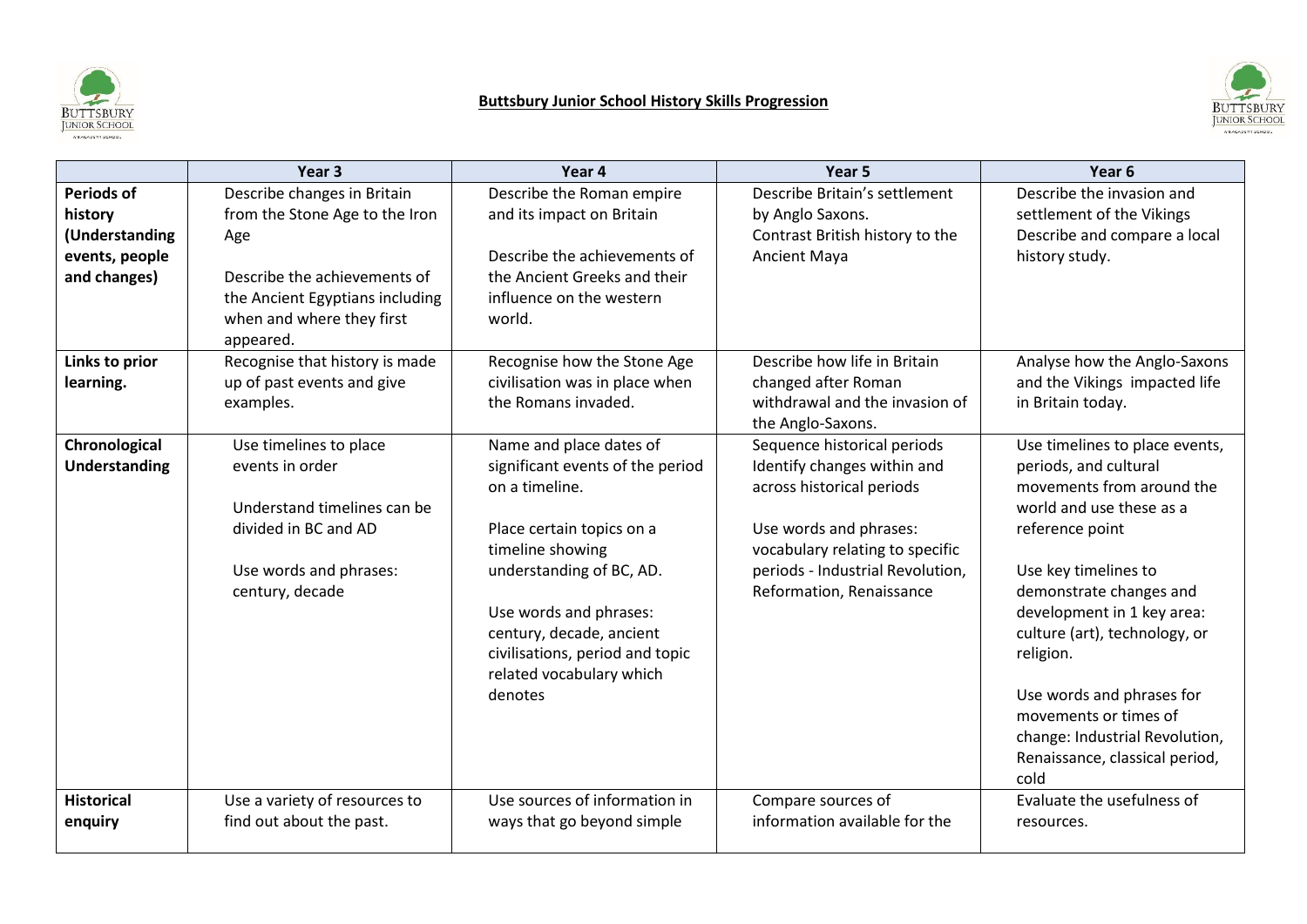|                                      |                                                            | observations to answer<br>questions about the past.<br>Use primary and secondary<br>resources to find out about the<br>past | study of different times in the<br>past.<br>Understand that the type of<br>information available depends<br>on the period of time studied. | Construct informed responses<br>that involve thoughtful<br>selection and organisation of<br>relevant historical information. |
|--------------------------------------|------------------------------------------------------------|-----------------------------------------------------------------------------------------------------------------------------|--------------------------------------------------------------------------------------------------------------------------------------------|------------------------------------------------------------------------------------------------------------------------------|
| Organisation<br>and<br>communication | Communicate what they have<br>learnt using key vocabulary. | Use appropriate terminology to<br>communicate what they have<br>learnt in an organised and<br>structured way.               | Provide structured accounts of<br>historical events and present<br>the findings in a variety of<br>ways.                                   | Make confident use of sources<br>for independent research and<br>make informed decisions on<br>how to present the findings.  |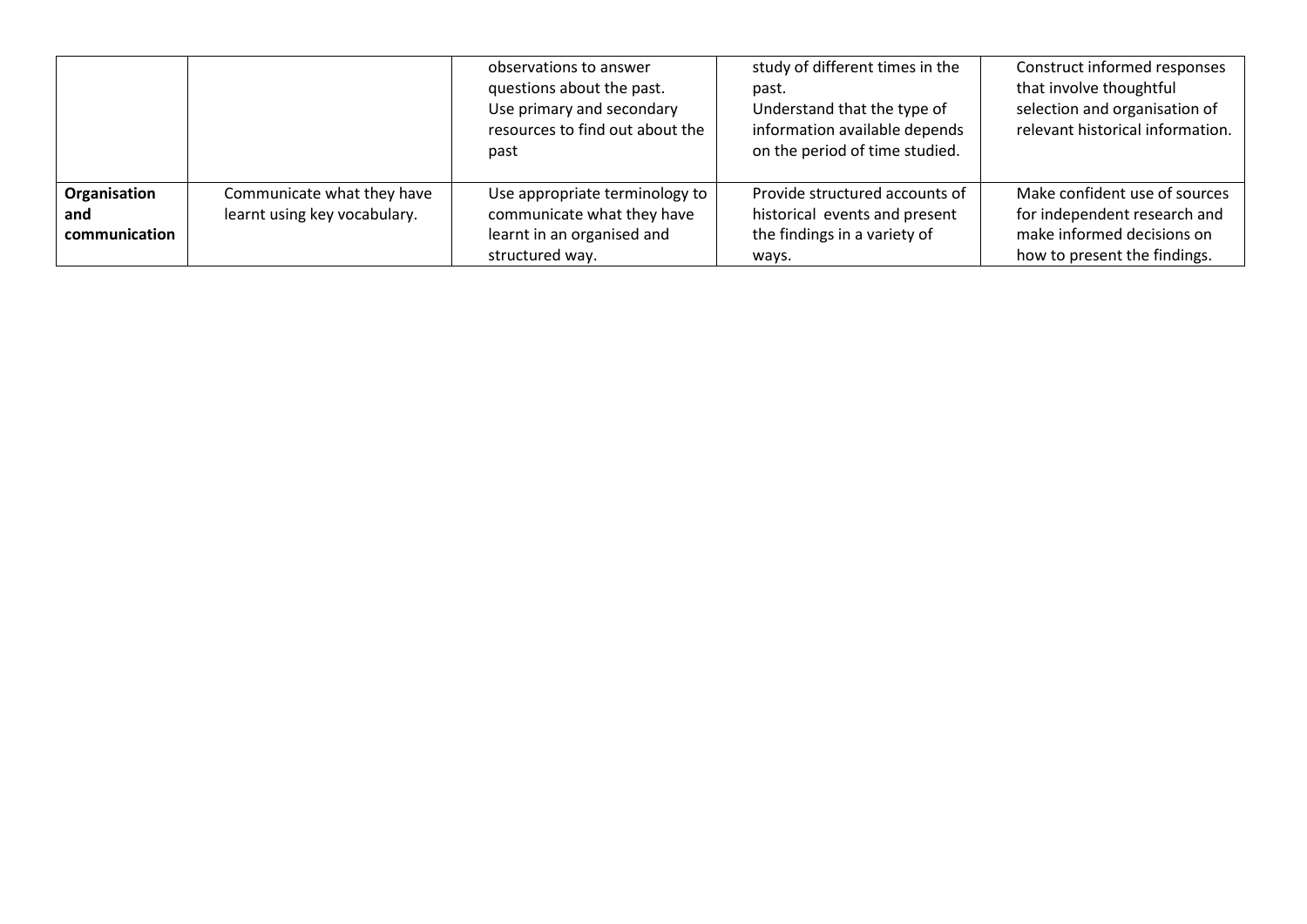

#### **Buttsbury Junior Geography Skills Progression**



|                   | Year <sub>3</sub>            | Year 4                           | Year 5                            | Year 6                                       |
|-------------------|------------------------------|----------------------------------|-----------------------------------|----------------------------------------------|
| <b>Locational</b> | Name and locate the world's  | Name and locate the world's      | Locate the European countries     | Locate the world's countries and focus on    |
| Knowledge         | seven continents and five    | seven continents and five        | on a map, (including the          | North and South America. Look at their       |
|                   | oceans on an atlas.          | oceans on an atlas and           | location of Russia),              | position and describe their environmental    |
|                   |                              | correspond onto a globe.         | concentrating on their            | regions, key physical and human              |
|                   | Recognise the different      |                                  | environmental regions, key        | characteristics, countries, and locate their |
|                   | shapes of continents.        | Name, locate and identify        | physical and human                | capital cities.                              |
|                   |                              | characteristics of the four      | characteristics, countries, and   |                                              |
|                   | Begin to understand the      | countries and capital cities of  | capital cities.                   | Identify the position and significance of    |
|                   | position of latitude &       | the United Kingdom of where      |                                   | latitude, longitude, Equator, Northern       |
|                   | longitude.                   | they sit on the globe.           | Identify where countries are      | Hemisphere, Southern Hemisphere, the         |
|                   |                              |                                  | within Europe; including Russia   | Tropics of Cancer and Capricorn, Arctic and  |
|                   | Identify where the Equator   | Name and locate counties and     | and identify the continent(s)     | Antarctic Circle, the Prime/Greenwich        |
|                   | lies, & the Northern         | cities of the United Kingdom,    | they sit on.                      | Meridian and time zones (including day and   |
|                   | Hemisphere, Southern         | geographical regions and         |                                   | night). Be able to place on a blank map and  |
|                   | Hemisphere on a globe.       | identify human and physical      | Know and describe where a         | give reasoning how this affects different    |
|                   |                              | characteristics on a map         | variety of places are in relation | countries across the world.                  |
|                   | Locate the Tropics of Cancer | (including hills, mountains,     | to physical and human             |                                              |
|                   | and Capricorn, Arctic and    | coasts and rivers), and land-use | features. (Local amenities).      | Recognise the different shapes of countries  |
|                   | Antarctic Circle on a globe. | patterns; and have an            |                                   | and know what continent they sit on.         |
|                   |                              | understanding of how some of     | Know location of: capital cities  |                                              |
|                   | Have an understanding of     | these aspects have changed       | of countries of British Isles and |                                              |
|                   | time zones including the     | over time.                       | U.K., seas around U.K.,           |                                              |
|                   | Prime/Greenwich Meridian     |                                  | European Union countries with     |                                              |
|                   | (link to day & night).       | Know about the wider context     | high populations and large        |                                              |
|                   |                              | of places e.g county, region and | areas and the largest cities in   |                                              |
|                   |                              | country.                         | each continent.                   |                                              |
|                   |                              |                                  |                                   |                                              |
|                   |                              |                                  |                                   |                                              |
|                   |                              | Demonstrate knowledge of         |                                   |                                              |
|                   |                              | features about places around     |                                   |                                              |
|                   |                              | us and beyond the UK linking to  |                                   |                                              |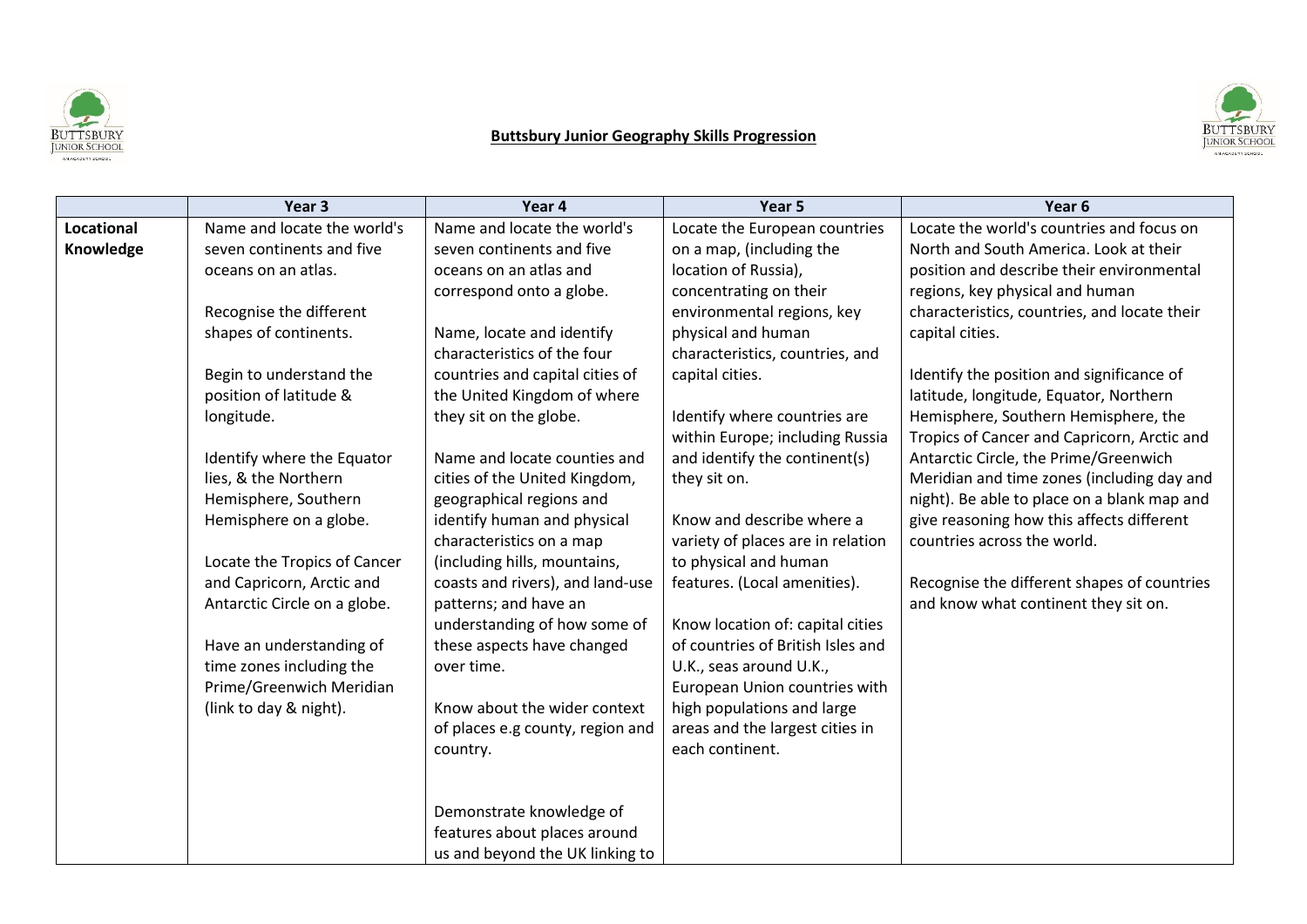|                                  |                                                                                                                                                                                                                     | both human and physical<br>features giving further<br>reasoning.<br>Recognise that people have<br>differing quality of life living in<br>different locations and<br>environments across the world.                                                                                                                                                                               |                                                                                                                                                                                                                               |                                                                                                                                                                                                                                   |
|----------------------------------|---------------------------------------------------------------------------------------------------------------------------------------------------------------------------------------------------------------------|----------------------------------------------------------------------------------------------------------------------------------------------------------------------------------------------------------------------------------------------------------------------------------------------------------------------------------------------------------------------------------|-------------------------------------------------------------------------------------------------------------------------------------------------------------------------------------------------------------------------------|-----------------------------------------------------------------------------------------------------------------------------------------------------------------------------------------------------------------------------------|
| Place<br>Knowledge               | Understand why there are<br>similarities and differences<br>between places.                                                                                                                                         | Develop an awareness of how<br>places relate to each other and<br>give reasons with human and<br>physical geography<br>explanations.<br>Know about the wider context<br>of places - region, country,<br>continent.<br>Understand why there are<br>similarities and differences<br>between places linking to<br>human and physical features<br>we can identify from an OS<br>map. | Understand geographical<br>similarities and differences<br>through studying the human<br>and physical geography of a<br>small area of the United<br>Kingdom, and of a small area in<br>a contrasting non-European<br>country. | Understand geographical similarities and<br>differences through the study of human and<br>physical geography of a region of the United<br>Kingdom, a region in a European country,<br>and a region within North or South America. |
| Human &<br>Physical<br>Geography | Identify the location of hot and<br>cold areas of the world in<br>relation to the Equator and the<br>North and South Poles<br>Use basic geographical<br>vocabulary to refer to key<br>physical features, including: | Explain about key natural<br>resources e.g water in the<br>locality.<br>Explore weather patterns<br>around parts of the world.                                                                                                                                                                                                                                                   | Describe and understand key<br>aspects of physical geography,<br>including: climate zones,<br>biomes and vegetation belts,<br>mountains, volcanoes and<br>earthquakes.                                                        | Describe and understand key aspects of<br>physical geography, including: climate zones,<br>biomes and vegetation belts.<br>Understand about world weather patterns<br>around the World and relate these climate<br>zones.         |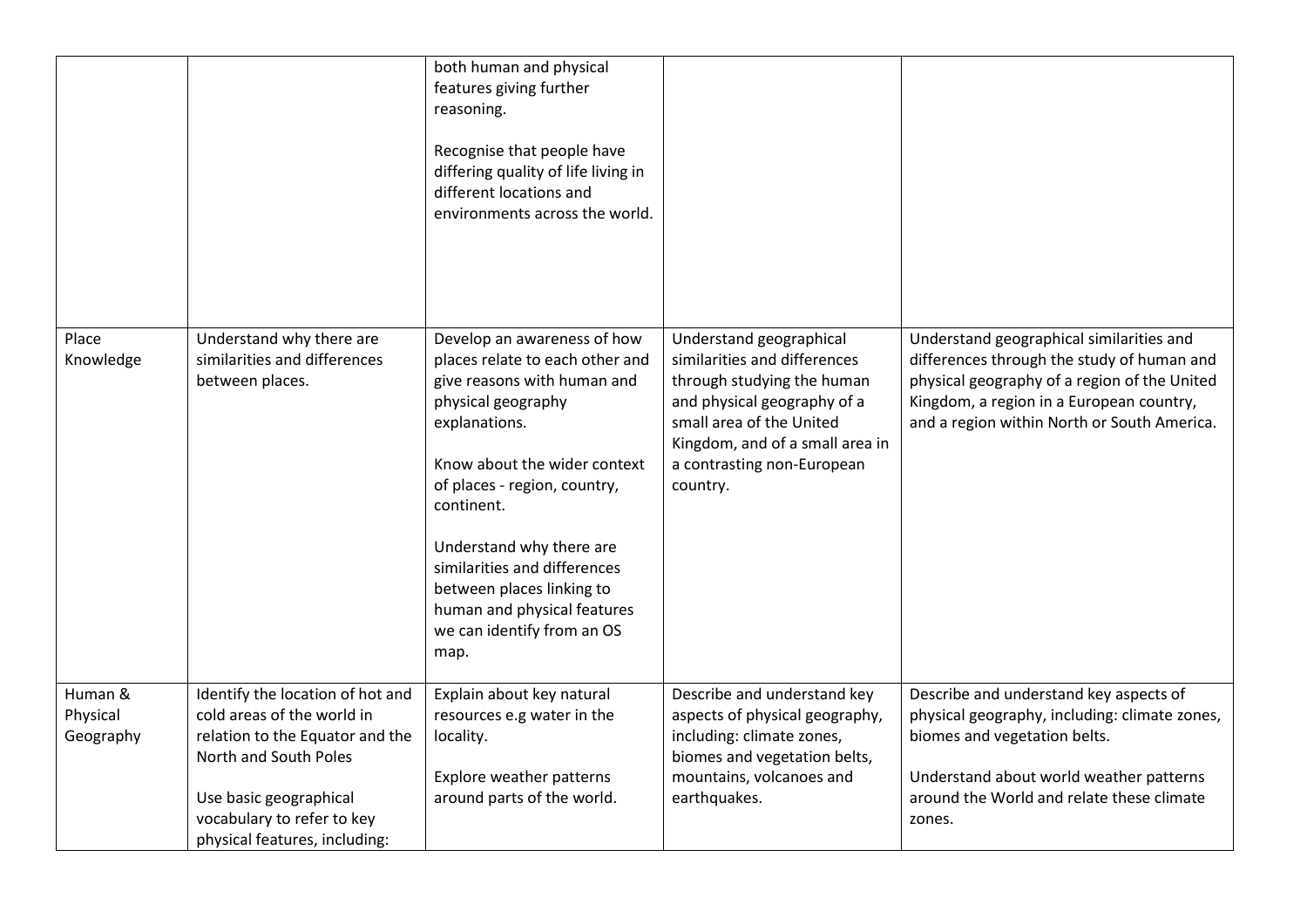| beach, cliff, coast, forest, hill, | Describe human features of UK      | Explain about weather          | Describe and understand key aspects of         |
|------------------------------------|------------------------------------|--------------------------------|------------------------------------------------|
| mountain, sea, ocean, river,       | regions, cities and /or counties.  | conditions/patterns around the | human geography, including: types of           |
| soil, valley, vegetation, season   |                                    | UK and parts of Europe.        | settlement and land use, economic activity     |
| and weather.                       | Understand the effect of           |                                | including trade links, and the distribution of |
|                                    | landscape features on the          | Understand how humans affect   | natural resources including energy, food and   |
| Use basic geographical             | development of a locality.         | the environment over time.     | minerals.                                      |
| vocabulary to refer to key         |                                    |                                |                                                |
| human features, including: city,   | Describe how people have           | Know about changes to our      | Understand how humans affect the               |
| town, village, factory, farm,      | been affected by changes in        | world environments over time.  | environment over time, link to South           |
| house, office, port, harbour       | the environment.                   |                                | America.                                       |
| and shop.                          |                                    | Understand why people seek to  |                                                |
|                                    | Identify seasonal and daily        | manage and sustain their       | Know about changes to our world                |
| Describe and understand key        | weather patterns in the United     | environment.                   | environments over time and link to physical    |
| aspects of physical geography,     | Kingdom.                           |                                | and human geography.                           |
| including: climate zones,          |                                    |                                |                                                |
| biomes and vegetation belts.       | Explain about weather              |                                | Understand why people seek to manage and       |
|                                    | conditions / patterns around       |                                | sustain their environment and what effects     |
| Describe and understand key        | the UK.                            |                                | this can have on change over time.             |
| aspects of human geography,        |                                    |                                |                                                |
| including: types of settlement     | Use basic geographical             |                                |                                                |
| and land use.                      | vocabulary to refer to key         |                                |                                                |
|                                    | physical features, including:      |                                |                                                |
|                                    | beach, cliff, coast, forest, hill, |                                |                                                |
|                                    | mountain, sea, ocean, river,       |                                |                                                |
|                                    | soil, valley, vegetation, season   |                                |                                                |
|                                    | and weather.                       |                                |                                                |
|                                    |                                    |                                |                                                |
|                                    | Use basic geographical             |                                |                                                |
|                                    | vocabulary to refer to key         |                                |                                                |
|                                    | human features, including: city,   |                                |                                                |
|                                    | town, village, factory, farm,      |                                |                                                |
|                                    | house, office, port, harbour       |                                |                                                |
|                                    | and shop.                          |                                |                                                |
|                                    |                                    |                                |                                                |
|                                    | Describe and understand key        |                                |                                                |
|                                    | aspects of physical geography,     |                                |                                                |
|                                    | including: climate zones,          |                                |                                                |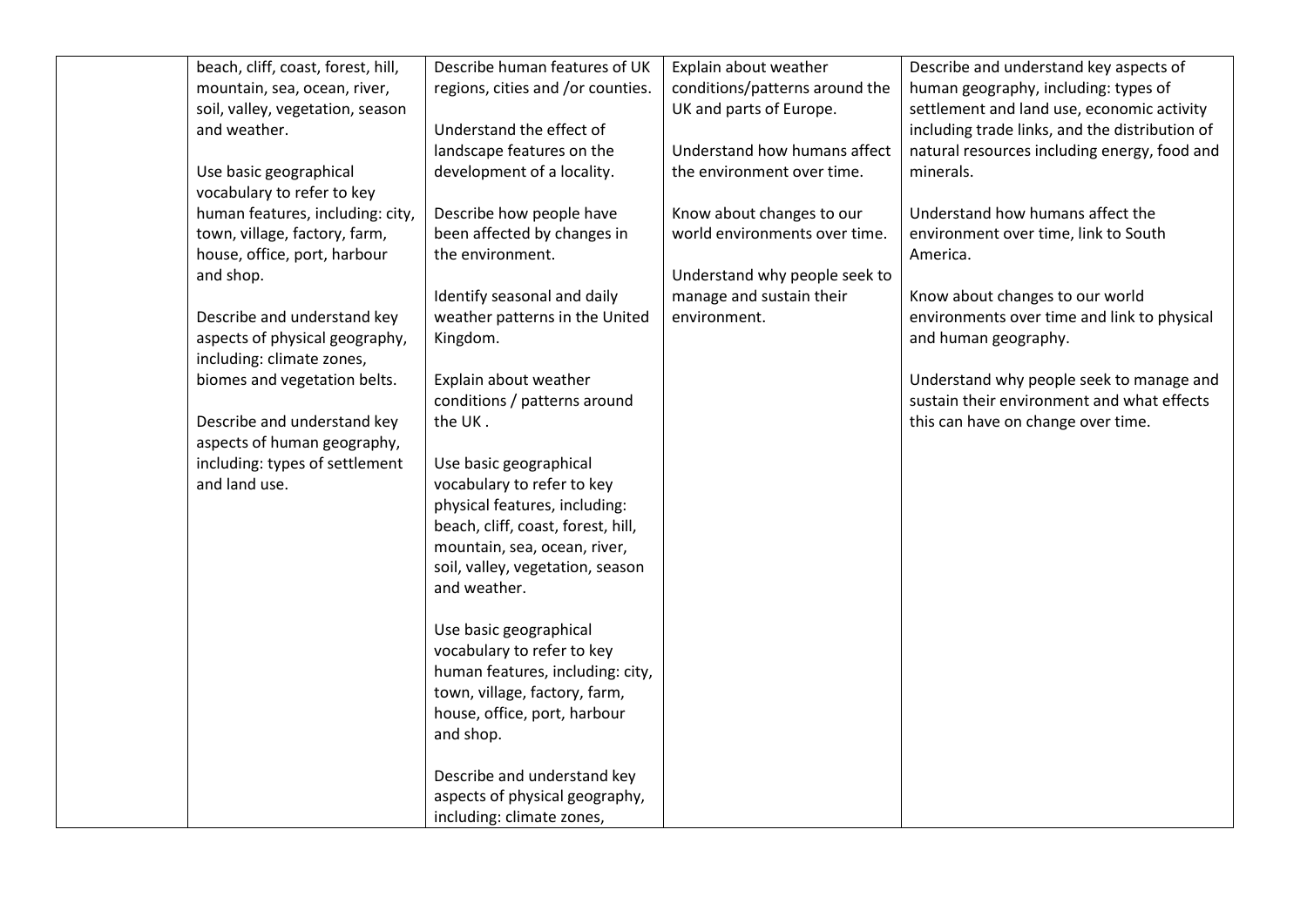|                                       |                                                                                                                                                                                                                                                                                                                                                                                                                                                                                                                                                                                                           | biomes and vegetation belts,<br>rivers and the water cycle.<br>Know how rivers erode,<br>transport and deposit<br>materials.<br>Describe and understand key<br>aspects of human geography,<br>including: land use, economic<br>activity and the distribution of<br>natural resources including<br>water.                                                                                                                                                                                                                                                                           |                                                                                                                                                                                                                                                                                                                                                                                                                                                                                                                                                                                                                             |                                                                                                                                                                                                                                                                                                                                                                                                                                                                                                                                                                                                                                                                                                                                                                                                                                    |
|---------------------------------------|-----------------------------------------------------------------------------------------------------------------------------------------------------------------------------------------------------------------------------------------------------------------------------------------------------------------------------------------------------------------------------------------------------------------------------------------------------------------------------------------------------------------------------------------------------------------------------------------------------------|------------------------------------------------------------------------------------------------------------------------------------------------------------------------------------------------------------------------------------------------------------------------------------------------------------------------------------------------------------------------------------------------------------------------------------------------------------------------------------------------------------------------------------------------------------------------------------|-----------------------------------------------------------------------------------------------------------------------------------------------------------------------------------------------------------------------------------------------------------------------------------------------------------------------------------------------------------------------------------------------------------------------------------------------------------------------------------------------------------------------------------------------------------------------------------------------------------------------------|------------------------------------------------------------------------------------------------------------------------------------------------------------------------------------------------------------------------------------------------------------------------------------------------------------------------------------------------------------------------------------------------------------------------------------------------------------------------------------------------------------------------------------------------------------------------------------------------------------------------------------------------------------------------------------------------------------------------------------------------------------------------------------------------------------------------------------|
| Geographical<br>Skills &<br>Fieldwork | Use world maps, atlases and<br>globes to identify the United<br>Kingdom and its countries, as<br>well as the countries,<br>continents and oceans studied<br>at this key stage.<br>Use simple compass directions<br>(North, South, East and West)<br>and locational and directional<br>language (eg) near and far; left<br>and right and to describe the<br>location of features and routes<br>on a map.<br>Use aerial photographs and<br>plan perspectives to recognise<br>landmarks and basic human<br>and physical features; devise a<br>simple map; and use and<br>construct basic symbols in a<br>key | Use world maps, atlases and<br>globes to identify the United<br>Kingdom and its countries, as<br>well as the countries,<br>continents and oceans studied<br>at this key stage.<br>Use the 8 points of a compass.<br>Use aerial photographs and<br>plan perspectives to recognise<br>landmarks and basic human<br>and physical features; devise a<br>simple map; and use and<br>construct symbols in a key<br>linking to both human and<br>physical features.<br>Use maps, atlases, globes and<br>digital/computer mapping to<br>locate countries and describe<br>features studied. | Understand and use a widening<br>range of geographical terms e.g<br>specific topic vocabulary -<br>urban, rural, land use,<br>sustainability, tributary, trade<br>links etc.<br>Use maps, atlases, globes and<br>digital/computer mapping to<br>locate countries and describe<br>features studied.<br>Use the eight points of a<br>compass, four and six-figure<br>grid references, symbols and<br>key (including the use of<br>Ordnance Survey maps) to<br>build his/her knowledge of the<br>United Kingdom and the wider<br>world.<br>Ask and respond to<br>geographical questions, e.g<br>Describe the landscape. Why is | Use maps, charts etc. to support decision<br>making about the location of places e.g new<br>bypass.<br>Understand and use a widening range of<br>geographical terms e.g specific topic<br>vocabulary - urban, rural, land use,<br>sustainability, tributary, trade links etc.<br>Use maps, atlases, globes and<br>digital/computer mapping to locate<br>countries and describe features studied.<br>Use fieldwork to observe, measure, record<br>and present the human and physical features<br>in the local area using a range of methods,<br>including sketch maps, plans and graphs, and<br>digital technologies.<br>Ask and respond to geographical questions,<br>e.g Describe the landscape. Why is it like<br>this? How is it changing ? What do you think<br>about that? What do you think it might be<br>like ifcontinues? |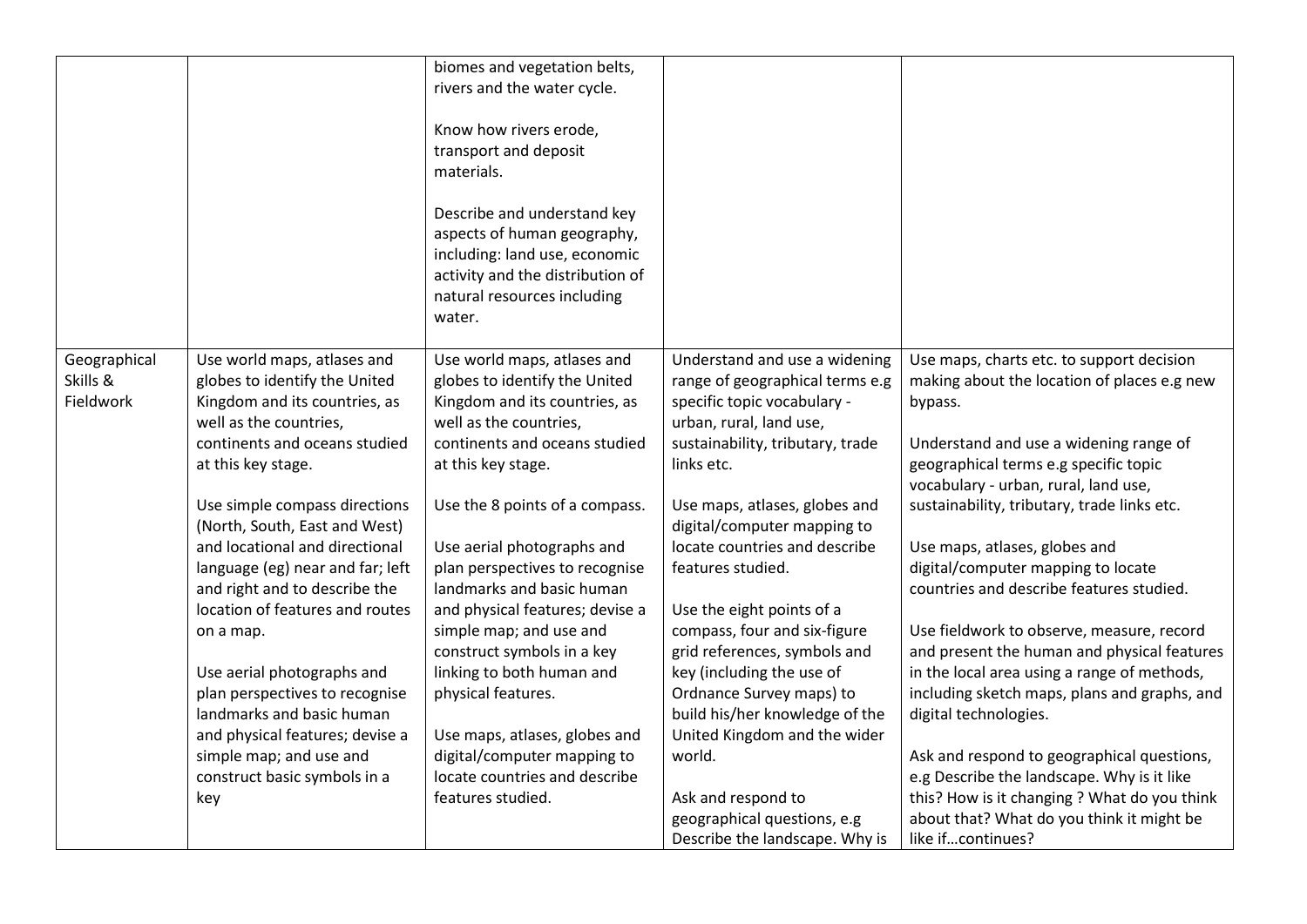| Use maps, atlases, globes and      | Ask and respond to                 | it like this? How is it changing ? |                                              |
|------------------------------------|------------------------------------|------------------------------------|----------------------------------------------|
| digital/computer mapping to        | geographical questions, e.g        | What do you think about that?      | Analyse evidence and draw conclusions e.g    |
| locate countries and describe      | Describe the landscape. Why is     | What do you think it might be      | make comparisons between locations with      |
| features studied.                  | it like this? How is it changing ? | like ifcontinues?                  | South America using aerial photos/pictures,  |
|                                    | What do you think about that?      |                                    | population, temperatures etc.                |
| Use simple fieldwork and           | What do you think it might be      | Analyse evidence and draw          |                                              |
| observational skills to study the  | like ifcontinues?                  | conclusions e.g make               |                                              |
| geography of their school and      |                                    | comparisons between two            |                                              |
| its grounds and the key human      | Analyse evidence and draw          | different locations of the UK      | Recognise that different people hold         |
| and physical features of its       | conclusions to make                | and Europe using aerial photos     | different views about an issue and           |
| surrounding environment.           | comparisons between a              | /pictures, population,             | understand some of the reasons why.          |
|                                    | contrast of locations using        | temperatures etc.                  |                                              |
| Ask and respond to                 | aerial photos/pictures             |                                    | Use fieldwork to observe, measure, record    |
| geographical questions e.g         | (population, temperatures etc.)    | Recognise that different people    | and present the human and physical features  |
| Describe the landscape. Why is     |                                    | hold different views about an      | in the local area using a range of methods,  |
| it like this? How is it changing ? | Recognise that different people    | issue and begin understand         | including sketch maps, plans and graphs, and |
| What do you think about that?      | hold different views about an      | some of the reasons why.           | digital technologies.                        |
| What do you think it might be      | issue and begin understand         |                                    |                                              |
| like ifcontinues?                  | some of the reasons why.           | Understand and use a widening      | Communicate findings in ways appropriate     |
|                                    |                                    | range of geographical terms e.g    | to the task or for the audience.             |
| Analyse evidence and draw          | Communicate findings in ways       | specific topic vocabulary -        |                                              |
| conclusions e.g make               | appropriate to the task or for     | meander, floodplain, location,     | Make more detailed fieldwork                 |
| comparisons between 2              | the audience.                      | industry, transport, settlement,   | sketches/diagrams.                           |
| locations in the UK using aerial   |                                    | water cycle etc.                   |                                              |
| photos/pictures, population,       | Use four figure grid references    |                                    | Use fieldwork instruments e.g camera, rain   |
| temperatures etc.                  | Make plans and maps using          | Use and interpret maps,            | gauge.                                       |
|                                    | symbols and keys.                  | globes, atlases and digital /      |                                              |
| Recognise that different people    |                                    | computer mapping to locate         | Use and interpret maps, globes, atlases and  |
| hold different views about an      | Identify physical and human        | countries and key features.        | digital / computer mapping to locate         |
| issue and begin understand         | features of the locality.          |                                    | countries and key features.                  |
| some of the reasons why.           | Explore features on OS maps        | Measure straight line distances    |                                              |
|                                    | using 6 figure grid references.    | using the appropriate scale.       |                                              |
| Communicate findings in ways       |                                    |                                    |                                              |
| appropriate to the task or for     | Understand and use a widening      |                                    |                                              |
| the audience.                      | range of geographical terms e.g    |                                    |                                              |
|                                    | specific topic vocabulary -        |                                    |                                              |
| Use four figure grid references.   | meander, floodplain, location,     |                                    |                                              |
|                                    |                                    |                                    |                                              |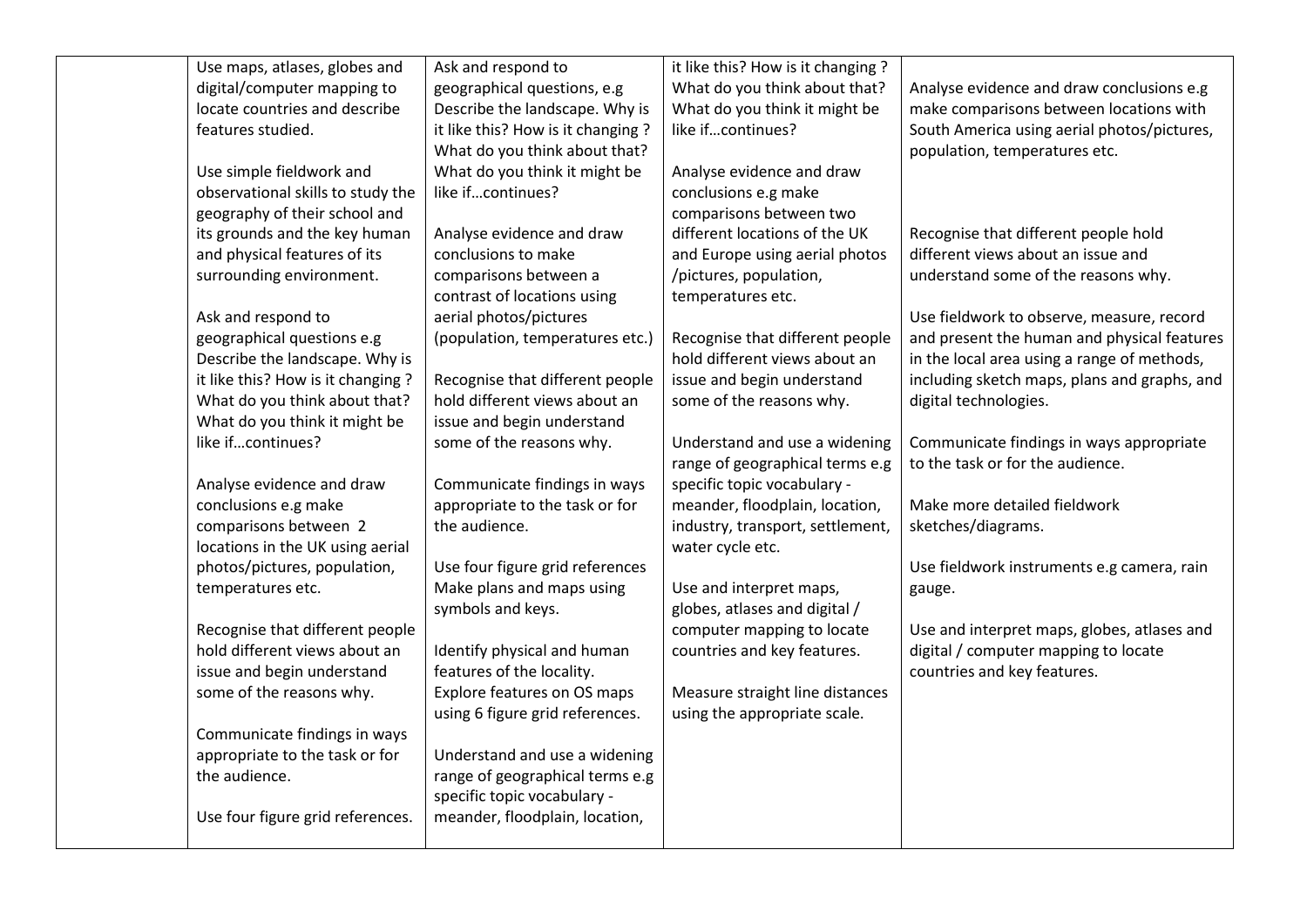| Identify physical and human | industry, transport, settlement, |  |
|-----------------------------|----------------------------------|--|
| features of the locality    | water cycle etc.                 |  |
|                             |                                  |  |
|                             | Draw accurate maps with more     |  |
|                             | complex keys.                    |  |
|                             | Plan the steps and strategies    |  |
|                             |                                  |  |
|                             | for an enquiry.                  |  |
|                             | Use the eight points of a        |  |
|                             | compass, four and six-figure     |  |
|                             | grid references, symbols and     |  |
|                             | key (including the use of        |  |
|                             | Ordnance Survey maps) to         |  |
|                             | build his/her knowledge of the   |  |
|                             | United Kingdom and the wider     |  |
|                             | world.                           |  |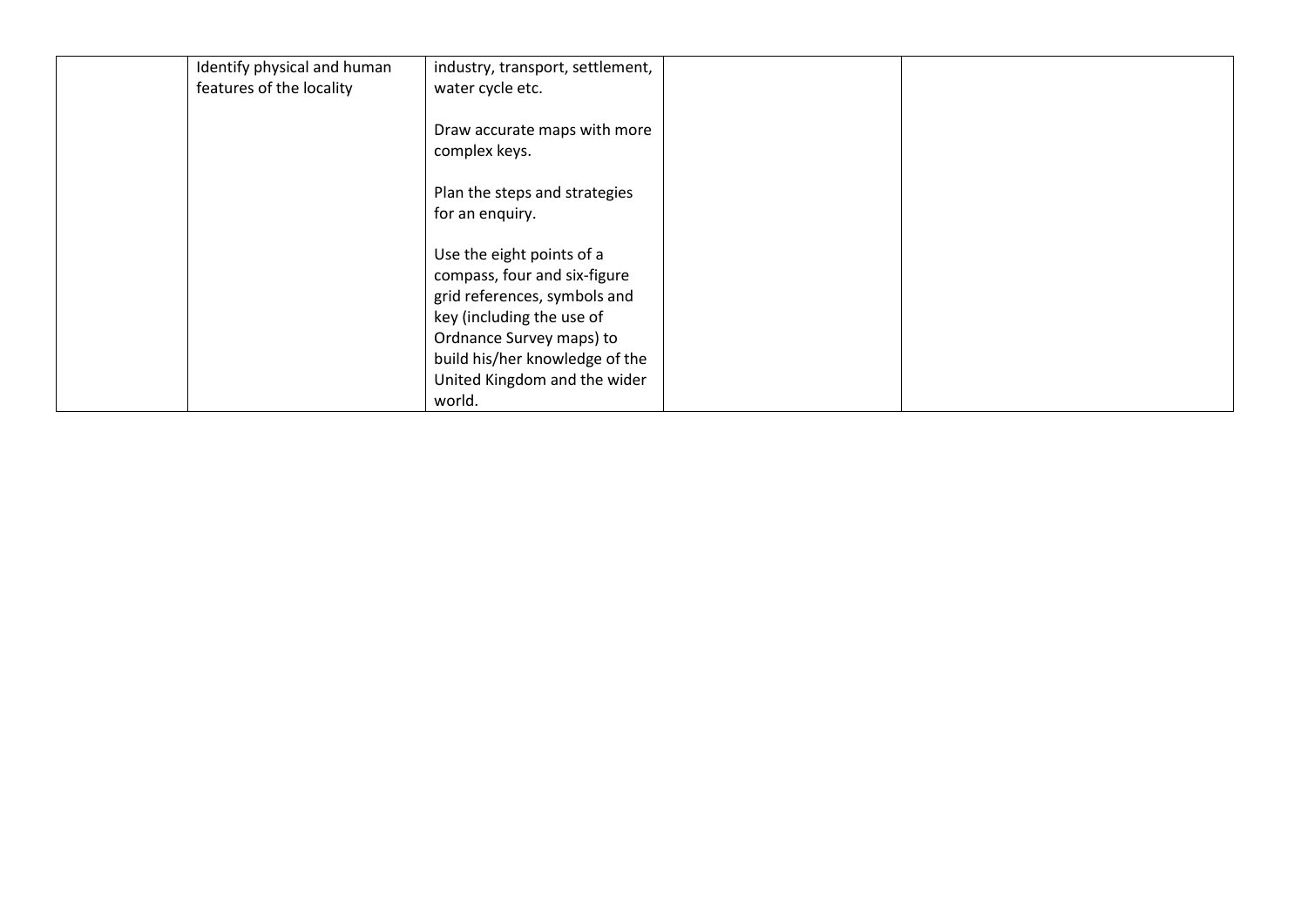

# **Buttsbury Junior School RE Skills Progression**



|                                                         | Year <sub>3</sub>                                                                                                                                                                                                      | Year 4                                                                                                                                                                                                                                                          | Year 5                                                                                                                                                                                                                                                                                                                          | Year <sub>6</sub>                                                                                                                                                                                                                                                                                         |
|---------------------------------------------------------|------------------------------------------------------------------------------------------------------------------------------------------------------------------------------------------------------------------------|-----------------------------------------------------------------------------------------------------------------------------------------------------------------------------------------------------------------------------------------------------------------|---------------------------------------------------------------------------------------------------------------------------------------------------------------------------------------------------------------------------------------------------------------------------------------------------------------------------------|-----------------------------------------------------------------------------------------------------------------------------------------------------------------------------------------------------------------------------------------------------------------------------------------------------------|
| <b>AF1: Thinking</b>                                    | make links between beliefs,                                                                                                                                                                                            | comment on connections                                                                                                                                                                                                                                          | explain connections between                                                                                                                                                                                                                                                                                                     | use religious and philosophical                                                                                                                                                                                                                                                                           |
| about religion<br>and belief                            | stories and practices<br>identify the impacts of beliefs<br>and practices on people's lives<br>identify similarities and<br>differences between religions<br>and beliefs                                               | between questions, beliefs,<br>values and practices<br>describe the impact of beliefs<br>and practices on individuals,<br>groups and communities<br>describe similarities and<br>differences within and<br>between religions and beliefs                        | questions, beliefs, values and<br>practices in different belief<br>systems<br>recognise and explain the<br>impact of beliefs and ultimate<br>questions on individuals and<br>communities<br>explain how and why<br>differences in belief are<br>expressed                                                                       | terminology and concepts to<br>explain religions, beliefs and<br>value systems<br>explain some of the challenges<br>offered by the variety of<br>religions and beliefs in the<br>contemporary world<br>explain the reasons for, and<br>effects of, diversity within and<br>between religions, beliefs and |
| AF2: Enquiring,<br>investigating<br>and<br>interpreting | investigate and connect<br>features of religions and<br>beliefs<br>ask significant questions about<br>religions and beliefs<br>describe and suggest meanings<br>for symbols and other forms of<br>religious expression | gather, select, and organise<br>ideas about religion and belief<br>suggest answers to some<br>questions raised by the study<br>of religions and beliefs<br>suggest meanings for a range<br>of forms of religious<br>expression, using appropriate<br>vocabulary | suggest lines of enquiry to<br>address questions raised by<br>the study of religions and<br>beliefs<br>suggest answers to questions<br>raised by the study of religions<br>and beliefs, using relevant<br>sources and evidence<br>recognise and explain diversity<br>within religious expression,<br>using appropriate concepts | cultures.<br>identify the influences on, and<br>distinguish between, different<br>viewpoints within religions and<br>beliefs<br>interpret religions and beliefs<br>from different perspectives<br>interpret the significance and<br>impact of different forms of<br>religious and spiritual<br>expression |
| <b>AF2: Beliefs and</b><br>teachings                    | describe some religious beliefs<br>and teachings of religions<br>studied, and their importance                                                                                                                         | describe the key beliefs and<br>teachings of the religions<br>studied, connecting them<br>accurately with other features<br>of the religions making some<br>comparisons between religions                                                                       | explain how some beliefs and<br>teachings are shared by<br>different religions and how<br>they make a difference to the<br>lives of individuals and<br>communities                                                                                                                                                              | make comparisons between<br>the key beliefs, teachings and<br>practices of the Christian faith<br>and other faiths studied, using<br>a wide range of appropriate<br>language and vocabulary.                                                                                                              |
| <b>AF2: Religious</b><br>practices and<br>lifestyles    | describe how some features of<br>religions studied are used or                                                                                                                                                         | show understanding of the<br>ways of belonging to religions<br>and what these involve                                                                                                                                                                           | explain how selected features<br>of religious life and practice                                                                                                                                                                                                                                                                 | explain in detail the<br>significance of Christian<br>practices, and those of other                                                                                                                                                                                                                       |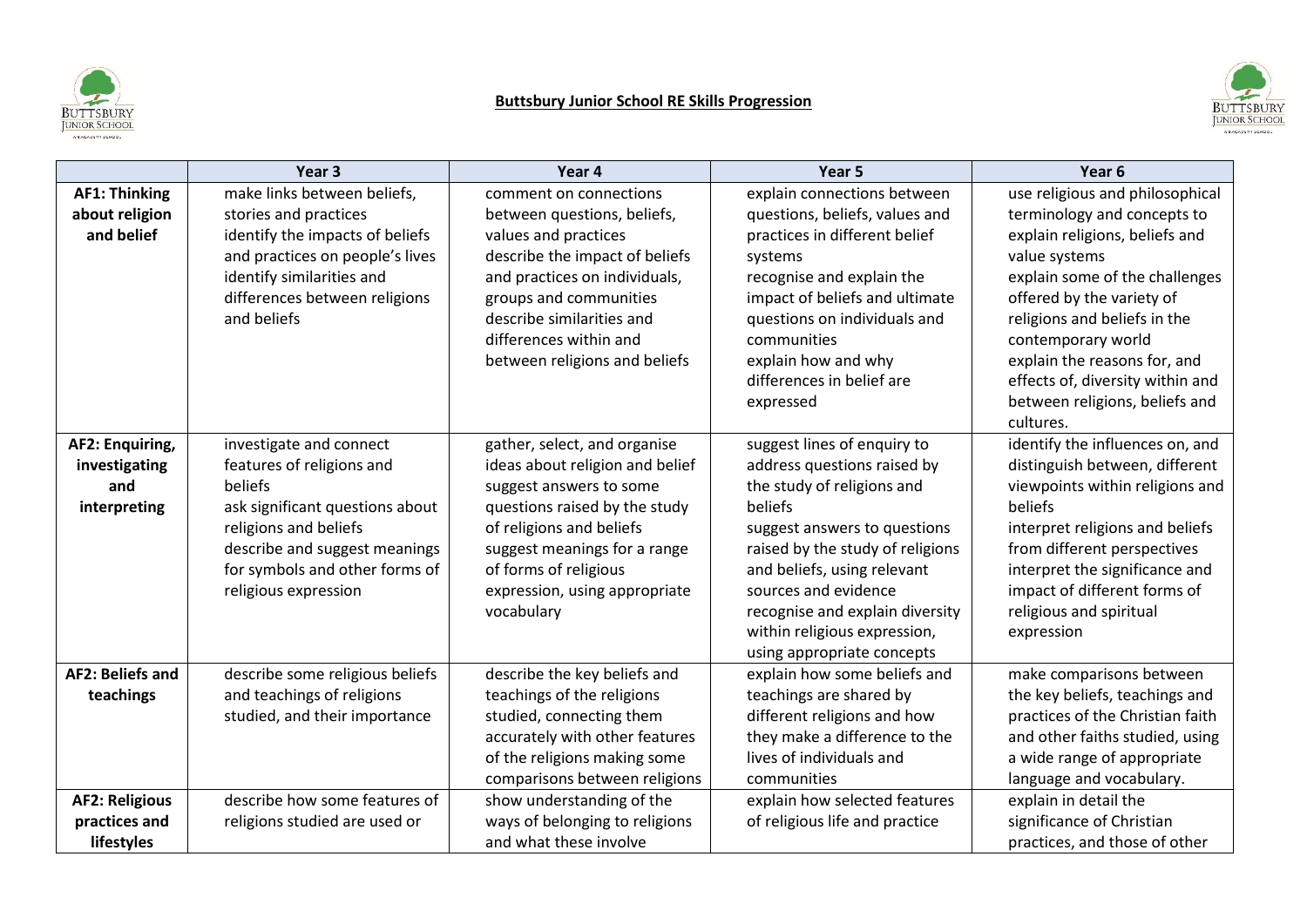|                                        | exemplified in festivals and<br>practices                                                                          |                                                                                                                                                                                               | make a difference to the lives<br>of individuals and communities                                                                 | faiths studied, to the lives of<br>individuals and communities.                                                                                                                             |
|----------------------------------------|--------------------------------------------------------------------------------------------------------------------|-----------------------------------------------------------------------------------------------------------------------------------------------------------------------------------------------|----------------------------------------------------------------------------------------------------------------------------------|---------------------------------------------------------------------------------------------------------------------------------------------------------------------------------------------|
| <b>AF2: Expression</b><br>and language | make links between religious<br>symbols, language and stories<br>and the beliefs or ideas that<br>underlie them    | show, using technical<br>terminology, how religious<br>beliefs, ideas and feelings can<br>be expressed in a variety of<br>forms, giving meanings for<br>some symbols, stories and<br>language | explain how some forms of<br>religious expression are used<br>differently by individuals and<br>communities                      | compare the different ways in<br>which people of faith<br>communities express their<br>faith.                                                                                               |
| Af2: Identity<br>and Experience        | compare aspects of their own<br>experiences and those of<br>others, identifying what<br>influences their lives     | ask questions about the<br>significant experiences of key<br>figures from religions studied<br>and suggest answers from own<br>and others' experiences,<br>including believers                | make informed responses to<br>questions of identity and<br>experience in the light of their<br>learning                          | discuss and express their views<br>on some fundamental<br>questions of identity, meaning,<br>purpose and morality related<br>to Christianity and other faiths.                              |
| <b>AF2: Meaning</b><br>and purpose     | compare their own and other<br>people's ideas about questions<br>that are difficult to answer                      | a<br>sk questions about puzzling<br>aspects of life and experiences<br>and suggest answers, making<br>reference to the teaching of<br>religions studied                                       | make informed responses to<br>questions of meaning and<br>purpose in the light of their<br>learning                              | express their views on some<br>fundamental questions of<br>identity, meaning, purpose<br>and morality related to<br>Christianity and other faiths.                                          |
| <b>AF2: Values and</b><br>commitments  | make links between values and<br>commitments, including<br>religious ones, and their own<br>attitudes or behaviour | ask questions about matters of<br>right and wrong and suggest<br>answers that show<br>understanding of moral and<br>religious issues                                                          | make informed responses to<br>people's values and<br>commitments (including<br>religious ones) in the light of<br>their learning | make informed responses to<br>people's values and<br>commitments (including<br>religious ones) in the light of<br>their learning They will use<br>different techniques to reflect<br>deeply |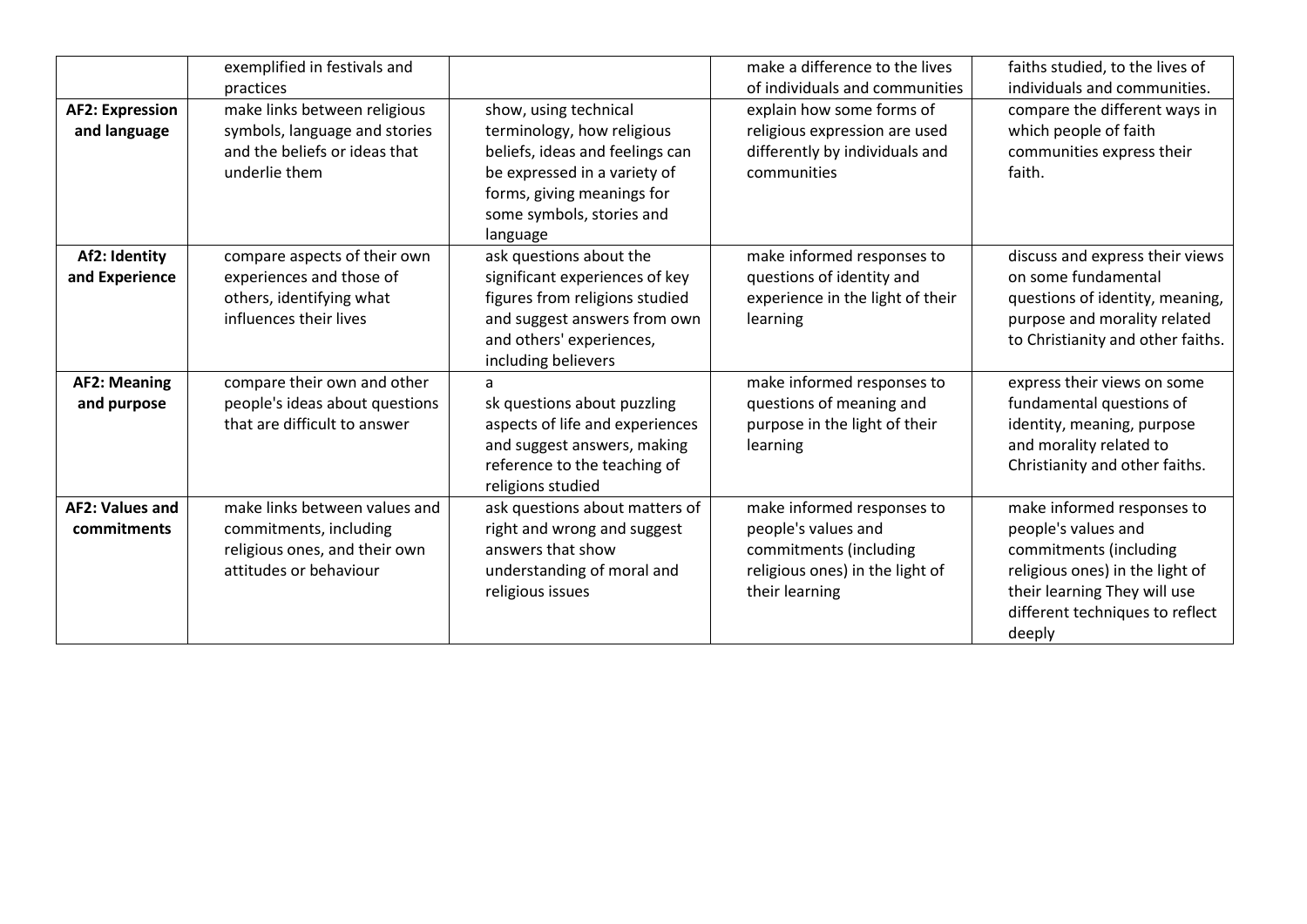



|                                                                                     | Year <sub>3</sub>                                                                                                                                                                                                                                         | Year 4                                                                                                                                              | Year 5                                                                                                                                                                | Year 6                                                                                                                                                                                                        |
|-------------------------------------------------------------------------------------|-----------------------------------------------------------------------------------------------------------------------------------------------------------------------------------------------------------------------------------------------------------|-----------------------------------------------------------------------------------------------------------------------------------------------------|-----------------------------------------------------------------------------------------------------------------------------------------------------------------------|---------------------------------------------------------------------------------------------------------------------------------------------------------------------------------------------------------------|
| <b>Design</b>                                                                       |                                                                                                                                                                                                                                                           |                                                                                                                                                     |                                                                                                                                                                       |                                                                                                                                                                                                               |
| Understanding<br>contexts, users<br>and purposes<br>Food<br><b>Build</b><br>Connect | Dream catchers<br>$\bullet$<br>Stone age jewellery<br>$\bullet$<br><b>Smoothies</b><br>$\bullet$<br>Use knowledge of existing<br>products to design his/her own<br>functional product - modules<br>relate to the interest, complexity<br>and experiences. | <b>Buggies</b><br>$\bullet$<br><b>Money containers</b><br><b>Bread</b>                                                                              | Cranes/ Pinball machines<br><b>Saxon houses</b><br>Ratatouille                                                                                                        | Cross stitch<br>$\bullet$<br><b>Electronic games</b><br>Salsa                                                                                                                                                 |
| Generating,<br>developing,<br>modelling and<br>communicating<br>ideas.              | Create designs using annotated<br>sketches, cross-sectional diagrams<br>and simple computer programmes                                                                                                                                                    | Create designs using exploded<br>diagrams                                                                                                           | Produce step by step plans to<br>guide his/her making,<br>demonstrating that he/she can<br>apply his/her knowledge of<br>different materials, tools and<br>techniques | Generate, develop, model and<br>communicate his/her ideas<br>through discussion, annotated<br>sketches, cross-sectional and<br>exploded diagrams, prototypes,<br>pattern pieces and computer-<br>aided design |
| <b>Making</b>                                                                       |                                                                                                                                                                                                                                                           |                                                                                                                                                     |                                                                                                                                                                       |                                                                                                                                                                                                               |
| Planning                                                                            | Make suitable choices from a<br>wider range of tools and familiar<br>materials.                                                                                                                                                                           | Use knowledge of existing<br>products to design a functional<br>and appealing product for a<br>particular purpose and audience                      | Make suitable choices from a<br>wider range of tools and unfamiliar<br>materials and plan out the main<br>stages of using them                                        | Use technical knowledge accurate<br>skills to problem solve during the<br>making process                                                                                                                      |
| <b>Practical skills</b>                                                             | Safely measure, mark out, cut,<br>assemble and join with some<br>accuracy                                                                                                                                                                                 | Use techniques which require<br>more accuracy to cut, shape, join<br>and finish his/her work eg. Cutting<br>internal shapes, slots in<br>frameworks | Make careful and precise<br>measurements so that joins, holes<br>and openings are in exactly the<br>right place                                                       | Use a wide range of methods to<br>strengthen, stiffen and reinforce<br>complex structures and can use<br>them accurately and appropriately                                                                    |
| <b>Evaluating</b>                                                                   |                                                                                                                                                                                                                                                           |                                                                                                                                                     |                                                                                                                                                                       |                                                                                                                                                                                                               |
| Existing<br>products                                                                | Investigate and analyse existing<br>products and those he/she has<br>made, considering a wide range of<br>factors                                                                                                                                         | Use his/her knowledge of<br>techniques and the functional and<br>aesthetic qualities of a wide range                                                | Use his/her research into existing<br>products and his/her market<br>research to inform the design of<br>his/her own innovative product                               | Make detailed evaluations about<br>existing products and his/her own<br>considering the views of others to<br>improve his/her work                                                                            |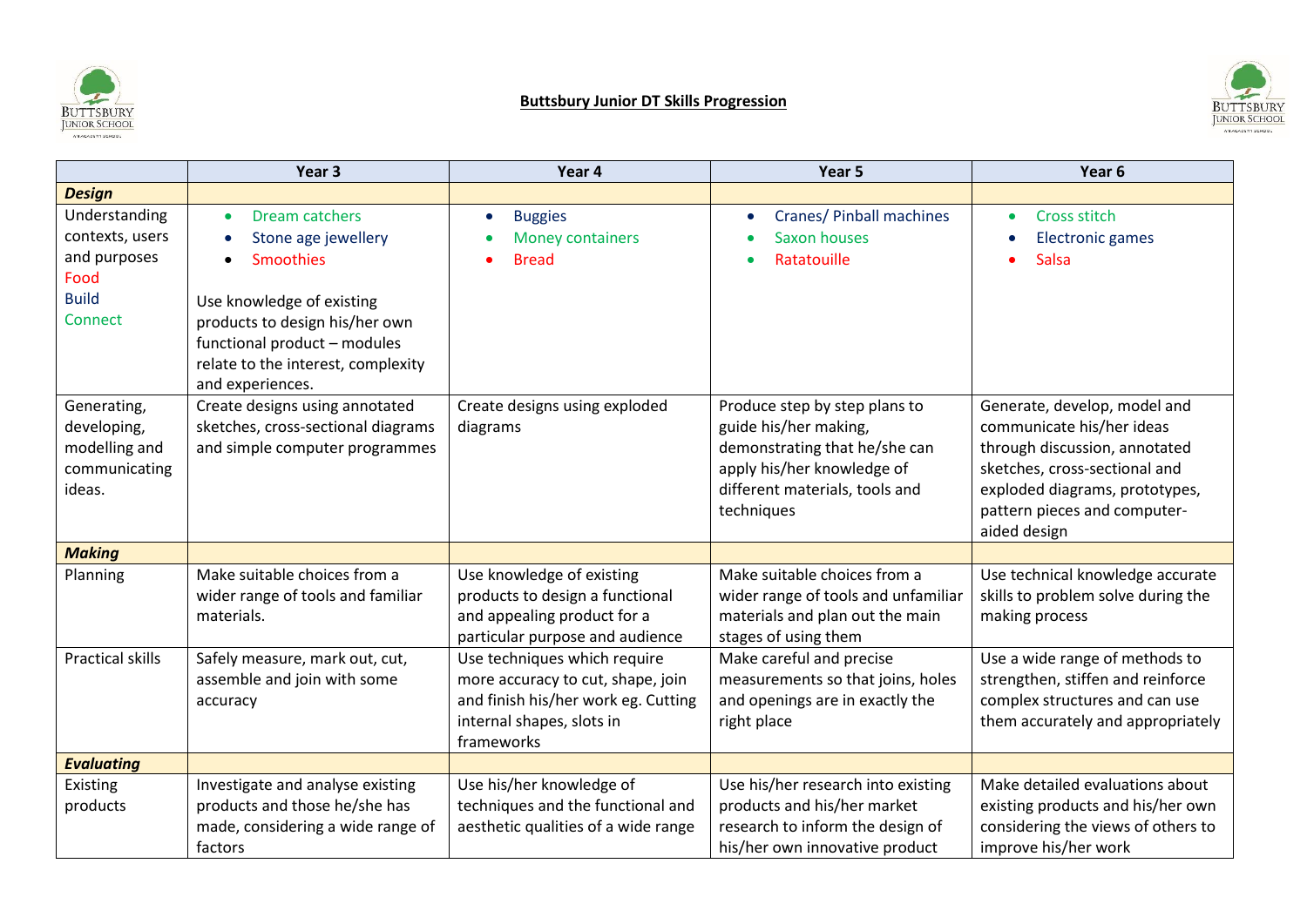|                                                                                 |                                                                                                                                                                                                                      | of materials to plan how to use<br>them                                                                                                                                                                                                                                                                                                    |                                                                                                                                                                                                                                                          |                                                                                                                                                                                                                                    |
|---------------------------------------------------------------------------------|----------------------------------------------------------------------------------------------------------------------------------------------------------------------------------------------------------------------|--------------------------------------------------------------------------------------------------------------------------------------------------------------------------------------------------------------------------------------------------------------------------------------------------------------------------------------------|----------------------------------------------------------------------------------------------------------------------------------------------------------------------------------------------------------------------------------------------------------|------------------------------------------------------------------------------------------------------------------------------------------------------------------------------------------------------------------------------------|
| Own ideas and<br>products -<br>Create<br>prototypes to<br>show his/her<br>ideas | Consider the strengths and<br>weaknesses of designs and<br>prototypes and how they relate to<br>each other and prior knowledge.                                                                                      | Consider how existing products<br>and his/her own finished products<br>might be improved and how well<br>they meet the needs of the<br>intended user                                                                                                                                                                                       | Use his/her knowledge of<br>requirements/ abilities/ materials<br>related to the period to further<br>explain the effectiveness of<br>existing products and products<br>he/she have made                                                                 | Apply his/her knowledge of<br>materials and techniques to refine<br>and rework his/her product to<br>improve its functional properties<br>and aesthetic qualities                                                                  |
| Key events and<br>individuals                                                   | Cultural links of the dream catcher.                                                                                                                                                                                 | Gerald Ford and the mass<br>production of the model T                                                                                                                                                                                                                                                                                      | The roles of people in professional<br>kitchen.                                                                                                                                                                                                          | CCL-Art Christopher Wren<br>architecture.                                                                                                                                                                                          |
| <b>Technical</b><br>knowledge                                                   |                                                                                                                                                                                                                      |                                                                                                                                                                                                                                                                                                                                            |                                                                                                                                                                                                                                                          |                                                                                                                                                                                                                                    |
| Making<br>products work                                                         | Use a range of existing skills<br>and media that are familiar to<br>the children.<br>Begin to develop methods of<br>joining, weaving and plaiting.<br>Select appropriate fruits and<br>discuss flavour combinations. | Apply techniques he/she has<br>learnt to strengthen structures<br>and explore his/her own ideas<br>Understand and use electrical<br>systems in products<br>Read and follow recipes which<br>involve several processes, skills<br>and techniques<br>Select appropriate ingredients<br>and use a wide range of<br>techniques to combine them | Build more complex 3D<br>structures and apply his/her<br>knowledge of strengthening<br>techniques to make them<br>stronger or more stable<br>Understand how mechanical<br>systems such as levers and<br>linkages or pneumatic systems<br>create movement | Understand how to use more<br>complex mechanical and<br>electrical systems<br>Use knowledge of existing<br>stitches and repetition to<br>create patterns.<br>Continue to develop safe<br>methods of preparing and<br>cooking food. |
| <b>Cooking and</b><br>nutrition                                                 |                                                                                                                                                                                                                      |                                                                                                                                                                                                                                                                                                                                            |                                                                                                                                                                                                                                                          |                                                                                                                                                                                                                                    |
| Where food<br>comes from                                                        | Understand that food has to be<br>grown, farmed or caught in Europe<br>and the wider world                                                                                                                           | Talk about the different food<br>groups and name food from<br>each group                                                                                                                                                                                                                                                                   | Understand seasonality and the<br>advantages of eating seasonal and<br>locally produced food                                                                                                                                                             | Understand how a variety of<br>ingredients are grown, reared,<br>caught and processed to make<br>them safe and palatable / tasty.                                                                                                  |
| Prep and<br>nutrition                                                           | Use a wider variety of ingredients<br>and techniques to prepare and<br>combine ingredients safely                                                                                                                    | Understand what makes a healthy<br>and balanced diet, and that<br>different foods and drinks provide<br>different substances the body<br>needs to be healthy and active                                                                                                                                                                    | Understand the main food groups<br>and the different nutrients that are<br>important for health                                                                                                                                                          | Research, plan and prepare and<br>cook a savoury dish, applying<br>his/her knowledge of ingredients<br>and his/her technical skills                                                                                                |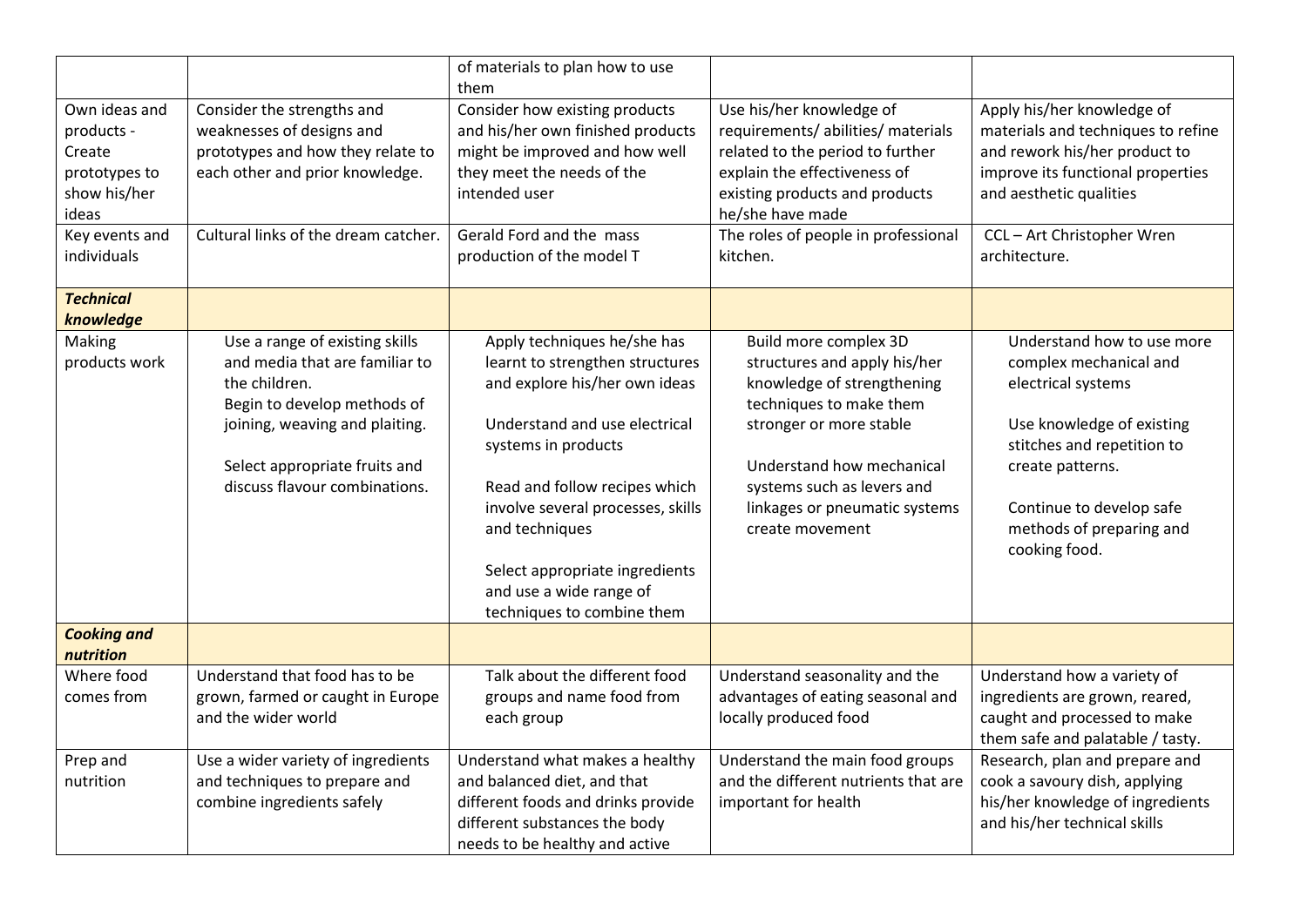|  | Use<br>e information on food labels to . |  |
|--|------------------------------------------|--|
|  | inform<br><b>choices</b>                 |  |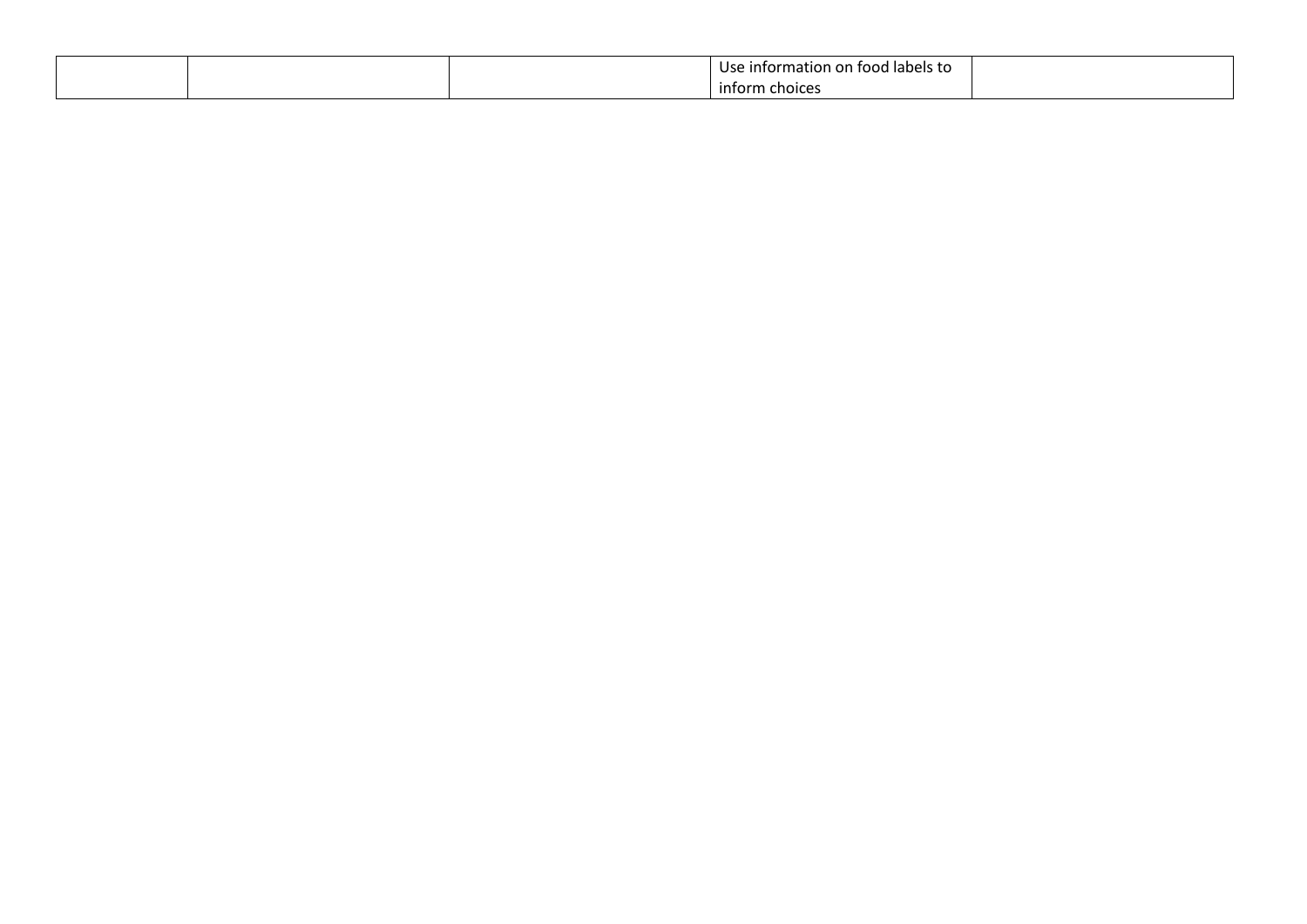

# **Buttsbury Junior Art Skills Progression**



|                       | Year <sub>3</sub>                                                                                                                                                                                                                                                                                                                                                                                                                | Year 4                                                                                                                                                                                                                                                                                                                                                                                                                                    | Year 5                                                                                                                                                                                                                                                                                                                                                                                                                                                                                                                 | Year 6                                                                                                                                                                                                                                                                                                                                                                                                                                                                                                                                                                                                                |
|-----------------------|----------------------------------------------------------------------------------------------------------------------------------------------------------------------------------------------------------------------------------------------------------------------------------------------------------------------------------------------------------------------------------------------------------------------------------|-------------------------------------------------------------------------------------------------------------------------------------------------------------------------------------------------------------------------------------------------------------------------------------------------------------------------------------------------------------------------------------------------------------------------------------------|------------------------------------------------------------------------------------------------------------------------------------------------------------------------------------------------------------------------------------------------------------------------------------------------------------------------------------------------------------------------------------------------------------------------------------------------------------------------------------------------------------------------|-----------------------------------------------------------------------------------------------------------------------------------------------------------------------------------------------------------------------------------------------------------------------------------------------------------------------------------------------------------------------------------------------------------------------------------------------------------------------------------------------------------------------------------------------------------------------------------------------------------------------|
| Learning              | Use a sketchbook for recording<br>observations, for<br>experimenting with techniques<br>or planning out ideas<br>Experiment with different<br>materials to create a range of<br>effects and use these<br>techniques in the completed<br>piece of work<br>Explain what he/she likes or<br>dislikes about their work<br>Know about some of the great<br>artists, architects and<br>designers in history and<br>describe their work | Use a sketchbook for collecting<br>ideas and developing a plan for<br>a completed piece of artwork<br>Use taught technical skills to<br>adapt and improve his/her<br>work<br>Articulate how he/she might<br>improve their work using<br>technical terms and reasons as<br>a matter of routine<br>Describe some of the key<br>ideas, techniques and working<br>practices of artists, architects<br>and designers who he/she has<br>studied | Develop different ideas which<br>can be used and explain<br>his/her choices for the<br>materials and techniques used.<br>Confidently and systematically,<br>investigate the potential of<br>new and unfamiliar materials<br>and use these learnt<br>techniques within his/her<br>work.<br>Evaluate his/her work against<br>their intended outcome<br>Research and discuss various<br>artists, architects and<br>designers and discuss their<br>processes and explain how<br>these were used in the<br>finished product | Select ideas based on first<br>hand observations, experience<br>or imagination and develop<br>these through open-ended<br>research.<br>Refine his/her use of learnt<br>techniques<br>Adapt his/her own final work<br>following feedback or<br>discussion based on their<br>preparatory ideas<br>Describe the work and ideas of<br>various artists, architects and<br>designers, using appropriate<br>vocabulary and referring to<br>historical and cultural contexts<br>Explain and justify preferences<br>towards different styles and<br>artists<br>Use feedback to make<br>amendments and<br>improvement to my art |
| <b>Techniques</b>     |                                                                                                                                                                                                                                                                                                                                                                                                                                  |                                                                                                                                                                                                                                                                                                                                                                                                                                           |                                                                                                                                                                                                                                                                                                                                                                                                                                                                                                                        |                                                                                                                                                                                                                                                                                                                                                                                                                                                                                                                                                                                                                       |
| <b>Drawing</b><br>All | Explore different grades of pencil<br>to shade and show different tones<br>and textures including light to<br>dark.                                                                                                                                                                                                                                                                                                              | Show facial expressions and body<br>language in sketches and<br>paintings.                                                                                                                                                                                                                                                                                                                                                                | Use a viewfinder to record what is<br>in the frame and compile and<br>develop several studies as visual<br>evidence                                                                                                                                                                                                                                                                                                                                                                                                    | Begin to develop an awareness of<br>composition, scale and proportion<br>in their work                                                                                                                                                                                                                                                                                                                                                                                                                                                                                                                                |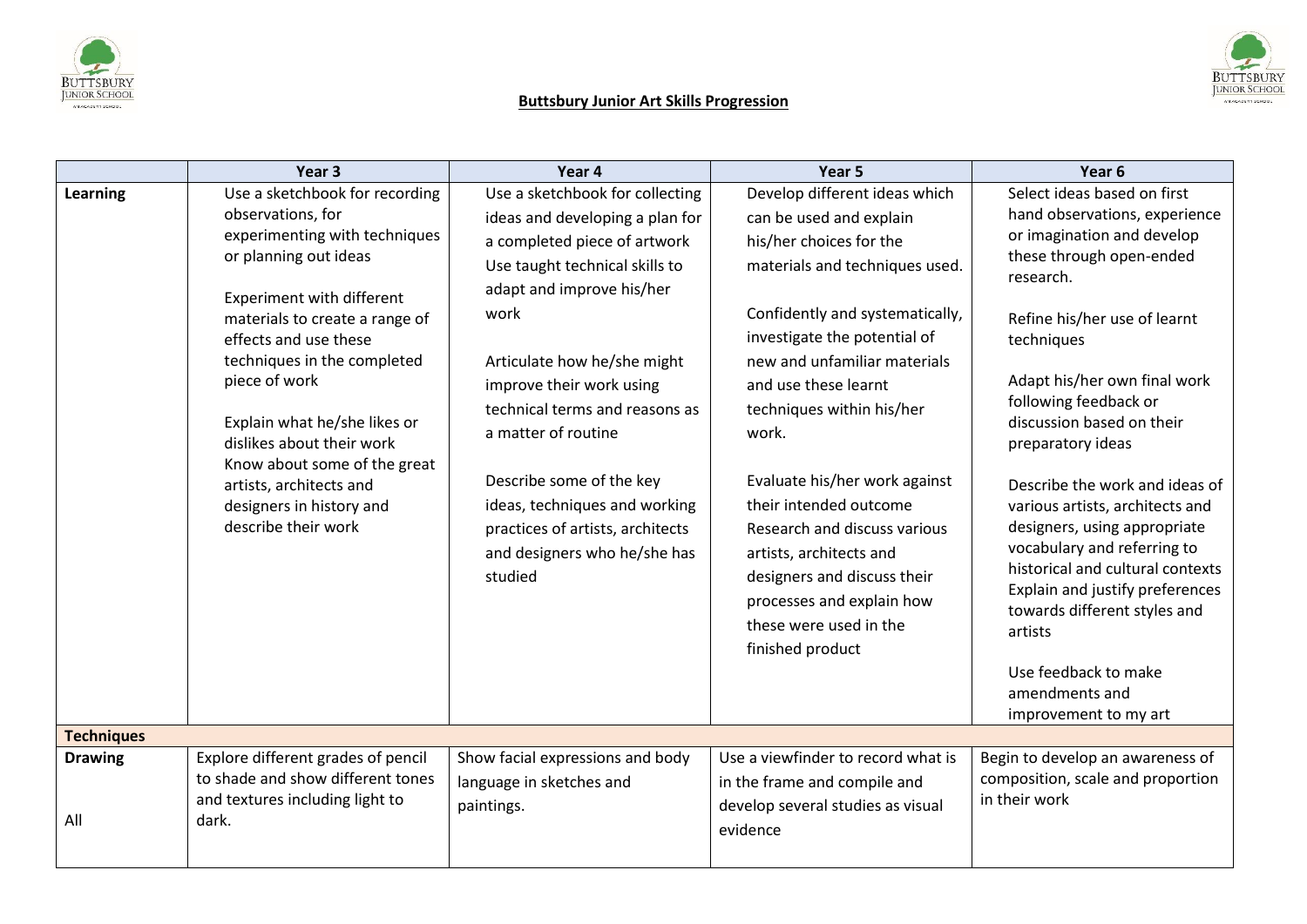|                 | Explore shading, using different                                       | Use marks and lines to show         | Identify and draw objects and use   | Use simple perspective in their                                    |
|-----------------|------------------------------------------------------------------------|-------------------------------------|-------------------------------------|--------------------------------------------------------------------|
|                 | media such as pastels.                                                 | texture in my art.                  | marks and lines to produce texture  | work using a single focal point and                                |
|                 |                                                                        |                                     | and light.                          | horizon line.                                                      |
|                 | Use a viewfinder to select a view<br>then record what is in the frame. | Use line, tone, shape and colour to |                                     |                                                                    |
|                 |                                                                        | represent figure.                   | Successfully use shading to create  |                                                                    |
|                 |                                                                        |                                     | mood and feeling.                   |                                                                    |
|                 |                                                                        | Show reflections in my art.         |                                     |                                                                    |
|                 |                                                                        | Spring                              | Use line, tone, shape and colour to |                                                                    |
|                 |                                                                        | Draw familiar objects (including    | represent figures and forms in      |                                                                    |
|                 |                                                                        | faces) with correct proportions     | movement, using proportion for      |                                                                    |
|                 |                                                                        | and composition: foreground, mid-   | whole bodies.                       |                                                                    |
|                 |                                                                        | ground and background (still life)  |                                     |                                                                    |
|                 |                                                                        | (including different viewpoints)    | Use line, tone and shading to       |                                                                    |
|                 |                                                                        |                                     | represent things seen,              |                                                                    |
|                 |                                                                        |                                     | remembered or imagined in three     |                                                                    |
|                 |                                                                        |                                     | dimensions                          |                                                                    |
| <b>Painting</b> | Use a range of brushes to create                                       | Create different effects by using a | Create a background using a wash    | Use techniques, colours, tones and                                 |
|                 | different effects in painting                                          | variety of tools and techniques     | and experiment with colour          | effects in an appropriate way to                                   |
|                 | including how to hold and care of<br>brushes.                          | such as bleeds, washes, scratches   | mixing, amount of water and         | represent things seen -                                            |
| All             |                                                                        | and splashes                        | changing tone.                      | brushstrokes following the<br>direction of the grass, stippling to |
|                 | Understand and identify key                                            |                                     | Work with wet-on-wet an mix         | paint sand, watercolour bleeds to                                  |
|                 | aspects such as primary and                                            | Experiment with creating mood,      | colours on the page                 | show clouds                                                        |
|                 | secondary colours, colour as tone,                                     | feeling, movement and areas of      | Express emotion in art.             |                                                                    |
|                 | warm and cold colours hues, tints                                      | interest by selecting appropriate   |                                     | Use different techniques, colours                                  |
|                 |                                                                        | materials and learnt techniques     | Show reflections in art using       | and textures when designing and                                    |
|                 |                                                                        |                                     | watercolour.                        | making pieces of work and explain<br>his/her choices               |
|                 |                                                                        |                                     |                                     |                                                                    |
|                 |                                                                        | Identify tertiary colours           | Mix colours to express mood,        | Use tone to achieve depth: darker                                  |
|                 |                                                                        |                                     | divide foreground from              | foreground and lighter                                             |
|                 |                                                                        |                                     | background or demonstrate tones     | background.                                                        |
|                 |                                                                        |                                     |                                     | Identify harmonious colours                                        |
|                 |                                                                        |                                     | Identify complementary colours      |                                                                    |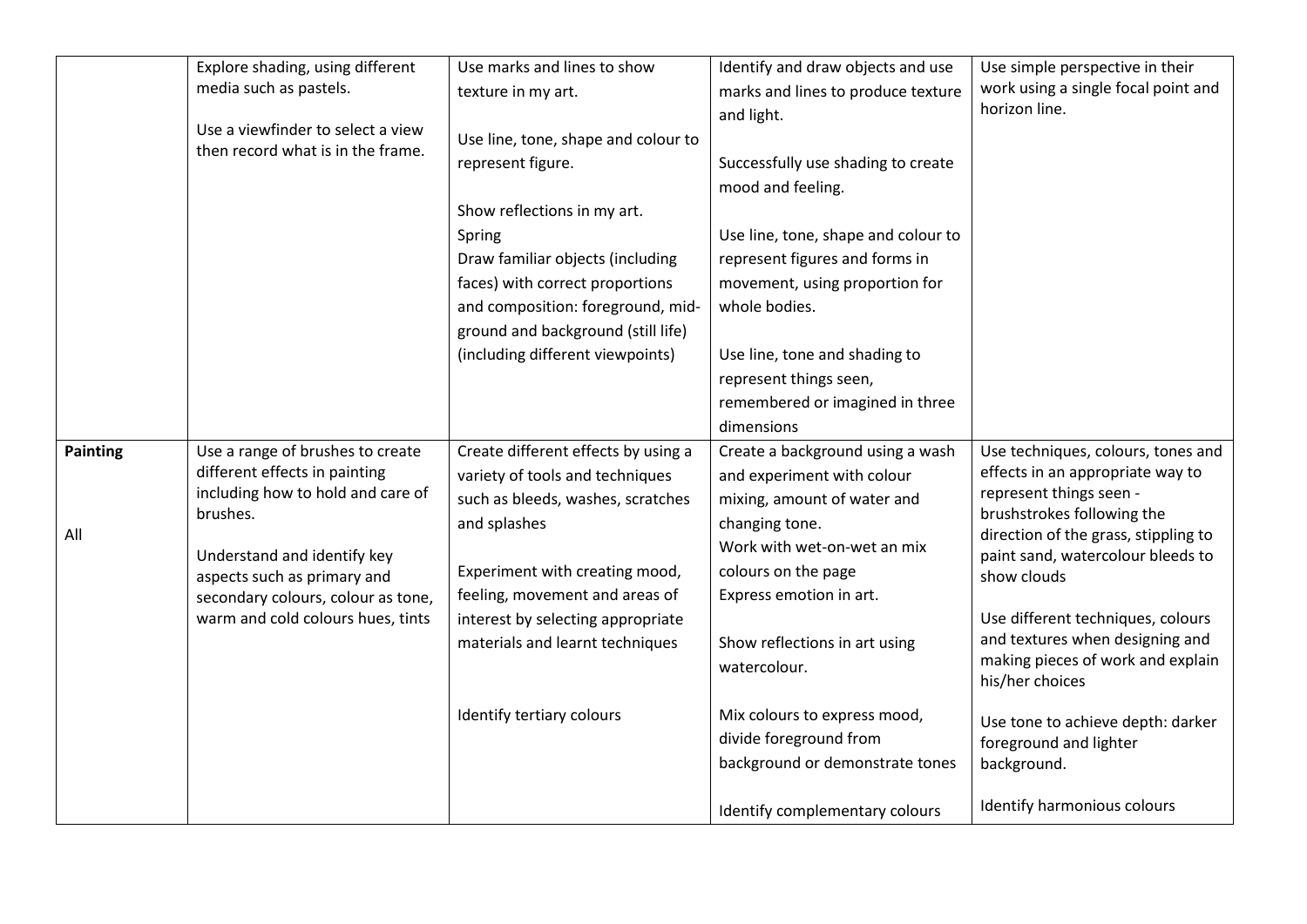| <b>Printing and</b> | Print onto different materials using |                                                                 | Make connections between own         |                                                                     |
|---------------------|--------------------------------------|-----------------------------------------------------------------|--------------------------------------|---------------------------------------------------------------------|
| <b>Textiles</b>     | at least 2 colours.                  |                                                                 | work and patterns in the local       |                                                                     |
| Year 3 and 5        |                                      |                                                                 | environment                          |                                                                     |
|                     | Create printing blocks using relief  |                                                                 |                                      |                                                                     |
|                     | or impressed techniques              |                                                                 | Experiment with using layers and     |                                                                     |
|                     | Create repeating patterns and        |                                                                 | overlays to create new               |                                                                     |
|                     | images                               |                                                                 | colours/textures with up to three    |                                                                     |
|                     |                                      |                                                                 | colours                              |                                                                     |
|                     |                                      |                                                                 |                                      |                                                                     |
|                     |                                      |                                                                 | Use a variety of techniques e.g.     |                                                                     |
|                     |                                      |                                                                 | including using fabric paint, fabric |                                                                     |
|                     |                                      |                                                                 | pens                                 |                                                                     |
|                     |                                      |                                                                 |                                      |                                                                     |
|                     |                                      |                                                                 | Create intricate printing patterns   |                                                                     |
|                     |                                      |                                                                 | by simplifying and modifying         |                                                                     |
|                     |                                      |                                                                 | sketchbook designs                   |                                                                     |
|                     |                                      |                                                                 |                                      |                                                                     |
|                     |                                      |                                                                 | Print on fabrics using tie-dyes or   |                                                                     |
|                     |                                      |                                                                 | batik                                |                                                                     |
| <b>Collage</b>      |                                      | Experiment with different                                       |                                      | Select tools and adhesives with                                     |
|                     |                                      | materials: photos, paper, objects,                              |                                      | care to achieve a specific outcome                                  |
| Year 4 and 6        |                                      | tissue paper etc.                                               |                                      |                                                                     |
|                     |                                      |                                                                 |                                      | Add collage to a painted, drawn or                                  |
|                     |                                      | Experiment with methods to                                      |                                      | printed background using a range<br>of media, different techniques, |
|                     |                                      | create texture: cutting, tearing,                               |                                      | colours and textures                                                |
|                     |                                      | rolling etc.                                                    |                                      |                                                                     |
|                     |                                      |                                                                 |                                      | Use 3D effects such as rolling,                                     |
|                     |                                      | Experiment with overlapping                                     |                                      | quilling, folding etc.                                              |
|                     |                                      |                                                                 |                                      |                                                                     |
|                     |                                      |                                                                 |                                      | Use colour to create mood and                                       |
|                     |                                      |                                                                 |                                      | movement.                                                           |
| 3D - Sculpture      |                                      | Plan, design and make models<br>from observation or imagination | Shape, form, model and construct     |                                                                     |
| Year 4 and 5        |                                      |                                                                 | from 2D and drawings.                |                                                                     |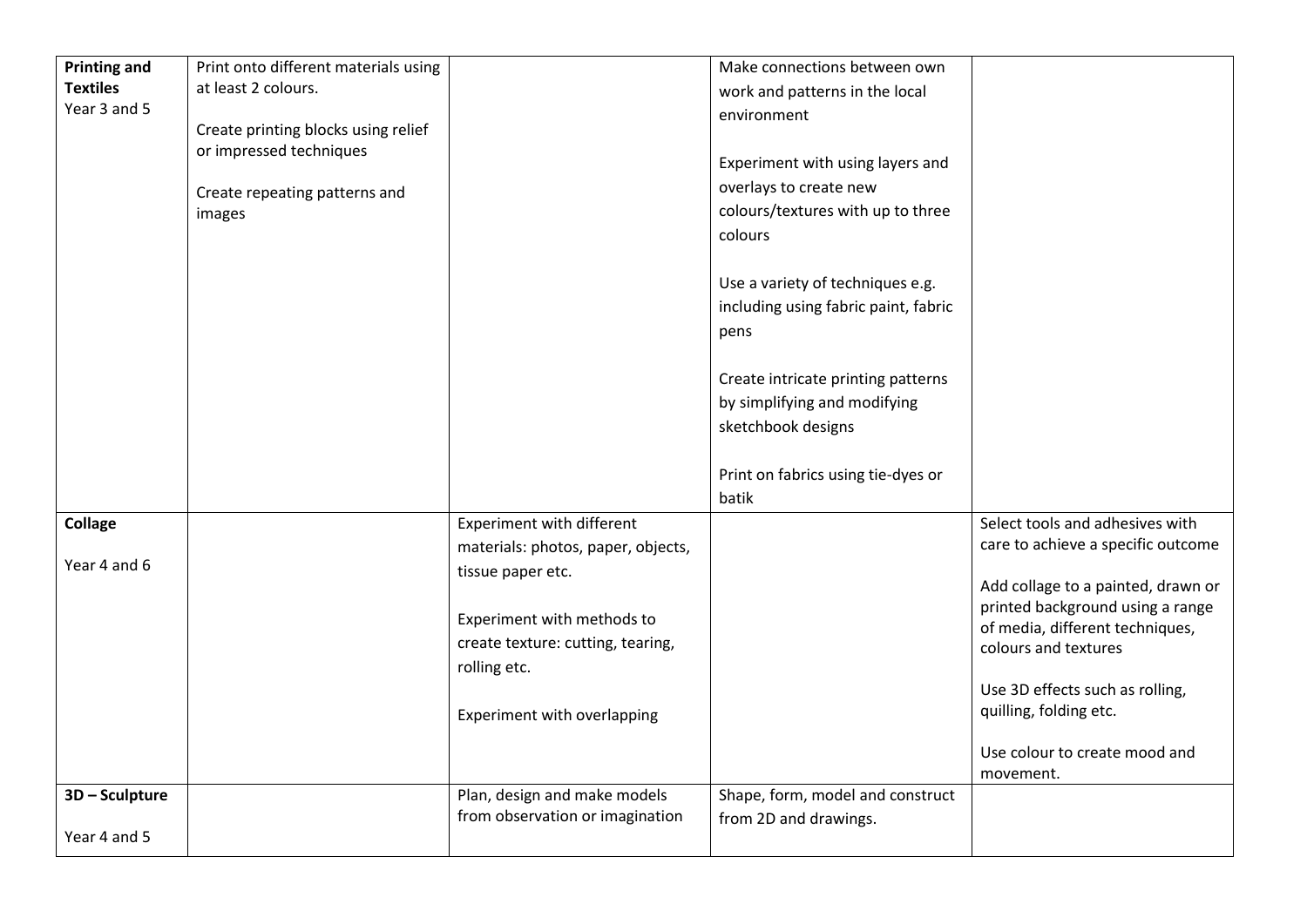|              |                                                                |                                  | Sculpt mouldable materials. |                                                                  |
|--------------|----------------------------------------------------------------|----------------------------------|-----------------------------|------------------------------------------------------------------|
| $3D - Clay$  | Plan a sculpture through drawing<br>and other preparatory work |                                  |                             | Develop skills in using clay<br>including slabs, coils and slips |
| Year 3 and 6 |                                                                |                                  |                             |                                                                  |
|              | Create finger pots and simple                                  |                                  |                             | Produce intricate patterns and                                   |
|              | joins.                                                         |                                  |                             | textures in a malleable media                                    |
|              |                                                                |                                  |                             | using tools precisely                                            |
|              | Use basic tools to create surface                              |                                  |                             |                                                                  |
|              | patterns and textures.                                         |                                  |                             |                                                                  |
|              | Sculpt clay.                                                   |                                  |                             |                                                                  |
|              |                                                                |                                  |                             |                                                                  |
| Photography  |                                                                | Use digital images and combine   |                             | Create a virtual work of art using                               |
| and Digital  |                                                                | with other media in my art.      |                             | an art program (linked to                                        |
|              |                                                                |                                  |                             | Computing)                                                       |
|              |                                                                | Modify an image and integrate my |                             |                                                                  |
|              |                                                                | digital images into my art.      |                             |                                                                  |

N.B. Visual elements: • Line • Tone • Texture • Colour • Pattern • Shape should be explored when evaluating the work of artists and craftspeople.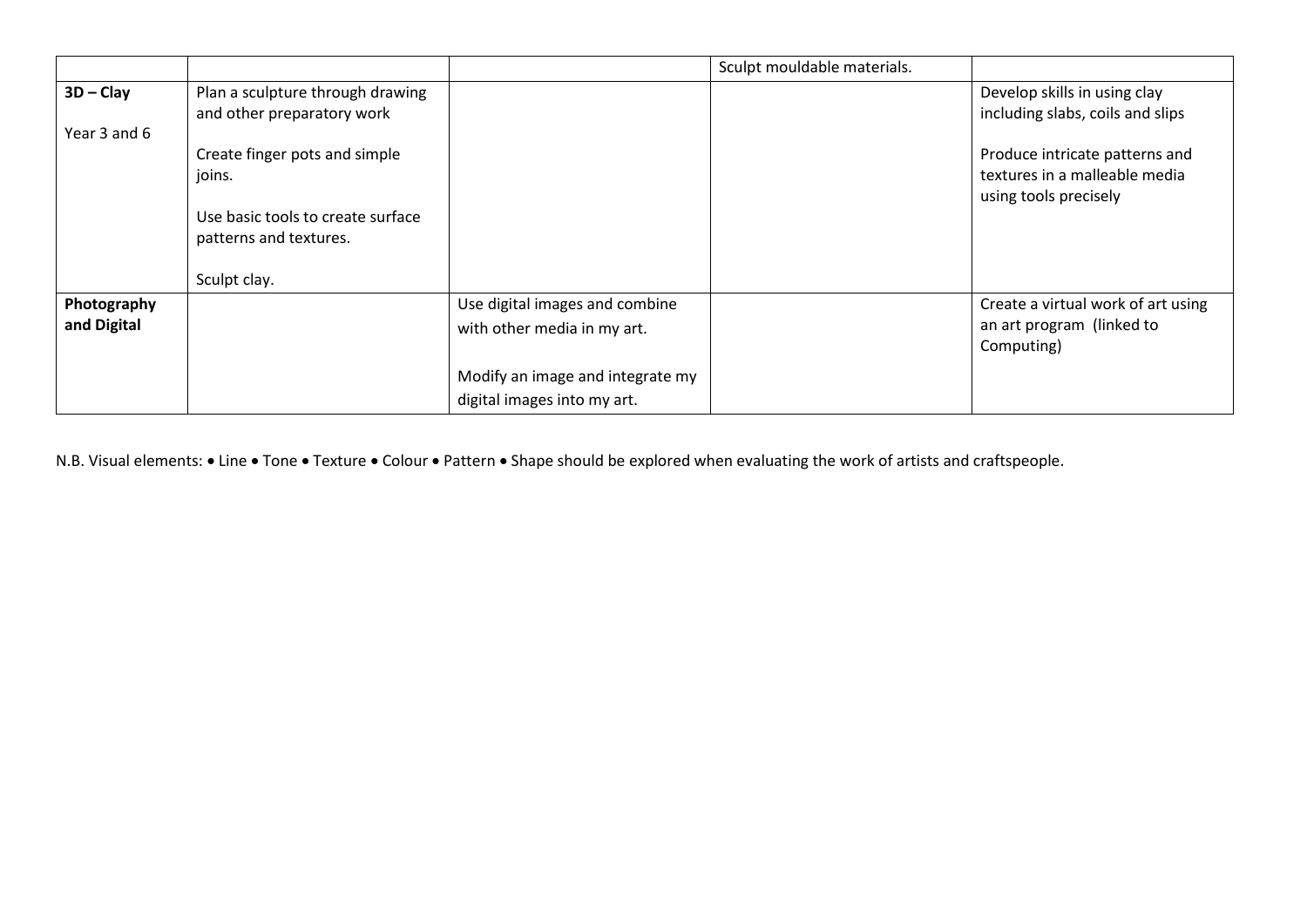



# **Buttsbury Junior PE Skills Progression**

|                   | Year <sub>3</sub>                     | Year 4                             | Year 5                               | Year <sub>6</sub>                    |
|-------------------|---------------------------------------|------------------------------------|--------------------------------------|--------------------------------------|
| Acquiring and     | Consolidate their learning and        | Develop the range and consistency  | Develop a broader range of skills    | Strike a ball with a range of bats   |
| developing skills | improve the basic skills taught       | of the skills being taught (Tag    | (Netball, Football, Hockey,          | for accuracy and distance (Hockey,   |
|                   | (Hockey, Basketball, Football,        | Rugby, Netball, Hockey, Football,  | Basketball, Tennis, Kwik Cricket,    | Basketball, Netball, Dodgeball,      |
|                   | Dodgeball, Tag Rugby, Netball,        | Dodgeball, Kwik Cricket)           | Tag Rugby)                           | Tag Rugby, Kwik Cricket,             |
|                   | <b>Tennis, Kwik Cricket)</b>          |                                    |                                      | <b>Rounders)</b>                     |
|                   |                                       | Perform the basic skills more      | Explore and improvise                |                                      |
|                   | Improvise freely on their own and     | accurately and consistently (Tag   | movements, on their own, with a      | Performing skills more fluently and  |
|                   | also with a partner creating          | Rugby, Netball, Hockey, Football,  | partner and within a small group     | effectively (Netball, Football,      |
|                   | different movement patterns           | Dodgeball, Kwik Cricket)           | (Dance)                              | Hockey, Basketball, Tennis, Kwik     |
|                   | (Cheer Dance)                         |                                    |                                      | Cricket, Tag Rugby)                  |
|                   |                                       | Explore and create characters and  | Perform skills consistently and      |                                      |
|                   |                                       | narratives in response to a range  | fluently (Netball, Football,         | Explore, improvise and combine       |
|                   |                                       | of stimuli (Dance)                 | Hockey, Basketball, Tennis, Kwik     | movement ideas fluently and          |
|                   |                                       |                                    | Cricket, Tag Rugby)                  | effectively (Street Dance)           |
| Applying skills   | Vary skills, actions and ideas and    | Devise and use basic rules and     | Participate in recognised activities | When planning activities and         |
| and using         | link these in different ways to suit  | tactics (Tag Rugby, Netball,       | and games with skill and precision   | actions, take into account a range   |
| tactics           | different activities (Hockey,         | Hockey, Football, Dodgeball, Kwik  | showing creativity with tactics and  | of strategies, tactics and routes to |
|                   | Basketball, Football, Dodgeball,      | Cricket)                           | strategy (Netball, Football,         | success, considering his/her         |
|                   | Tag Rugby, Netball, Tennis, Kwik      |                                    | Hockey, Basketball, Tennis, Kwik     | strengths and weaknesses and the     |
|                   | Cricket)                              | To perform more complex dances     | Cricket, Tag Rugby)                  | strengths and weaknesses of          |
|                   |                                       | (Dance)                            |                                      | others (Netball, Football, Hockey,   |
|                   | Vary his/her responses to simple      |                                    | To perform dances expressively       | Basketball, Tennis, Kwik Cricket,    |
|                   | tactics, strategies and sequences     | Use compositional devices          | using a range of performance skills  | Tag Rugby)                           |
|                   | used (Hockey, Basketball,             | (Gymnastics)                       | (Dance)                              |                                      |
|                   | Football, Dodgeball, Tag Rugby,       |                                    |                                      | Understand and apply attacking       |
|                   | <b>Netball, Tennis, Kwik Cricket)</b> | Apply skills and tactics in        | When performing in an activity,      | and defending strategies more        |
|                   |                                       | combination with a partner or as   | draw upon previous knowledge         | consistently (Netball, Football,     |
|                   | To perform a short routine with an    | part of a group / team (Tag Rugby, | and experiences of tactics,          | Hockey, Basketball, Tennis, Kwik     |
|                   | awareness of rhythm, dynamic and      | Netball, Hockey, Football,         | strategies and composition           | Cricket, Tag Rugby)                  |
|                   | expressive qualities on their own,    | Dodgeball, Kwik Cricket)           | (Gymnastics)                         |                                      |
|                   | with a partner or in a small group    |                                    |                                      | Use basic compositional principles   |
|                   | (Cheer Dance)                         |                                    |                                      | when creating a dance/gym            |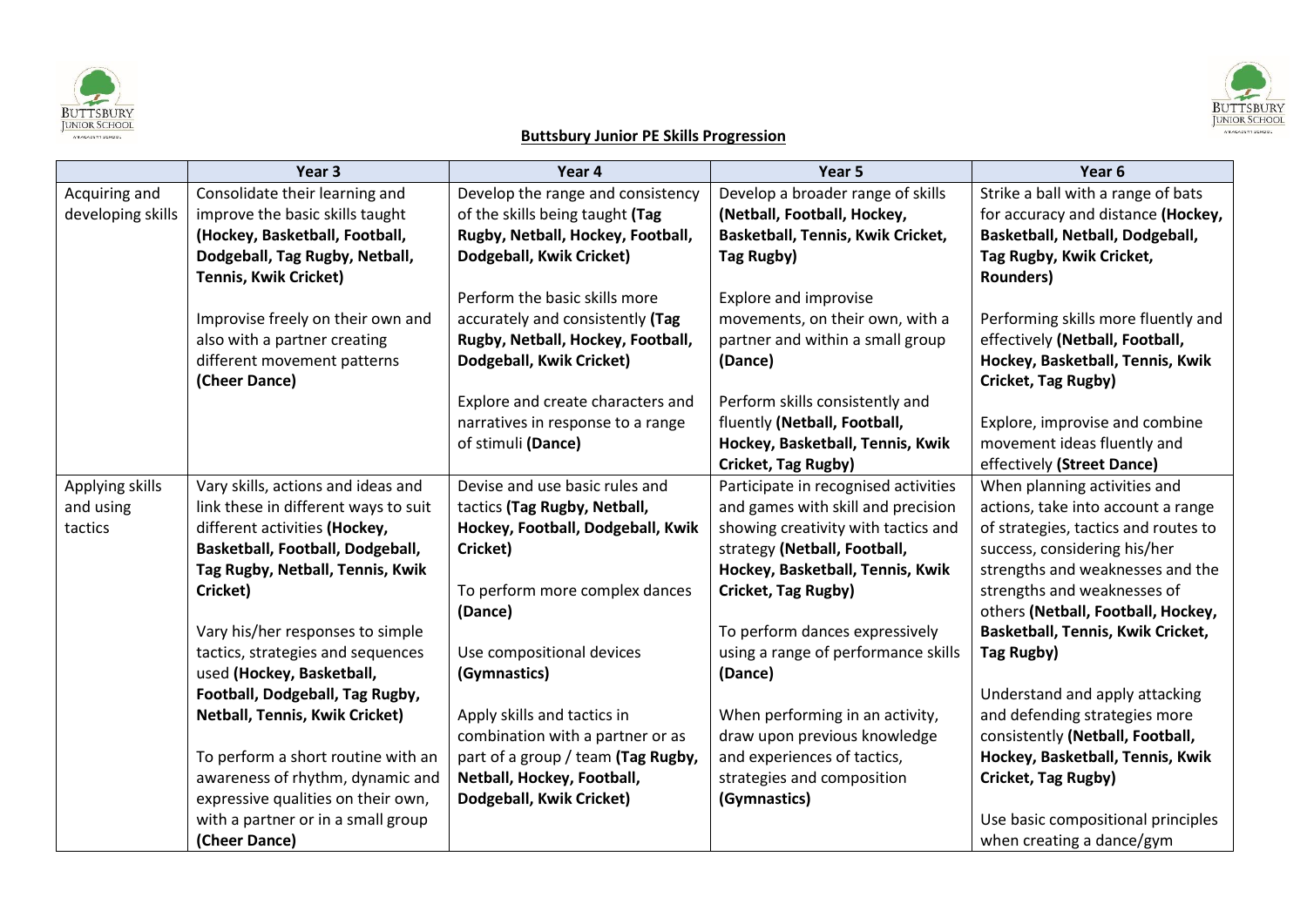|                                            | To use simple compositional ideas<br>(Gymnastics)                                                                        |                                                                                                                                                                                                                                                          | Develop interest in participating in<br>sports activities and events at a<br>competitive level<br>Adapt the skills/techniques learnt<br>to new situations                   | routine (Street Dance and<br>Gymnastics)                                                                                                                                                                                                                                                                      |
|--------------------------------------------|--------------------------------------------------------------------------------------------------------------------------|----------------------------------------------------------------------------------------------------------------------------------------------------------------------------------------------------------------------------------------------------------|-----------------------------------------------------------------------------------------------------------------------------------------------------------------------------|---------------------------------------------------------------------------------------------------------------------------------------------------------------------------------------------------------------------------------------------------------------------------------------------------------------|
| Evaluating and<br>improving<br>performance | Compare, contrast and describe<br>his/her performance with others<br>Recognise how their own<br>performance has improved | Comment on skills and techniques<br>applied in his/her own and others'<br>work and use this understanding<br>to improve performance<br>Recognise where improvements<br>maybe needed                                                                      | Identify different levels of<br>performance and use subject<br>specific vocabulary<br>Evaluate their performance<br>specifically based on the skill that<br>has been taught | Analyse, modify and refine skills<br>and techniques and how these are<br>applied<br>Consider how specific aspects of<br>an activity or performance can<br>influence the outcome and suggest<br>the best possible strategy<br>Evaluate and develop their own<br>and others work and suggest ways<br>to improve |
| Swimming                                   |                                                                                                                          | Swim competently, confidently and proficiently over a distance of at<br>least 25 metres<br>Use a range of strokes effectively [for example, front crawl, backstroke<br>and breaststroke]<br>Perform safe self-rescue in different water-based situations |                                                                                                                                                                             |                                                                                                                                                                                                                                                                                                               |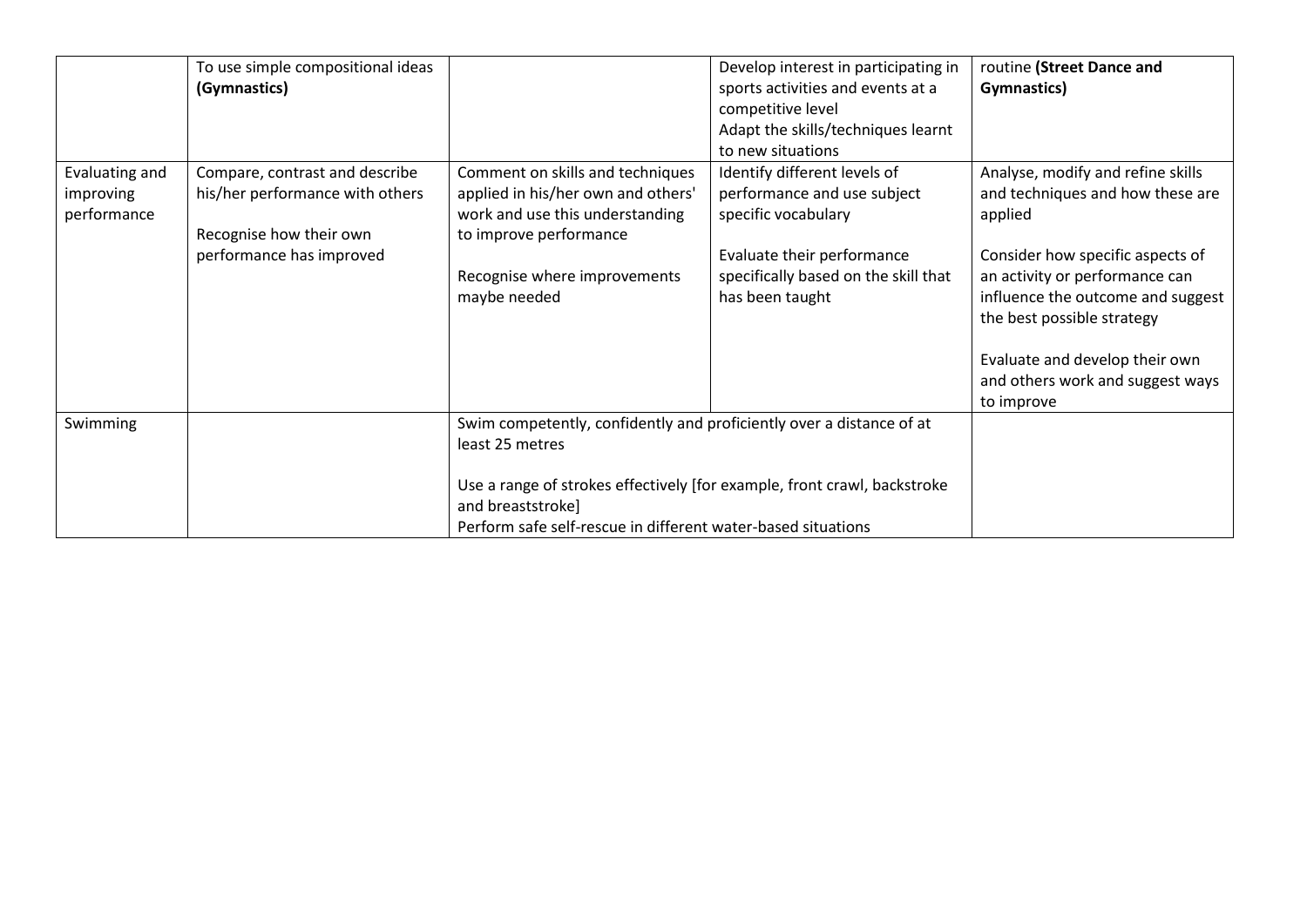

# **Buttsbury Junior School French Skills Progression**



|                 | Year 3                           | Year 4                            | Year 5                             | Year 6                           |
|-----------------|----------------------------------|-----------------------------------|------------------------------------|----------------------------------|
| <b>Speaking</b> |                                  | Communicate by asking and         | Take part in short                 | Use spoken language to           |
|                 | Speak with others using simple   | answering a wider range of        | conversations using sentences      | initiate and sustain simple      |
|                 | words, phrases and short         | questions, using longer           | and familiar vocabulary            | conversations on familiar        |
|                 | sentences (e.g. basic greetings  | phrases and sentences             |                                    | topics or to tell stories from   |
|                 | and information about myself)    |                                   | Present to another person or       | their own experience             |
|                 |                                  | Present short pieces of           | group of people using              |                                  |
|                 | Speak aloud familiar words or    | information to another person     | sentences and authentic            | Present to an audience about     |
|                 | short phrases in chorus          |                                   | pronunciation, gesture and         | familiar topics (e.g. role-play, |
|                 |                                  | Apply phonic knowledge to         | intonation to convey accurate      | presentation or read/repeat      |
|                 | Use correct pronunciation        | support speaking (also reading    | meaning                            | from a text or passage)          |
|                 | when speaking and start to see   | and writing)                      |                                    |                                  |
|                 | links between pronunciation      |                                   | Understand and express             | Use conjunctions to link         |
|                 | and spelling                     |                                   | simple opinions using familiar     | together what they say so as     |
|                 |                                  |                                   | topics and vocabulary              | to add fluency                   |
| Listening       | Listen and respond to familiar   | Listen for and identify specific  | Listen attentively and             | Understand the main points in    |
|                 | spoken words, phrases and        | words and phrases in              | understand more complex            | passages of language spoken      |
|                 | sentences (e.g. simple           | instructions, stories and songs   | phrases and sentences in           | with authentic pronunciation     |
|                 | instructions, rhymes, songs)     |                                   | longer passages of French (e.g.    | and at authentic speed           |
|                 |                                  | Follow a text accurately whilst   | instructions given, stories, fairy |                                  |
|                 | Develop an understanding of      | listening to it being read        | tales, songs and extended          | Understand and identify          |
|                 | the sounds of individual letters |                                   | listening exercises)               | longer and more complex          |
|                 | and groups of letters            |                                   |                                    | phrases and sentences (e.g.      |
|                 |                                  |                                   | Undertake longer listening         | descriptions, information,       |
|                 |                                  |                                   | exercises and be able to           | instructions) in listening       |
|                 |                                  |                                   | identify key words of phrases      | exercises and be able to         |
|                 |                                  |                                   | so as to answer questions          | answer questions based on        |
|                 |                                  |                                   |                                    | what they hear                   |
| <b>Reading</b>  | Recognise and understand         | Accurately read and               | Read a variety of simple texts     | Read aloud with expression       |
|                 | familiar written words and       | understand familiar written       | in different but authentic         | and accurate pronunciation       |
|                 | short phrases (e.g. basic nouns  | words, phrases and short          | formats (e.g. stories, song        |                                  |
|                 | and first person 'I' form of     | sentences (e.g. in fairy tales or | lyrics, reading exercises with     | Read and understand the main     |
|                 | simple verbs in written text     | character/place descriptions)     |                                    | points and more specific         |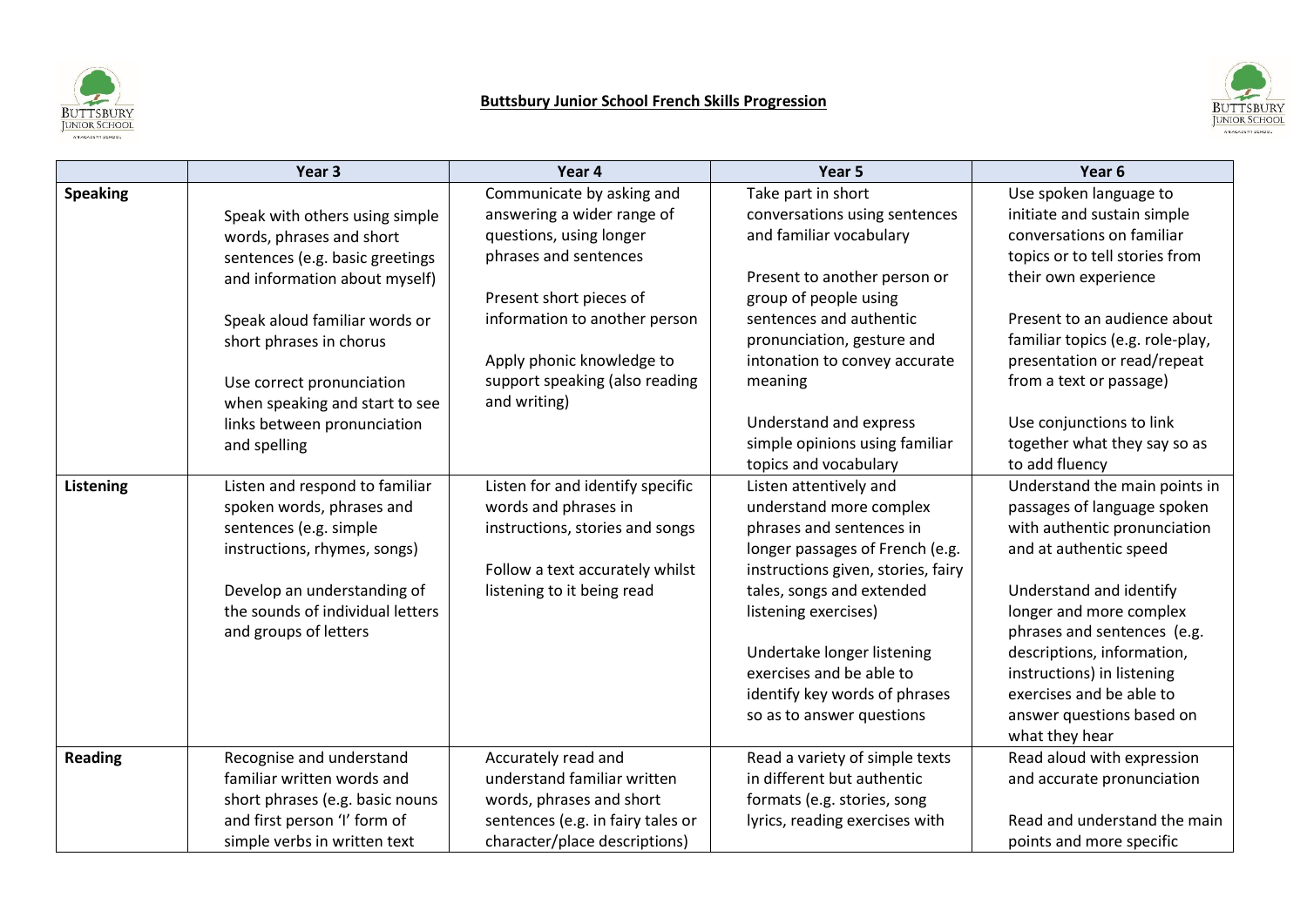|                | Read aloud familiar words or<br>short phrases in chorus                                                          | Accurately read a wider range<br>of familiar written words,<br>phrases and short sentences<br>aloud to another person                                                               | set questions, emails or<br>letters)                                                                                                                                                                                        | details from a variety of simple<br>texts in different but authentic<br>formats (e.g. stories, reading<br>exercises with set questions,<br>emails, letters)                                                                                  |
|----------------|------------------------------------------------------------------------------------------------------------------|-------------------------------------------------------------------------------------------------------------------------------------------------------------------------------------|-----------------------------------------------------------------------------------------------------------------------------------------------------------------------------------------------------------------------------|----------------------------------------------------------------------------------------------------------------------------------------------------------------------------------------------------------------------------------------------|
| <b>Writing</b> | Write some familiar simple<br>words from memory of using<br>supported written materials<br>(e.g. familiar nouns) | Write some familiar words,<br>phrases and simple sentences<br>from memory or using<br>supported written materials<br>(e.g. a word bank)                                             | Write simple sentences and<br>short paragraphs from<br>memory or using supported<br>written materials (e.g. a word<br>bank)<br>Use verbs in the correct form<br>(e.g. first person or third<br>person in writing to express | Write longer sentences and<br>short paragraphs from<br>memory or using supported<br>materials (e.g. word bank)<br>Use verbs in the correct form<br>(e.g. first person or third<br>person in writing to express<br>what they and other people |
|                |                                                                                                                  |                                                                                                                                                                                     | what they and other people<br>like to do etc.)<br>Check spellings with a<br>dictionary                                                                                                                                      | like to do etc.)<br>Identify and correctly use<br>adjectives (e.g. colours or size)<br>and conjunctions placing them<br>correctly in a sentence and                                                                                          |
|                |                                                                                                                  |                                                                                                                                                                                     |                                                                                                                                                                                                                             | understand the concept of<br>adjectival agreement                                                                                                                                                                                            |
| Grammar        | Start to understand the<br>concept of gender (masc, fem,<br>neuter) and how this is shown<br>in French           | Understand the concept of<br>gender (masc, fem, neuter)<br>and which article (definite or<br>indefinite) to use correctly<br>with different nouns<br>Introduce and use the negative | Understand the concept of<br>gender (masc, fem, neuter)<br>and which article (definite or<br>indefinite) to use correctly<br>with different nouns                                                                           | Understand the concept of<br>gender (masc, fem, neuter)<br>and which article (definite or<br>indefinite) to use correctly<br>with different nouns                                                                                            |
|                |                                                                                                                  | form<br>Begin to look at what a fully<br>conjugated verb looks like                                                                                                                 | Use the negative form,<br>possessives and connectives<br>Understand what the different                                                                                                                                      | Understand what the different<br>parts of a fully conjugated verb<br>look like and what each of the<br>personal pronouns are,                                                                                                                |
|                |                                                                                                                  |                                                                                                                                                                                     | parts of a fully conjugated verb<br>look like and what each of the<br>personal pronouns are                                                                                                                                 | understand a verb stem and<br>the different endings for the<br>main types of verbs<br>Identify and correctly use<br>adjectives (e.g. colours or size)<br>and conjunctions placing them                                                       |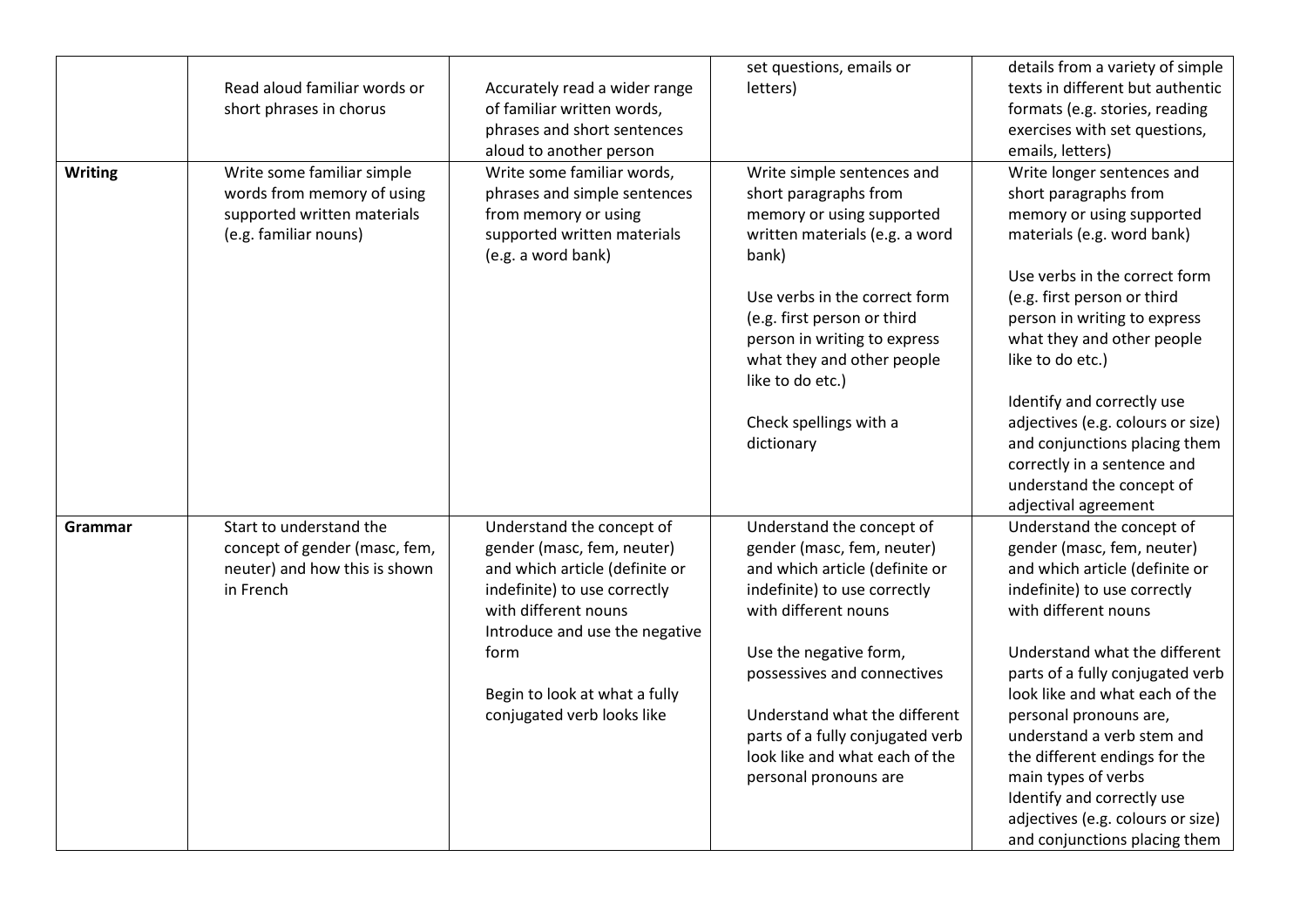|  |  | correctly in a sentence and |
|--|--|-----------------------------|
|  |  | understand the concept of   |
|  |  | adjectival agreement        |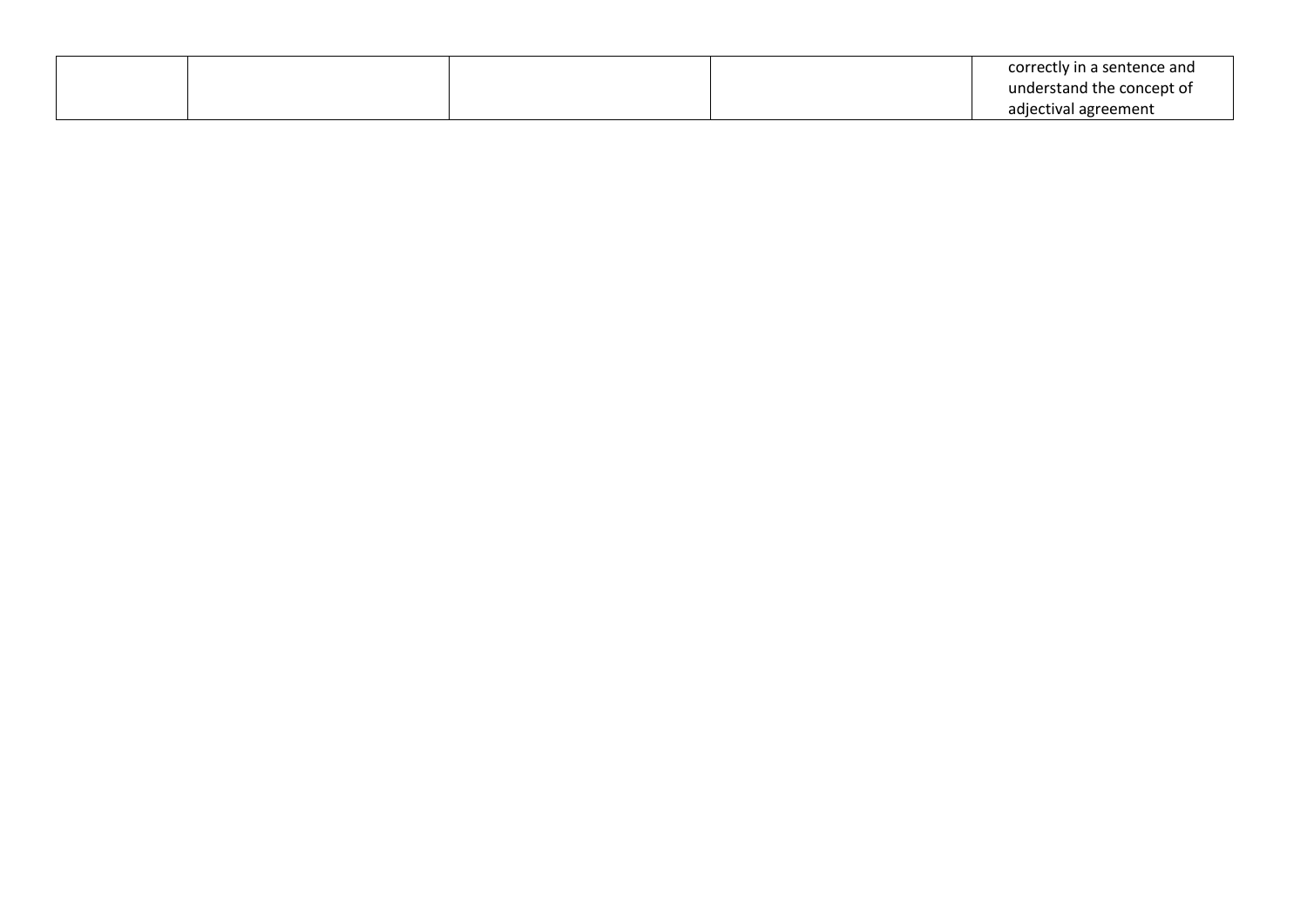

#### **Buttsbury Junior Music Skills Progression**

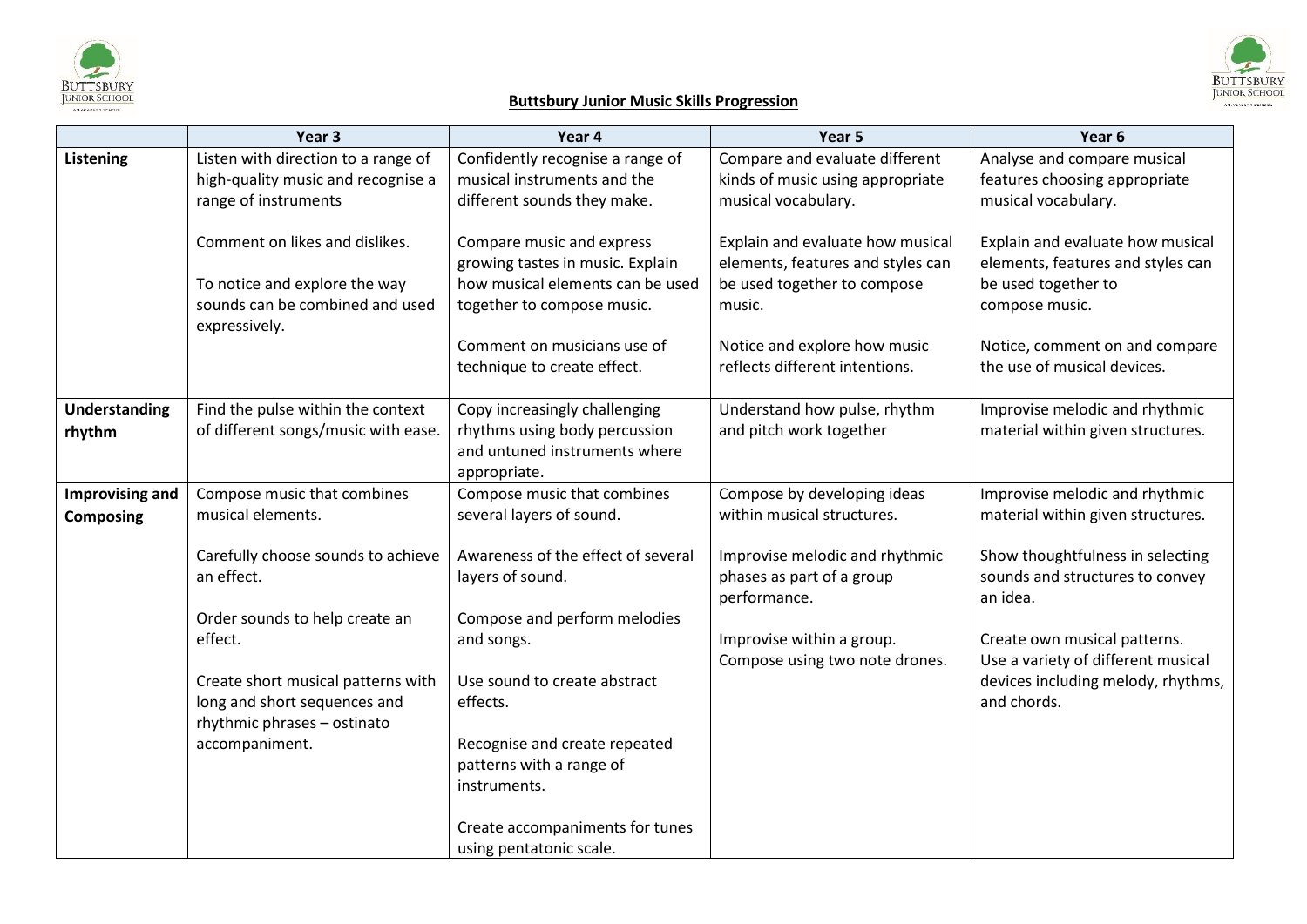| <b>Singing</b>                              | Sing in tune.                                                                                  | Improvise repeated patterns<br>growing in sophistication.                                                                      | Perform by ear and from<br>notation.                                                                                         | Perform significant parts from<br>memory and from notation.                                                                 |
|---------------------------------------------|------------------------------------------------------------------------------------------------|--------------------------------------------------------------------------------------------------------------------------------|------------------------------------------------------------------------------------------------------------------------------|-----------------------------------------------------------------------------------------------------------------------------|
|                                             | Perform simple melodic and                                                                     |                                                                                                                                |                                                                                                                              |                                                                                                                             |
|                                             | rhythmic parts.                                                                                | Sing songs from memory with<br>accurate pitch.                                                                                 | Maintain own part with<br>awareness of how the different                                                                     | Refine and improve my own work.                                                                                             |
|                                             | Improvise repeated patterns.                                                                   | Maintain a simple part within a                                                                                                | parts fit together and the need to<br>achieve an overall effect.                                                             | Sing from memory with<br>confidence, expressively and in                                                                    |
|                                             | Beginning to understand the<br>importance of pronouncing the                                   | group.                                                                                                                         | Breathe well and pronounce                                                                                                   | tune.                                                                                                                       |
|                                             | words in a song well.                                                                          | Understand the importance of<br>pronouncing the words in a song                                                                | words, change pitch and show<br>control in singing.                                                                          | Sing a harmony part confidently<br>and accurately.                                                                          |
|                                             | Start to show control in voice.                                                                | well.                                                                                                                          | Hold a part in a round.                                                                                                      |                                                                                                                             |
|                                             | Perform with confidence.                                                                       | Show control in voice.                                                                                                         |                                                                                                                              |                                                                                                                             |
|                                             |                                                                                                |                                                                                                                                | Perform songs in a way that<br>reflects their meaning and the<br>occasion.                                                   |                                                                                                                             |
| Performing                                  | Play and perform in solo or<br>ensemble contexts with<br>confidence.                           | Play and perform in solo or<br>ensemble contexts with increasing<br>confidence.                                                | Play and perform in solo or<br>ensemble contexts with some<br>accuracy, control, fluency and<br>expression.                  | Play and perform in solo or<br>ensemble contexts with increasing<br>accuracy, control, fluency and<br>expression.           |
| <b>Understanding</b><br>musical<br>notation | Develop an understanding of<br>formal, written notation which<br>includes crotchets and rests. | Develop an understanding of<br>formal, written notation which<br>includes minims and quavers.<br>Know the symbol for a rest in | Use and develop an understanding<br>of formal, written notation which<br>includes staff, semibreves and<br>dotted crotchets. | Deepen an understanding and use<br>of formal, written notation which<br>includes staff, semibreves and<br>dotted crotchets. |
|                                             |                                                                                                | music, and use silence for effect in<br>music.                                                                                 | Read the musical stave and can<br>work out the notes, EGBDF and<br>FACE.                                                     | Quickly read notes and know how<br>many beats they represent.                                                               |
|                                             |                                                                                                |                                                                                                                                | Draw a treble clef at the correct<br>position on the stave.                                                                  | Use a range of words to help<br>describe music. (e.g. pitch,<br>duration, dynamics, tempo,<br>timbre, texture and silence.  |
|                                             |                                                                                                |                                                                                                                                |                                                                                                                              | Describe music using musical<br>words and use this to identify<br>strengths and weaknesses in<br>music.                     |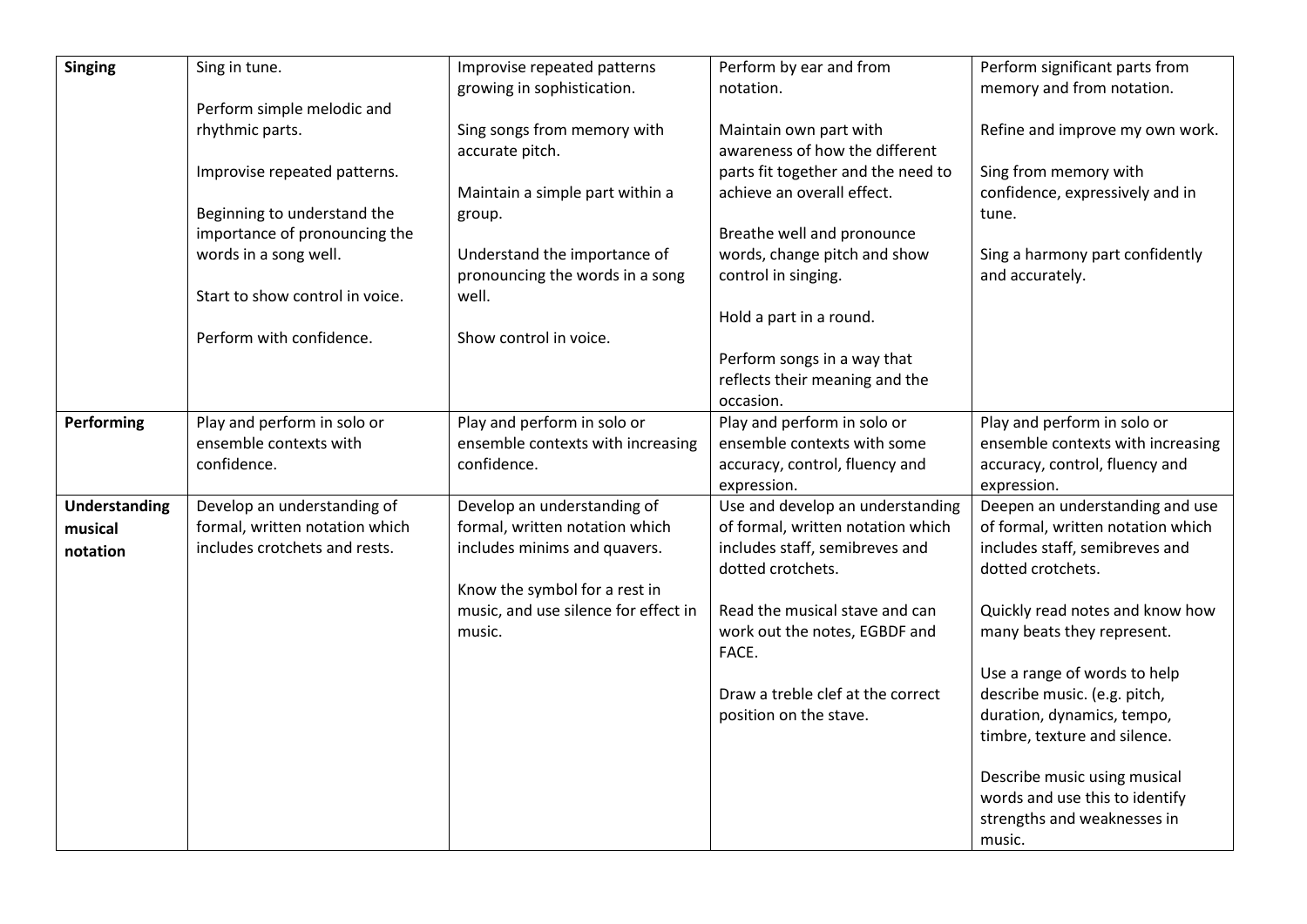| Understanding    | Understand that composition is  | Confidently recognise and explore | Develop an increasing            | Appreciate and understand a wide    |
|------------------|---------------------------------|-----------------------------------|----------------------------------|-------------------------------------|
| the history and  | when a composer writes down and | a range of musical styles and     | understanding of the history and | range of high-quality live and      |
| context of       | records a musical idea.         | traditions and know their basic   | context of music.                | recorded music drawn from           |
| music including  |                                 | style indicators.                 |                                  | different traditions and from great |
| the Great        |                                 |                                   |                                  | composers and musicians.            |
| <b>Composers</b> |                                 |                                   |                                  |                                     |
|                  |                                 |                                   |                                  |                                     |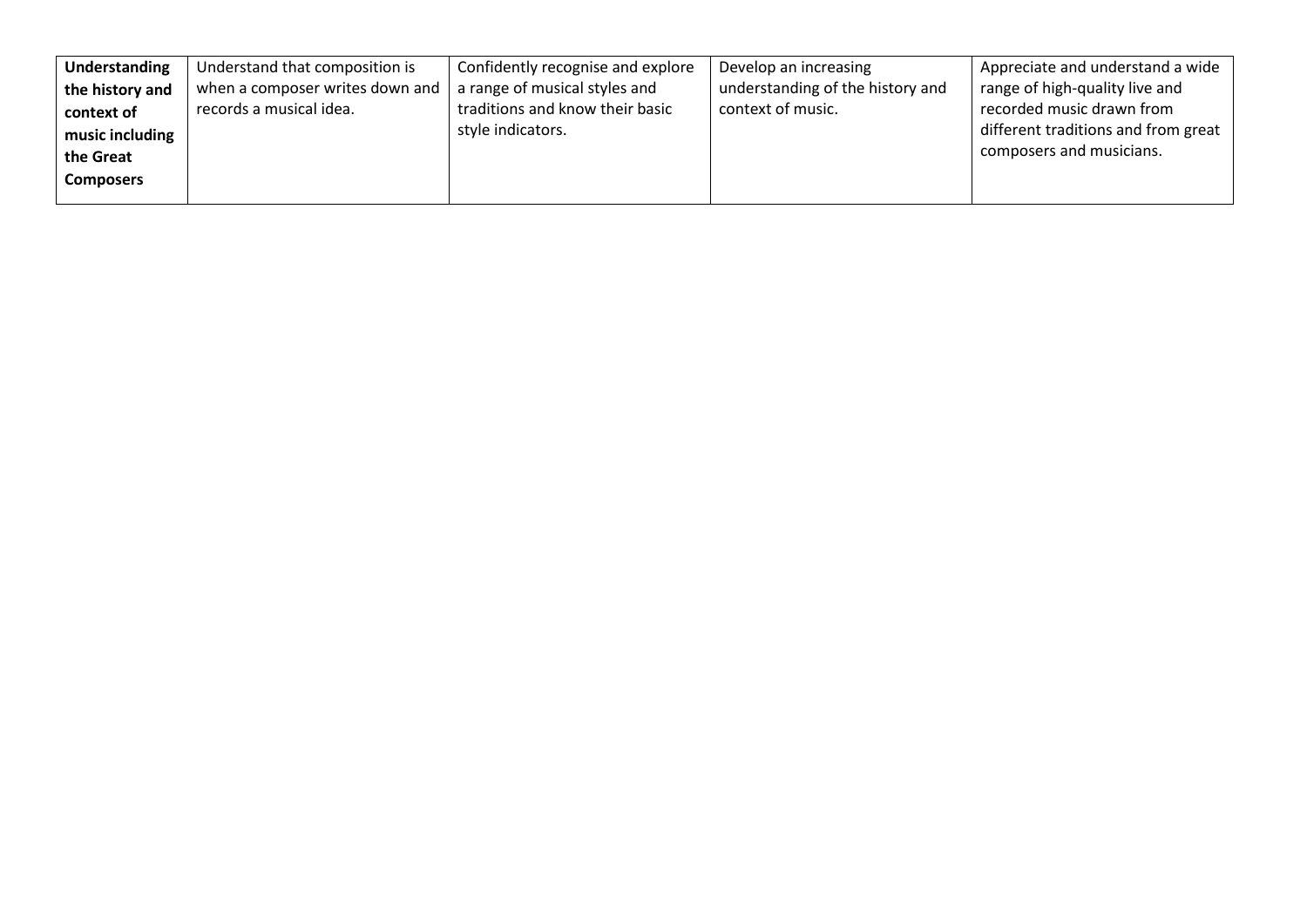#### **Buttsbury Junior PSHE Skills Progression**

|                    | Year <sub>3</sub>                    | Year 4                             | Year <sub>5</sub>                       | Year <sub>6</sub>                    |
|--------------------|--------------------------------------|------------------------------------|-----------------------------------------|--------------------------------------|
| Being Me in my     | Understanding that we all have       | Understand why and how rules are   | Understand what democracy is,           | Demonstrate more confidently         |
| World              | rights, rules, responsibilities, and | made and enforced, why different   | and about the basic institutions        | that they recognise their own        |
|                    | these help to keep us safe.          | rules are needed in different      | that support it locally and             | worth, support others in             |
|                    |                                      | situations and take part in making | nationally.                             | recognising theirs, and identify and |
|                    | Understanding every action has a     | and changing rules                 |                                         | demonstrate ways to face new         |
|                    | consequence and that they are        |                                    | Understand why and how rules are        | challenges.                          |
|                    | responsible for their own choices.   | Identify, with support, some       | made and enforced, why different        |                                      |
|                    |                                      | factors that affect how people     | rules are needed in different           | Understanding the global impact      |
|                    | Children can demonstrate that        | think and feel.                    | situations and take part in making      | of democracy and their role in       |
|                    | they recognise their own worth       |                                    | and changing rules                      | supporting this.                     |
|                    | and identity.                        | They can express their views       |                                         |                                      |
|                    |                                      | confidently and listen to/show     | Demonstrate respect and                 | Recognise and describe the nature    |
|                    |                                      | respect for the views of others to | tolerance towards others/groups,        | and consequences of anti-social      |
|                    |                                      | participate in group discussion.   | and resolve differences by looking      | behaviour, express ways of           |
|                    |                                      |                                    | at alternatives, making decisions       | responding to it, and support        |
|                    |                                      |                                    | and explaining choices with<br>support. | others to do so.                     |
|                    |                                      |                                    |                                         | Demonstrate respect and              |
|                    |                                      |                                    |                                         | tolerance towards others, resolve    |
|                    |                                      |                                    |                                         | differences, and support others to   |
|                    |                                      |                                    |                                         | resolve differences, by looking at   |
|                    |                                      |                                    |                                         | alternatives, making decisions and   |
|                    |                                      |                                    |                                         | explaining choices.                  |
|                    |                                      |                                    |                                         | Demonstrate respect and              |
|                    |                                      |                                    |                                         | tolerance towards others/groups,     |
|                    |                                      |                                    |                                         | and resolve differences by looking   |
|                    |                                      |                                    |                                         | at alternatives, making decisions    |
|                    |                                      |                                    |                                         | and explaining choices.              |
| Celebrating        | Children communicate their           | Children will identify differences | Children can recognise that             | Children can recognise that          |
| <b>Differences</b> | feelings to others, to recognise     | between people. Identify what      | differences and similarities            | differences and similarities         |
|                    |                                      |                                    | between                                 | between people and understand        |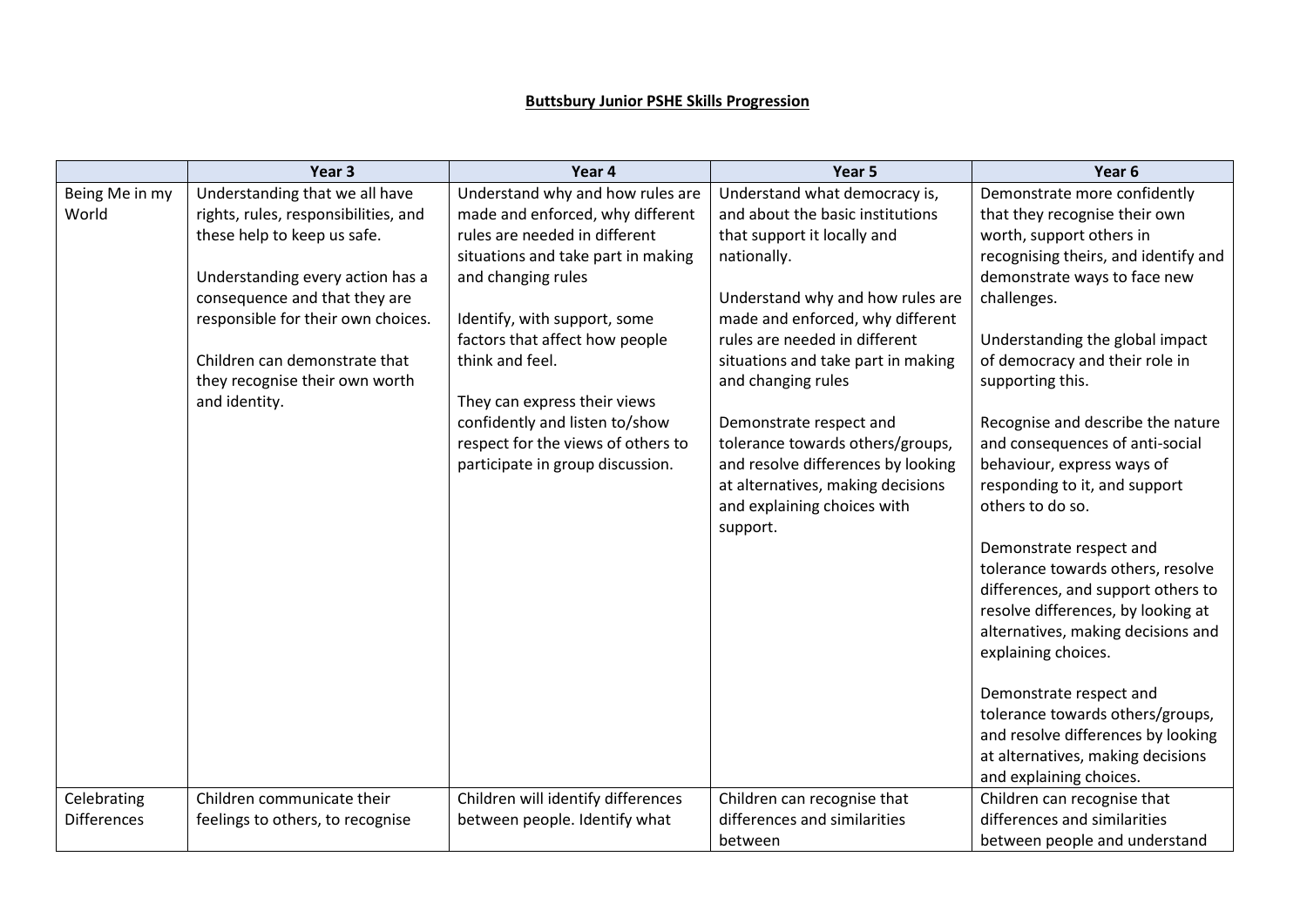|            | how others show feelings and how<br>to respond.<br>Children can identify what are the | makes us special and that we are<br>all unique.<br>Children can explain how their | people arise from a number of<br>factors, including family, cultural,<br>ethnic, racial and religious<br>diversity, age, sex, sexual | that they can be sources of conflict<br>but also reasons to celebrate.<br>Pupils can recognise that people |
|------------|---------------------------------------------------------------------------------------|-----------------------------------------------------------------------------------|--------------------------------------------------------------------------------------------------------------------------------------|------------------------------------------------------------------------------------------------------------|
|            | key characteristics and forms of                                                      | actions have consequences for                                                     | orientation, and disability and that                                                                                                 | have different perceptions of                                                                              |
|            | bullying and developing strategies                                                    | themselves and others. They can                                                   | these can be sources of                                                                                                              | normality (for example in culture,                                                                         |
|            | to resolve issues including family<br>conflict.                                       | describe the nature and<br>consequences of bullying, and can                      | conflict/racism.                                                                                                                     | lifestyles, or relationships), and<br>can demonstrate understanding,                                       |
|            |                                                                                       | express ways of responding to it.                                                 | They can describe some of the                                                                                                        | inclusion and empathy towards                                                                              |
|            | Children can identify different                                                       |                                                                                   | different beliefs and values in                                                                                                      | others who live their lives in                                                                             |
|            | types of families and their<br>similarities and differences.                          | Children will be able to recognise<br>and challenge stereotypes.                  | society, and can demonstrate<br>respect and tolerance towards                                                                        | different ways.                                                                                            |
|            |                                                                                       |                                                                                   | people different from themselves.                                                                                                    | Children can understand the                                                                                |
|            |                                                                                       | Children can identify, with                                                       | Children can identify different                                                                                                      | different forms of visible and                                                                             |
|            |                                                                                       | support, some factors that affect<br>how people think and feel.                   | types of bullying.                                                                                                                   | invisible disability and they can<br>assertively challenge prejudice and                                   |
|            |                                                                                       |                                                                                   | Children can understand the                                                                                                          | discrimination.                                                                                            |
|            |                                                                                       |                                                                                   | impact of 'rumours' and 'name                                                                                                        |                                                                                                            |
|            |                                                                                       |                                                                                   | calling' and how this negatively<br>affects the mental wellbeing of                                                                  |                                                                                                            |
|            |                                                                                       |                                                                                   | others.                                                                                                                              |                                                                                                            |
|            |                                                                                       |                                                                                   |                                                                                                                                      |                                                                                                            |
|            |                                                                                       |                                                                                   | Children can appreciate that<br>material wealth will not always                                                                      |                                                                                                            |
|            |                                                                                       |                                                                                   | lead to happiness.                                                                                                                   |                                                                                                            |
| Dreams and | Children can manage and respond                                                       | To work both independently and                                                    | Children can demonstrate the role                                                                                                    | They can recognise and reflect on                                                                          |
| Goals      | appropriately to a wide range of                                                      | collaboratively towards shared                                                    | money plays in their/other's lives.                                                                                                  | their emotions in regard to                                                                                |
|            | feelings.                                                                             | goals and celebrating these                                                       | Discuss a range of jobs, explain                                                                                                     | personal achievements and                                                                                  |
|            |                                                                                       | contributions from others.                                                        | how they will develop skills to                                                                                                      | success in all areas of life.                                                                              |
|            | Demonstrate how to look after                                                         |                                                                                   | work towards their dreams and                                                                                                        |                                                                                                            |
|            | and save money through simple                                                         | To overcome and learn from any                                                    | ideal job in the future.                                                                                                             | Children can set and understand                                                                            |
|            | budgeting.                                                                            | disappointment or obstacles they                                                  |                                                                                                                                      | success criteria in order to achieve                                                                       |
|            | Recognising and attempting to                                                         | may be faced with, by<br>demonstrating resilience and                             | To describe and appreciate the<br>range of goals in different cultures                                                               | different goals and aspirations,<br>both in and out of school.                                             |
|            | overcome any new, problematic                                                         | maintaining a positive attitude                                                   | in the United Kingdom.                                                                                                               |                                                                                                            |
|            | challenges or obstacles that may                                                      | (this may mean devising new                                                       |                                                                                                                                      | To recognise how the role of                                                                               |
|            | arise in life.                                                                        | goals)                                                                            |                                                                                                                                      | voluntary, community and                                                                                   |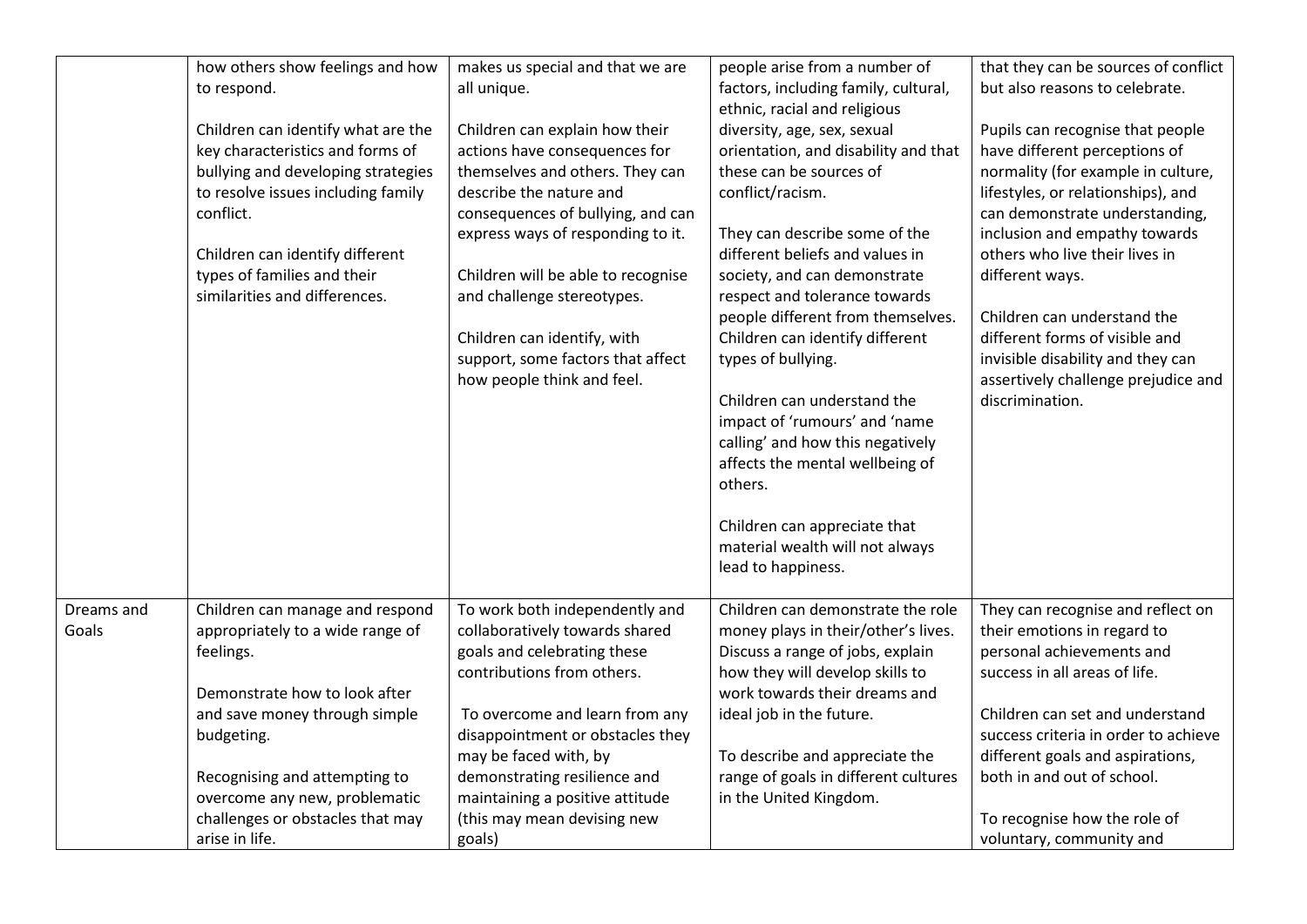|                   | To evaluate learning processes in<br>order to achieve successes and<br>prevent/overcome difficult<br>challenges.<br>To develop motivation and<br>enthusiasm in learning in order to<br>achieve dreams and ambitions.                                                                                                                                                                                                                                                                                                                                              | To create realistic hopes and<br>dreams and explaining what will<br>need to be done in order to<br>achieve these.                                                                                                                                                                                                                                                                                                                                                                                                                                                                                                                                   | To understand a range of ways<br>that others can be supported,<br>particularly through varied<br>charities.<br>To develop the ability and<br>strategies to motivate both<br>themselves and others.                                                                                                                                                                                                                                                                                                                                       | pressure groups can have an<br>impact on making a difference in<br>the world.<br>To identify and use a range of<br>strategies to become 'unstuck' and<br>motivate in a range of situations.<br>To give and receive compliments<br>about the strengths of others.                                                                                                                                                                                                    |
|-------------------|-------------------------------------------------------------------------------------------------------------------------------------------------------------------------------------------------------------------------------------------------------------------------------------------------------------------------------------------------------------------------------------------------------------------------------------------------------------------------------------------------------------------------------------------------------------------|-----------------------------------------------------------------------------------------------------------------------------------------------------------------------------------------------------------------------------------------------------------------------------------------------------------------------------------------------------------------------------------------------------------------------------------------------------------------------------------------------------------------------------------------------------------------------------------------------------------------------------------------------------|------------------------------------------------------------------------------------------------------------------------------------------------------------------------------------------------------------------------------------------------------------------------------------------------------------------------------------------------------------------------------------------------------------------------------------------------------------------------------------------------------------------------------------------|---------------------------------------------------------------------------------------------------------------------------------------------------------------------------------------------------------------------------------------------------------------------------------------------------------------------------------------------------------------------------------------------------------------------------------------------------------------------|
| <b>Healthy Me</b> | Children can make choices about<br>food and exercise to develop<br>healthy lifestyles.<br>To recognise opportunities to<br>make their own choices about<br>food/ a balanced diet.<br>To identify their achievements,<br>identify their strengths and areas<br>for improvement, and set high<br>aspirations and goals.<br>To develop strategies for keeping<br>themselves safe online safety.<br>They can make judgements and<br>decisions and can list some ways<br>of resisting negative peer pressure<br>around issues affecting their<br>health and wellbeing. | To reflect on and celebrate their<br>achievements and inner strength.<br>With support, list some commonly<br>available substances and drugs<br>that are legal and illegal (smoking,<br>alcohol), describe some of their<br>effects and risks, and understand<br>how to manage the risks in<br>different familiar situations.<br>Children can recognise what<br>makes healthy friendships and<br>positive group dynamics.<br>They can demonstrate effective<br>ways of resisting negative<br>pressure, including from their<br>peers (for example knowing<br>where to get help, knowing that<br>there is an option to delay,<br>showing resilience). | They can state the basic facts and<br>laws about alcohol, tobacco and<br>legal and illegal drugs and how to<br>make healthy choices.<br>They can list the commonly<br>available substances and drugs<br>that are legal and illegal.<br>Children recognise how images in<br>the media do not always reflect a<br>healthy body image and can affect<br>how people feel about themselves.<br>Understand what risks should<br>children look for around<br>substances and how do their<br>friends influence behaviour and<br>decision making. | Understanding when they are<br>responsible for personal safety.<br>Children can understand how to<br>keep themselves safe.<br>Understanding emotional and<br>mental health and how they can<br>ask for help.<br>They can list the commonly<br>available substances and drugs<br>that are legal and illegal and can<br>describe some of the effects and<br>risks of these.<br>To realise the signs, risks and<br>consequences of exploitation and<br>'gang culture'. |